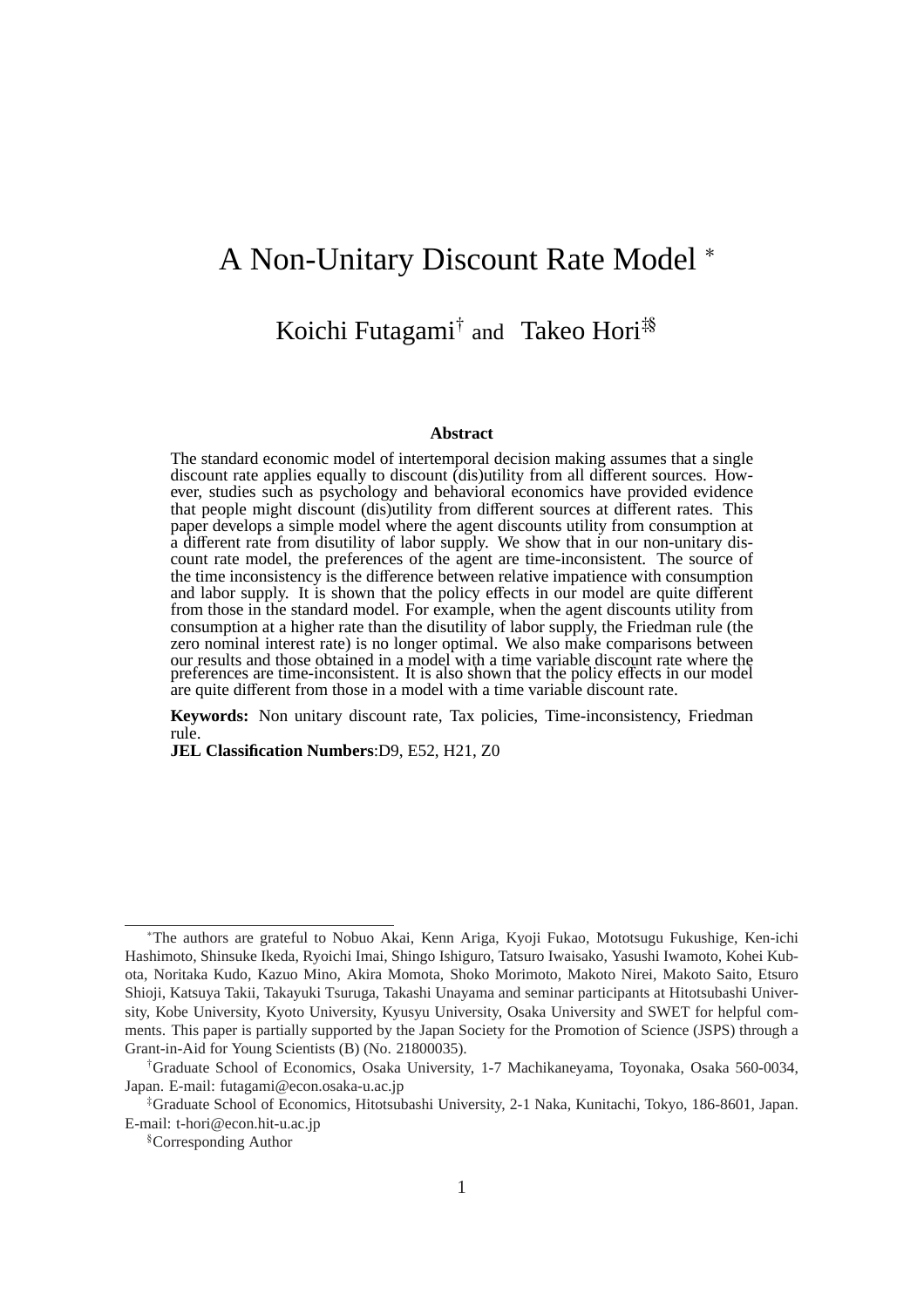### **1 Introduction**

Until the early 20th century, economists had been greatly concerned with various kinds of psychological and sociological motives that could determine intertemporal choices such as consumption and saving decisions. Intertemporal choices had been interpreted as the composite of many conflicting psychological and sociological motives, such as the bequest motive and temptations to consume too much today.<sup>1</sup> When in 1937 Samuelson proposed the discounted utility (henceforth, DU) model which was currently accepted as a standard model, however, many of the concerns about intertemporal choices that had been discussed until then were summarized by and compressed into a parameter, the discount rate.<sup>2, 3</sup> In the DU model proposed by Samuelson (1937), the intertemporal utility of an agent at time *t* who lives to time  $s(> t)$  without uncertainty is specified as  $U_t =$ R *s*  $\int_t^s u(c_v) e^{-\rho(v-t)} dv$  where  $u(c_v)$  is the instantaneous utility from time- $\nu$  consumption  $c<sub>v</sub>$  and  $\rho$  is the subjective discount rate. We can extend the DU model to cases where an agent derives her utility from more than two different sources, like consumption and leisure. In such cases, the DU model assumes that a single discount rate is used commonly to discount (dis)utility from all different sources.

However, if each different source of (dis)utility is associated with a particular motive of intertemporal choice and hence people discount (dis)utility from different sources at different rates, the notion of a unitary discount rate is nonsense. Frederick et al. (2002) criticize the unitary discount rate assumption of the DU model, by arguing:

When one looks at the behavior of a single individual across different domains, there is often a wide range of apparent attitudes toward the future. Someone may smoke heavily, but carefully study the returns of various retirement packages. Another may squirrel money away while, at the same time, giving little thought to electrical efficiency when purchasing an air conditioner. Someone else may devote two decades of his life to establishing a career, and then jeopardize this long term investment for some

<sup>&</sup>lt;sup>1</sup>The early views of economists about intertemporal choices are well documented by Frederick et al. (2002).

<sup>2</sup>Frederick et al. (2002) provide an excellent review of the historical development of the DU model. The DU model has been widely accepted until now despite Samuelson's reservations about its validity.

<sup>&</sup>lt;sup>3</sup>The other factors such as the curvature of the instantaneous utility function also affect intertemporal choices.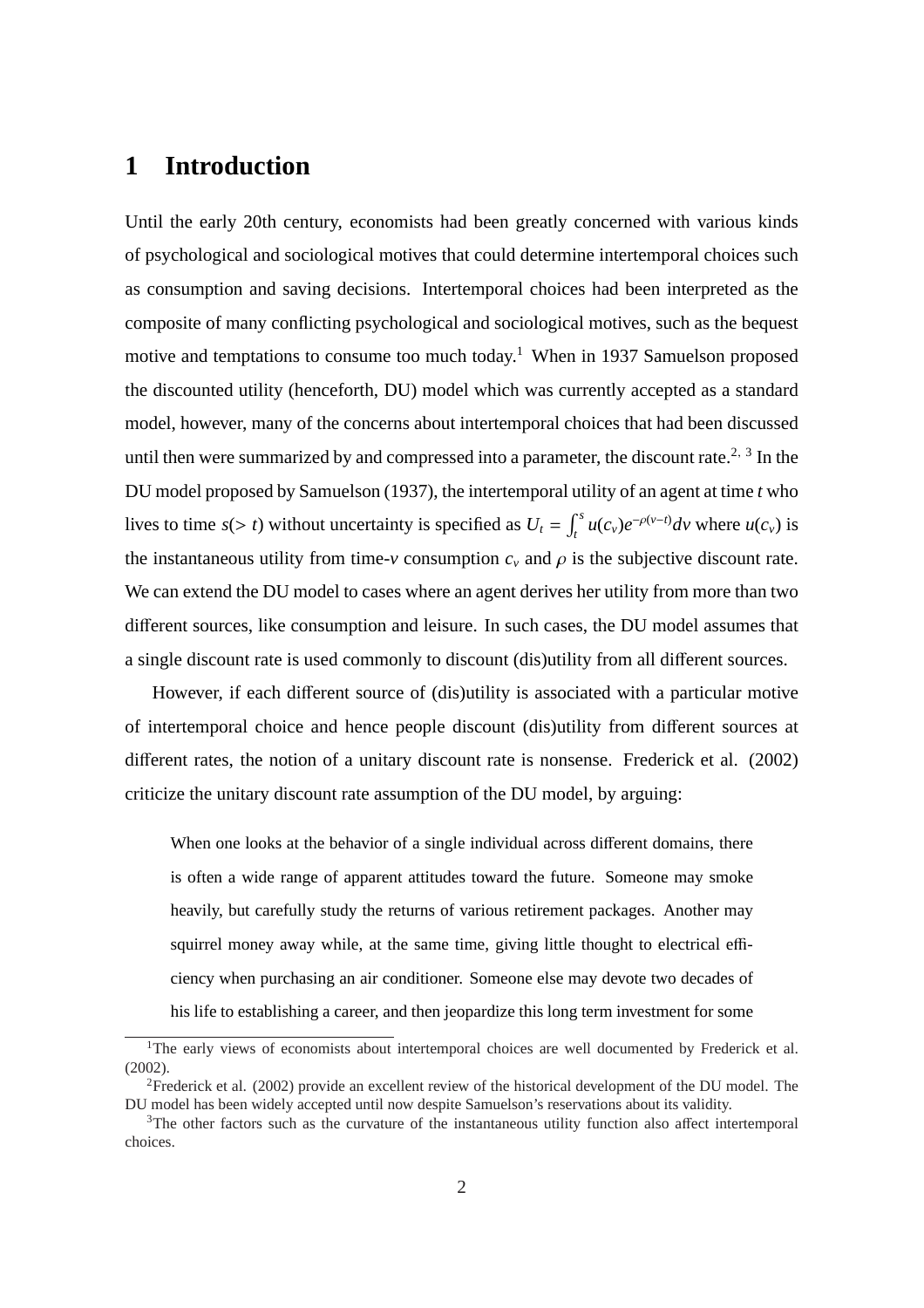highly transient pleasure. (Frederick et al. (2002), p.393)

These behaviors of a single person cannot be explained if a single discount rate applies to discount (dis)utility from all different sources. A person who smokes heavily may discount the disutility of having poor health in the future at a higher rate. At the same time, her careful studying the returns of various retirement packages implies that she may discount utility from consumption after retirement at a much lower rate. In fact, there is evidence that people might discount (dis)utility from different sources at different rates. In Section 2, we present such evidence. Frederick et al. (2002) continue as follows:

Since the DU model assumes a unitary discount rate that applies to all acts of consumption, such intra-individual heterogeneities pose a theoretical challenge. (Frederick et al. (2002), p.394)

Motivated by the above arguments, we present a simple model where a person discounts (dis)utility from different sources at different rates exponentially.

More precisely, we assume that the agent discounts utility from consumption at a different rate from the disutility of supplying labor. When the discount rate for utility from consumption is equal to that for the disutility of labor supply, our model reduces to a standard DU model. Therefore, we can easily compare the results obtained in our *non-unitary discount rate model*, where people use different discount rates to discount (dis)utility from different sources, with the results obtained in the standard DU model where people use a single discount rate to discount (dis)utility from all different sources.

We first show that in our non-unitary discount rate model, the marginal rate of substitution between consumption and labor supply is no longer time-invariant, and hence there emerges time inconsistency concerning the preferences of agents. When the agent discounts utility from consumption at a higher (lower) rate than the disutility of labor supply, she attempts to consume more (less) today and supply a larger (smaller) amount of labor today than she planned in the past.

Studies in behavioral economics suggest that the assumption of time consistency in the standard DU model is incorrect.<sup>4</sup> Authors such as Strotz (1955) and Laibson (1996,

<sup>&</sup>lt;sup>4</sup>As to recent advances in behavioral economics, see Rabin (1998, 2002), Frederick et al. (2002) and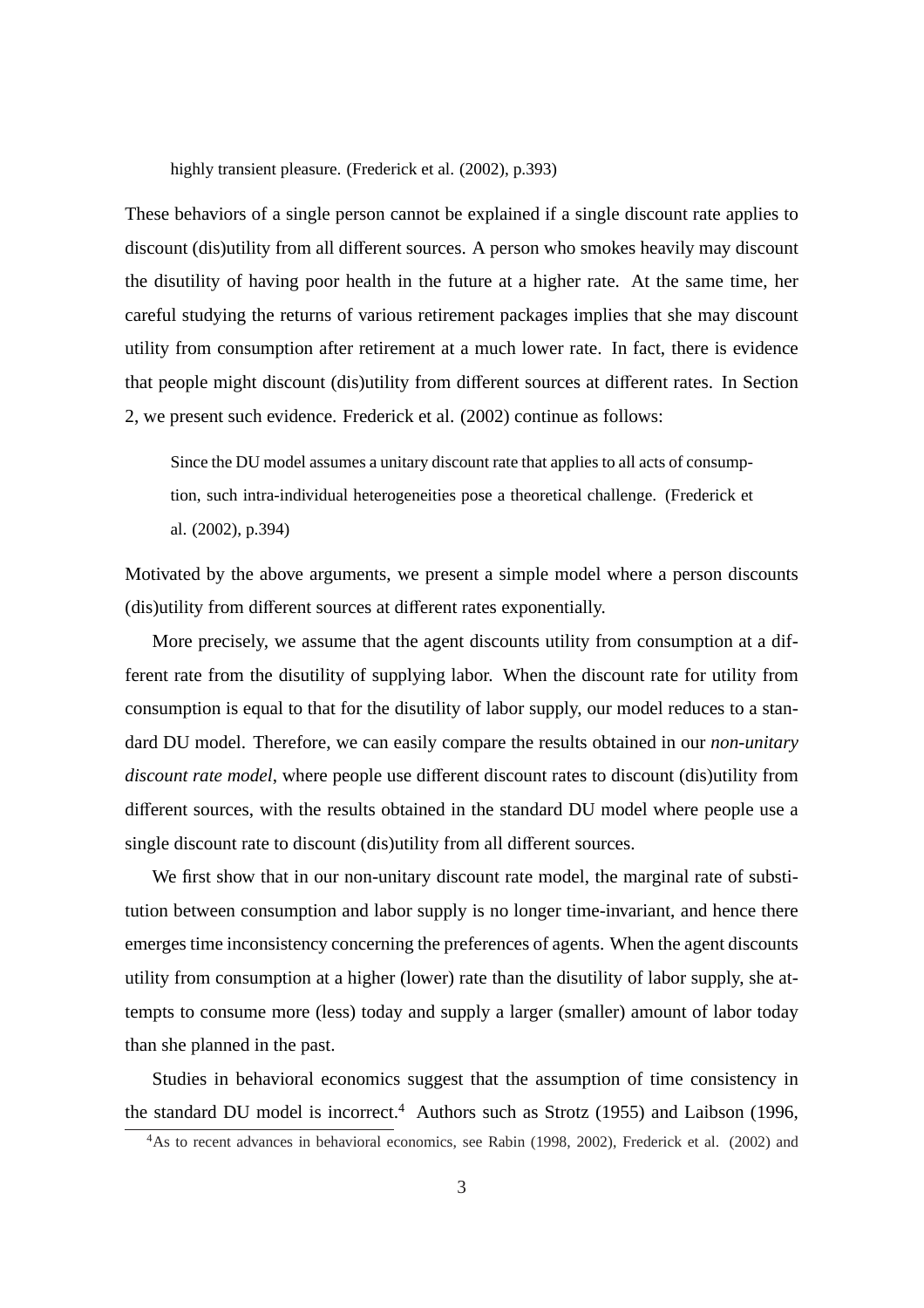1997, 1998) show that the problem of time inconsistency emerges if individuals discount future utility with a time variable discount function, especially with the "quasi-hyperbolic" discount function.<sup>5</sup> In a model of hyperbolic discounting, as pointed out by O'Donoghue and Rabin (1999), the agent attempts to experience pleasant things immediately and to procrastinate regarding unpleasant things. This present-biased preference is the source of time inconsistency in a model of hyperbolic discounting.

In our non-unitary discount rate model, the difference between the patience with consumption and labor supply is the source of time inconsistency. Because our model assumes positive discount rates for both consumption and labor supply, the agent is willing to consume much today and to procrastinate regarding supplying labor today. If the discount rate for consumption is higher than for labor supply, however, the agent tends to be more willing to consume much today than to procrastinate regarding supplying labor today because she is relatively more impatient with decreases in consumption today than with increases in labor supply today. This difference in the patience is the source of time inconsistency in our model.

However, we do not claim that our model substitutes for models of hyperbolic discounting. The hyperbolic discount function is given by  $v_p = V/(1 + kt)$  where  $v_p$  is the present (discounted) value of an undiscounted value *V*, *t* represents the time distance and  $k(>0)$ is a constant parameter representing the degree of discounting. As we will see in Section 2, some studies suggest that people use different hyperbolic discount functions (or different values of  $k$ ) to discount (dis)utility from different sources. To isolate the roles of differences of discount functions from the roles of the hyperbolic discount function, we use exponential discount functions in this paper. If we use the hyperbolic discount function, our model corresponds to the case where people use different values of *k* to discount (dis)utility from different sources.

To solve our non-unitary discount rate model formally, we consider the agent as composed of a sequence of autonomous decision makers as in many previous studies.<sup>6</sup> We call

Pesendorfer (2006), for example.

 ${}^{5}$ The "quasi-hyperbolic" discount function used in Laibson (1996, 1997, 1998) and other studies is introduced by Phelps and Pollak (1968) in a model of imperfect intergenerational altruism.

<sup>6</sup>See Peleg and Yaari (1973), Goldman (1980), Harris and Laibson (2001) and Luttmer and Mariotti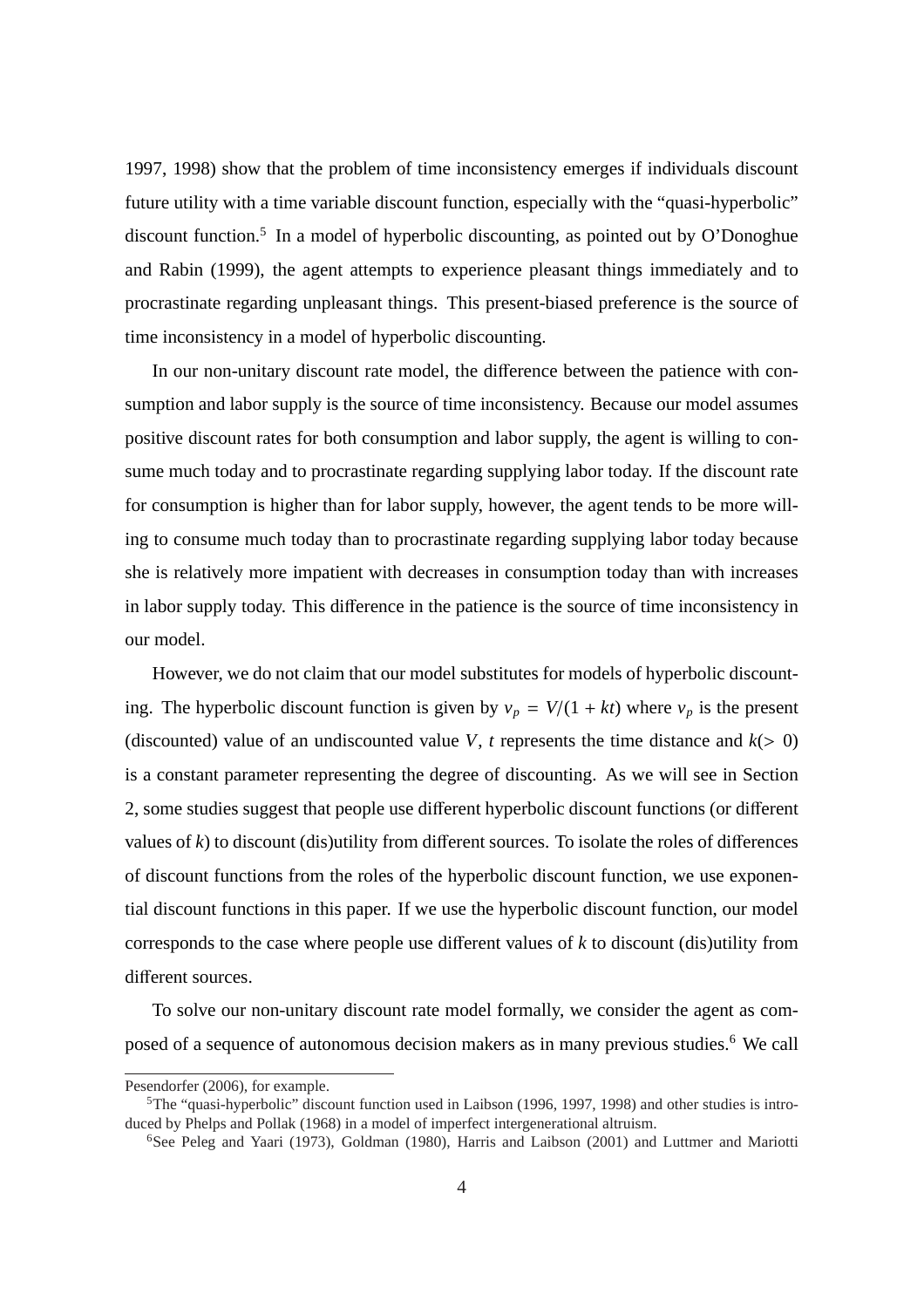the decision maker at time *t* self *t*. Then we consider the choices of each decision maker (self) to be the outcome of an intrapersonal game. We show that in our non-unitary discount rate model, the consumption-saving behavior of the agent is affected by consumption taxes that have no effect on the consumption-saving behavior in the standard DU model.

To examine the welfare effects of taxes, we consider a simple general equilibrium where labor is used as the only input in production. We evaluate welfare from the perspective of all selves and derive policies that maximize the utility levels of all selves. In the standard DU model, the zero consumption tax rate is optimal. In our non-unitary discount rate model, however, it is shown that the utility levels of all selves can be improved by a strictly positive consumption tax (a consumption subsidy) when the agent discounts the utility from consumption at a higher (lower) rate than the disutility of labor supply. Furthermore, by introducing money under the assumption that a fraction of consumption goods must be financed by cash, we then show that when the agent discounts the utility from consumption at a higher rate than the disutility of labor supply, the Friedman rule is no longer optimal and development of the financial market (decreases in the fraction of consumption goods that must be financed by cash) deteriorates the utility levels of all selves.

Laibson (1996, 1997) also provides welfare implications similar to our results in a model with a time variable discount rate where the problem of time inconsistency exists. For example, Laibson (1997) shows that development of the financial market may deteriorate welfare. However, his analysis is based on a partial equilibrium model. To emphasize the importance of our results, we also conduct welfare analysis in a general equilibrium model where the agent uses a time variable discount function that is applied equally to consumption and labor supply. We show that in the general equilibrium model with a time variable discount rate, the zero consumption tax rate is optimal although the problem of time inconsistency exists. This result suggests that the strictly nonzero optimal consumption tax is not a common feature of general equilibrium models where the problem of the time inconsistency arises. Our results suggests that when the problem of time inconsistency exists in the economy, the optimal policy might be influenced by the sources of time

<sup>(2003),</sup> for example.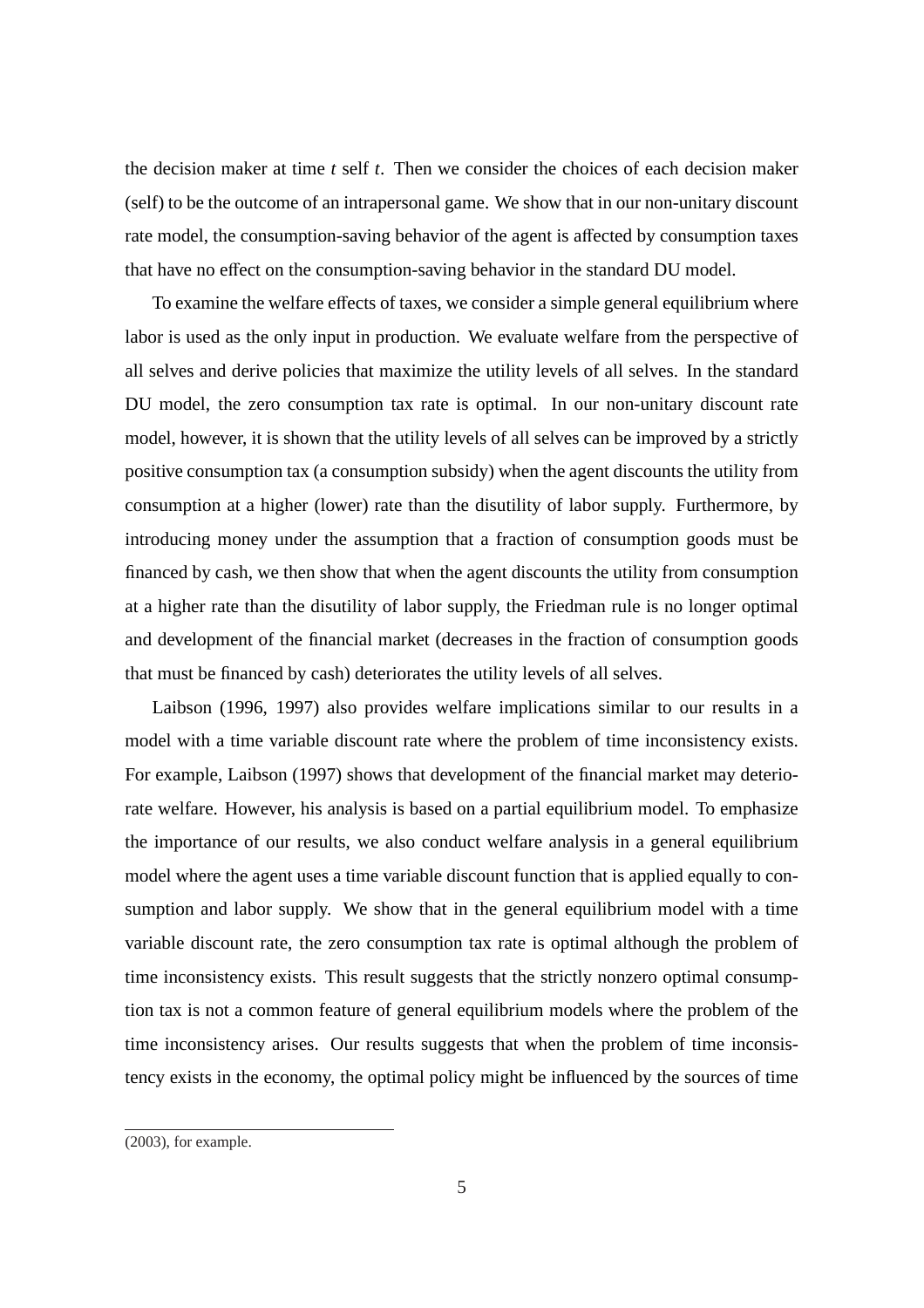inconsistency.

The rest of the paper is organized as follows. Section 2 provides evidence that people might discount (dis)utility from different sources at different rates. In Section 3, we present our non-unitary discount rate model and show how the problem of time inconsistency emerges. Section 4 derives the solution of the intrapersonal game. By considering a simple general equilibrium model, Section 5 examines the effects of taxes on consumptionsaving behavior and utility levels. Section 6 extends our model by introducing money. Section 7 compares the results obtained in our non-unitary discount rate model with those obtained in a model with a time variable discount rate. Concluding remarks are in Section 8.

# **2 Empirical and Experimental Evidence**

As discussed in Introduction, the DU model assumes that a single discount rate applies equally to all types of goods and all categories of intertemporal choices. The studies such as psychology and behavioral economics report some empirical experimental observations that appear to contradict this assumption. Of such observations, we mention the *sign e*ff*ect*, the *magnitude e*ff*ect*, and the *domain e*ff*ect* (or *domain independence*). What is most relevant to our model is the *domain e*ff*ect*.

The *sign effect* refers to the finding that gains are discounted at a higher rate than losses. Loewenstein (1987) asked 30 undergraduates to determine how much you would pay most now to obtain (avoid losing) four dollars in the five different time delays. He found that on average, obtaining four dollars was discounted at higher rates than losing four dollars. Other authors, such as Thaler (1981), Benzion et al. (1989) and Abdellaoui et al. (2009) also found the sign effects.

Many studies have found that discount rates decrease with magnitudes of outcomes. More concretely, receiving \$1 million is discounted at lower rates than receiving \$100. This is often referred to as the *magnitude e*ff*ect*. Many studies have found the magnitude effects.<sup>7</sup>

<sup>&</sup>lt;sup>7</sup>see Thaler (1981), Benzion et al. (1989), Raineri and Rachlin (1993), Green, Fristoe, and Myerson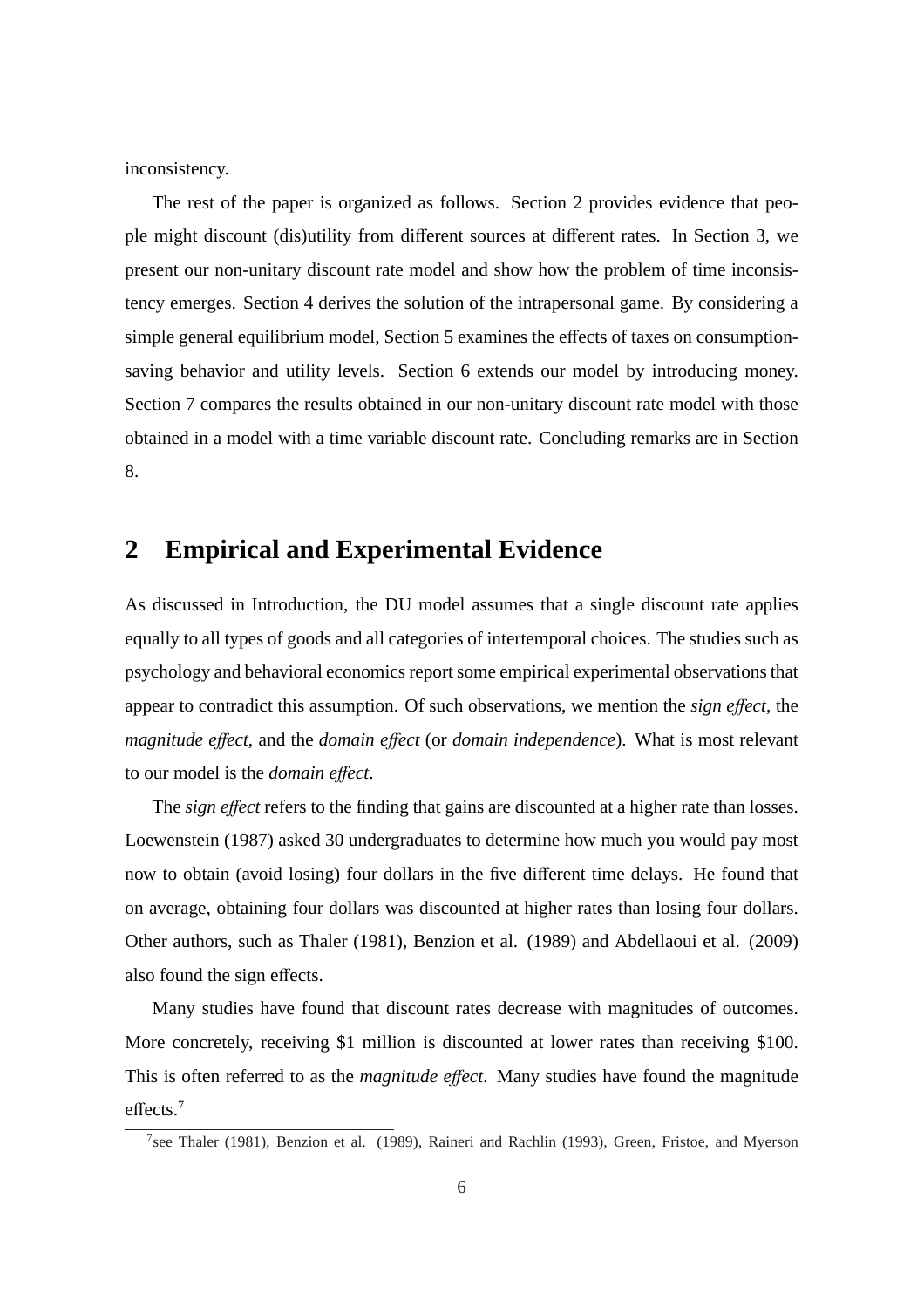Many of previous studies were concerned with discount rates related to monetary outcomes. However, recent research has started to study discount rate of non-monetary outcomes. For example, Chapman and her co-authors have studied discount rates for money and health in a series of articles. Chapman (1996) conducted three experiments and found the low correlation between health and money discount rates, which suggested that a person who exhibited a high discount rate for money did not necessarily exhibit a high discount rate for health. She interpreted her result as showing that contrary to the DU model, people used the different discount rates for the two domains, money and health. Chapman and Elstein (1995) and Chapman et al. (1999) also reported the similar results. The finding that the discount rates differ for different domains is referred to as the *domain e*ff*ect* (or *domain independence*). By using a sample of law students, Lazoro et al. (2001) found that the students did not apply the same discount rate for their choices about money and health. Baker et al. (2003) showed that both the current and never-before smokers discounted monetary loss at a higher rate than health losses.

The observations of the domain effects are not confined to money and health. Fuchs (1982) finds no correlations between a standard measure of time discounting ("Would you choose \$1,500 now or \$4,000 in five years?") and other behaviors that one might plausibly expect to be affected by time discounting (credit card debit, cigarette smoking, and the frequency of exercise and dental checkups). By using a sample of psychology students who had previous work experience and were seeking post-graduation jobs, Schoenfelder and Hantula (2003) found that students in their study used different discount rates to discount future salary outcomes and future access to attractive job duties. Loewenstein (1987) found that disutility from receiving electric shocks might be negatively discounted while receiving an amount of money was positively discounted.

Leclerc (1995) showed that money and time/effort were treated differently in decision making. The domain effect was observed for money and time/effort. Soman (1998) studied a monetary reward  $(R)$  and a loss of time/effort  $(E)$ . In his experiments, subjects had to choose whether or not to enter a transaction where they would receive *R* just after comple-

<sup>(1994),</sup> Myerson and Green (1995), Green, Myerson and McFadden (1997) and Kirby (1997), for example.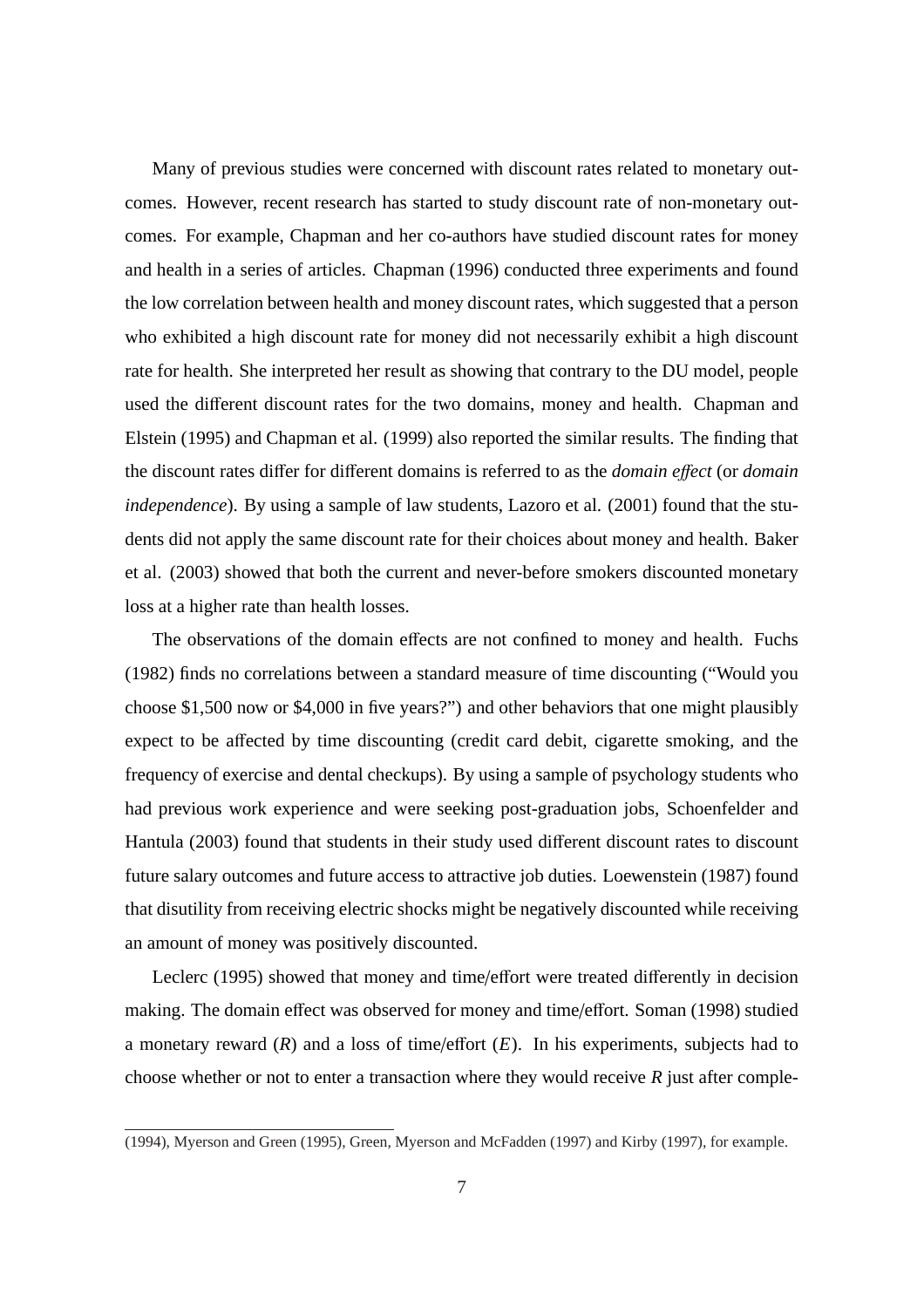tion of *E*. Both *R* and *E* would occur at the same time in the future. Subjects who chose to enter this transaction might have evaluated the discounted value of *R* much more than the discounted value of *E*. Soman (1998) observed that many of subjects who chose to enter the transaction did not actually redeem the required effort *E* and could not get *R*. This suggested that after they had decided to enter the transaction, they might have changed their evaluation and then evaluated *R* less than the costs of *E*.

If both *R* and *E* are discounted at the same rate (or by the same discount function), it is difficult to explain the above observation. Consider a person who discounts *R* (*E*) by using a discount function  $D_R(t) > 0$  ( $D_E(t) > 0$ ).<sup>8</sup> Both *R* and *E* will occur after *t* periods of time. If she evaluates  $RD_R(t)$  more than  $ED_E(t)$ , which implies  $RD_R(t) > ED_E(t)$ , she chooses to enter the transaction. When  $D_R(t)$  is equal to  $D_E(t)$  for all  $t \ge 0$ , her decision to enter the transaction apparently implies  $R > E$ . This means that she actually redeems *E* and can get *R*. If  $D_R(t)$  is not equal to  $D_E(t)$ , however, the inequality  $R D_R(t) > E D_E(t)$  does not necessarily imply  $R > E$ . Therefore, she might not redeem *E*. Soman (1998) interpreted his results as showing future time/effort was discounted at different speeds from future money. More specifically, the *k* parameter of the hyperbolic discount function for effort was found to be different from that for money.<sup>9</sup> Soman (2004) and Zauberman and Lynch (2005) also showed that people used different discount rates to discount future time and future money.

The final evidence we provide suggests that people might use different discount rates to discount money- and labor-related (dis)utility. Table 1 is based on micro data from "Preference and Life Satisfaction Survey" (see Appendix A for details of this survey). Table 1 (a) shows that in the United States, of 6202 respondents in this survey who discount money-related utility at positive rates, about 70% of them (4317 respondents) use negative discount rates to discount the disutility of labor supply. Table 1 (b) provides similar results for Japan.

The above evidence raises doubts over the assumption of the DU model that a single discount rate applies equally to discount (dis)utility from all different sources. In the next section, we provide a model where agents use different discount rates to discount (dis)utility

 ${}^8D_R(t)$  ( $D_F(t)$ ) is a decreasing function of *t*.

<sup>&</sup>lt;sup>9</sup>Also, see Soman et al. (2005).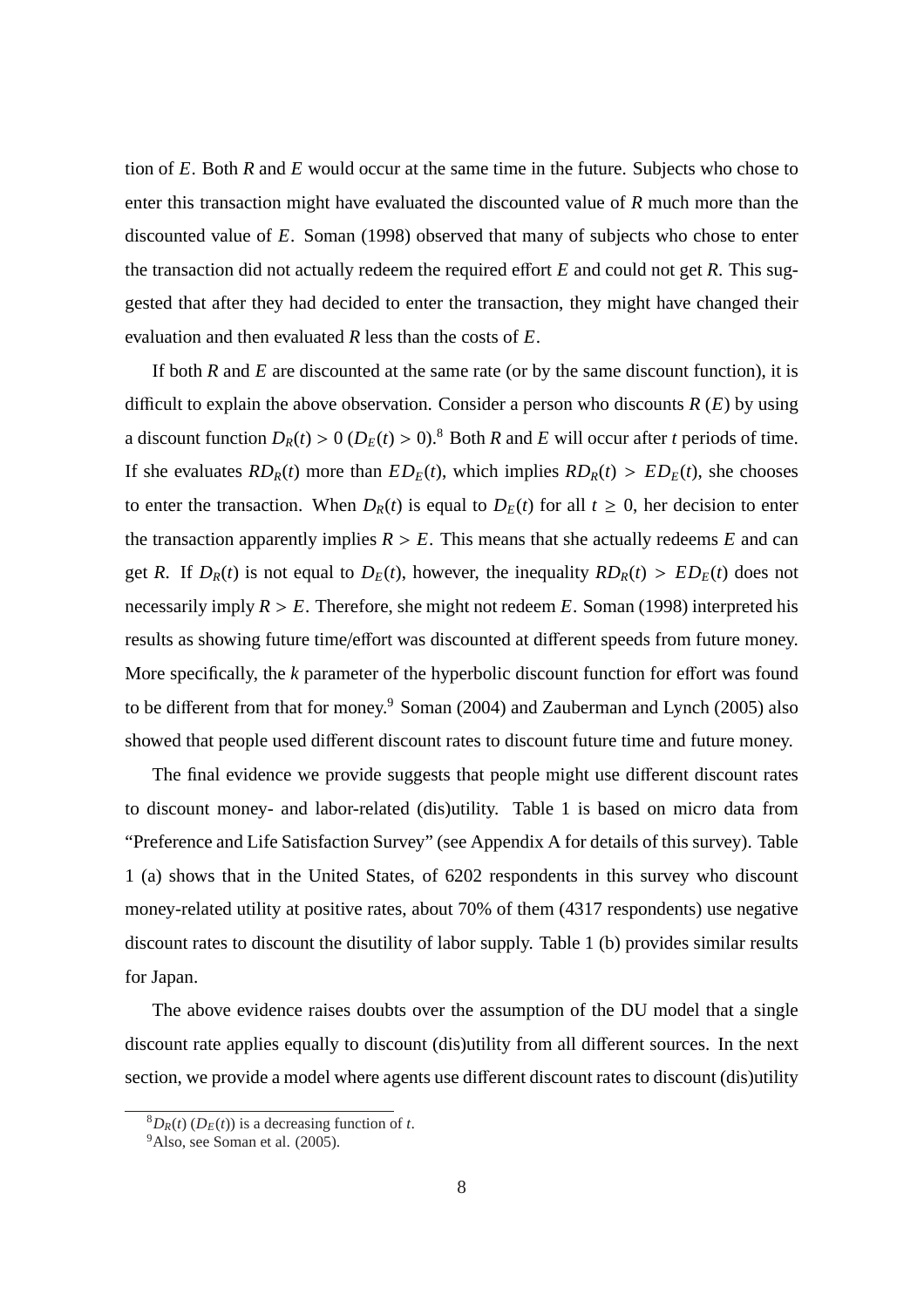from different sources.

#### [Table 1]

# **3 The Model**

We consider an infinitely-lived agent who is endowed with one unit of time that is allocated to labor or leisure at each moment of time. The preferences of the agent are given by:

$$
U_t = \int_t^{+\infty} \left\{ u(c_v) e^{-\rho_c(v-t)} - v(l_v) e^{-\rho_l(v-t)} \right\} dv,
$$
 (1)

where  $c_v \ge 0$  is the consumption level at time *v* and  $l_v \in [0, 1]$  is the time allocated to labor supply at time *v*.  $u(c_v)$  and  $v(l_v)$  represent the instantaneous utility derived from consumption and the instantaneous disutility of labor at time  $\nu$ , respectively. The functions,  $u(\cdot)$  and  $v(\cdot)$ , are twice differentiable and satisfy  $u'(\cdot) > 0$ ,  $u''(\cdot) < 0$ ,  $v'(\cdot) > 0$  and  $v''(\cdot) > 0$ . The parameters  $\rho_c$  and  $\rho_l$  are the subjective discount rates for consumption and labor supply, respectively. We assume  $\rho_c > 0$  and  $\rho_l > 0$  so that we obtain bounded utility (1), although some authors observe negative discount rates as discussed in Introduction. We allow the case where  $\rho_c$  is not equal to  $\rho_l$ , which means that the agent discounts utility from different sources at different rates. When  $\rho_c$  is (not) equal to  $\rho_l$ , we call a (non-)unitary discount rate case. When  $\rho_c$  is larger (smaller) than  $\rho_l$ , if the importance that the agent puts on consumption at different times is compared with that of the disutility of labor at different times, the agent puts relatively greater (lesser) importance on consumption today than on future consumption, while the disutility from future labor supply is relatively more (less) important for her than the disutility from labor supply today. In other words, the agent is relatively more (less) impatient with decreases in consumption today than with increases in labor supply today.

As discussed in Sections 1 and 2, some studies suggest that people use different hyperbolic discount functions (or different *k* parameters) to discount (dis)utility from different sources. However, it should be noted that we use exponential discount functions in (1) to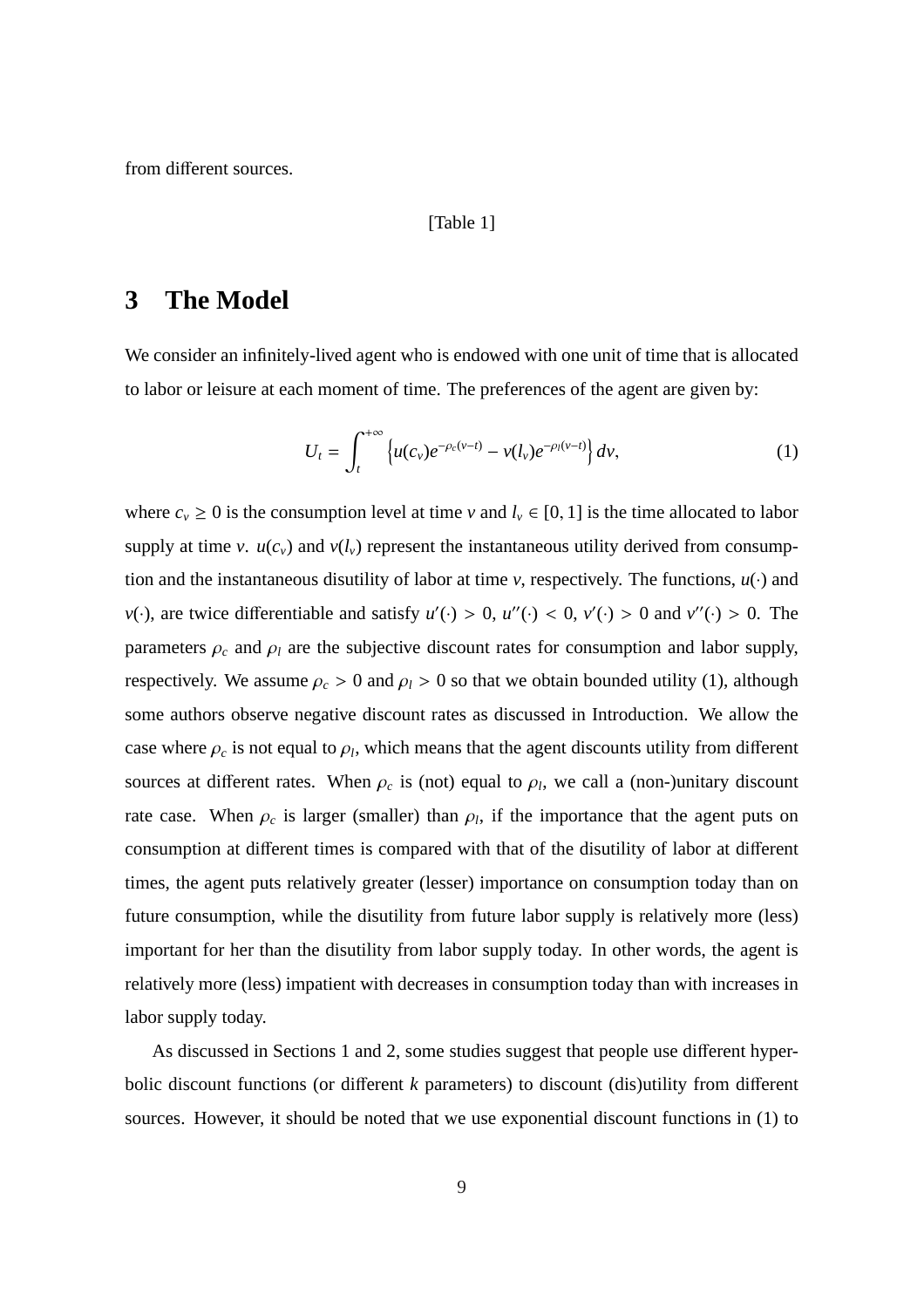isolate the effects of differences of discount functions from those of the hyperbolic discount function.

The budget constraint of the agent is given by:

$$
\dot{a}_v = (1 - \tau^r) r_v a_v + (1 - \tau^w) w_v l_v - (1 + \tau^c) c_v + T_v,
$$
\n(2)

where  $a_\nu$  denotes the asset holdings at time  $\nu$  and  $r_\nu$  ( $w_\nu$ ) is the interest rate (the wage rate).  $\tau^r$ ,  $\tau^w$ , and  $\tau^c$  are the interest income tax rate, the labor income tax rate, and the consumption tax rate, respectively.  $\tau^r$ ,  $\tau^w$  and  $\tau^c$  are all assumed to be constant over time. The lump-sum transfer from the government is denoted by  $T<sub>v</sub>$ . The budget of the government is balanced at any moment,  $\tau^r r_v a_v + \tau^w w_v l_v + \tau^c c_v = T_v$ .

#### **3.1 Non-Unitary Discount Rate and Time Inconsistency**

This subsection demonstrates that the problem of time inconsistency arises under preferences with non-unitary discount rates, by focusing on the case where  $\tau^r$ ,  $\tau^w$ ,  $\tau^c$  and  $T_v$  are all equal to zero. Before providing a formal solution in the next section, we consider the case where at time *t*, the agent chooses the sequence  $\{c_v, l_v, a_v\}_{v=t}^{\infty}$  without considering the possibility that she reconsiders her choices at some future time. In other words, when she chooses the sequence  $\{c_v, l_v, a_v\}_{v=t}^{\infty}$  at time *t*, she believes that at time  $v(> t)$ , she will obey the decision made at time *t*.

We maximize (1) subject to (2) by setting the present value Hamiltonian as follows:

$$
H_{\nu} = u(c_{\nu})e^{-\rho_c(\nu - t)} - v(l_{\nu})e^{-\rho_l(\nu - t)} + \lambda_{\nu}(r_{\nu}a_{\nu} + w_{\nu}l_{\nu} - c_{\nu}),
$$

where  $\lambda_{\nu}$  is the costate variable associated with the asset holdings and  $\nu$  is larger than *t*. From the first-order conditions, we obtain:

$$
\frac{v'(l_v)}{u'(c_v)}e^{-(\rho_l-\rho_c)(v-t)} = w_v.
$$
\n(3)

At time *t*, the agent plans to consume goods and supply labor according to (3) at time  $v(> t)$ .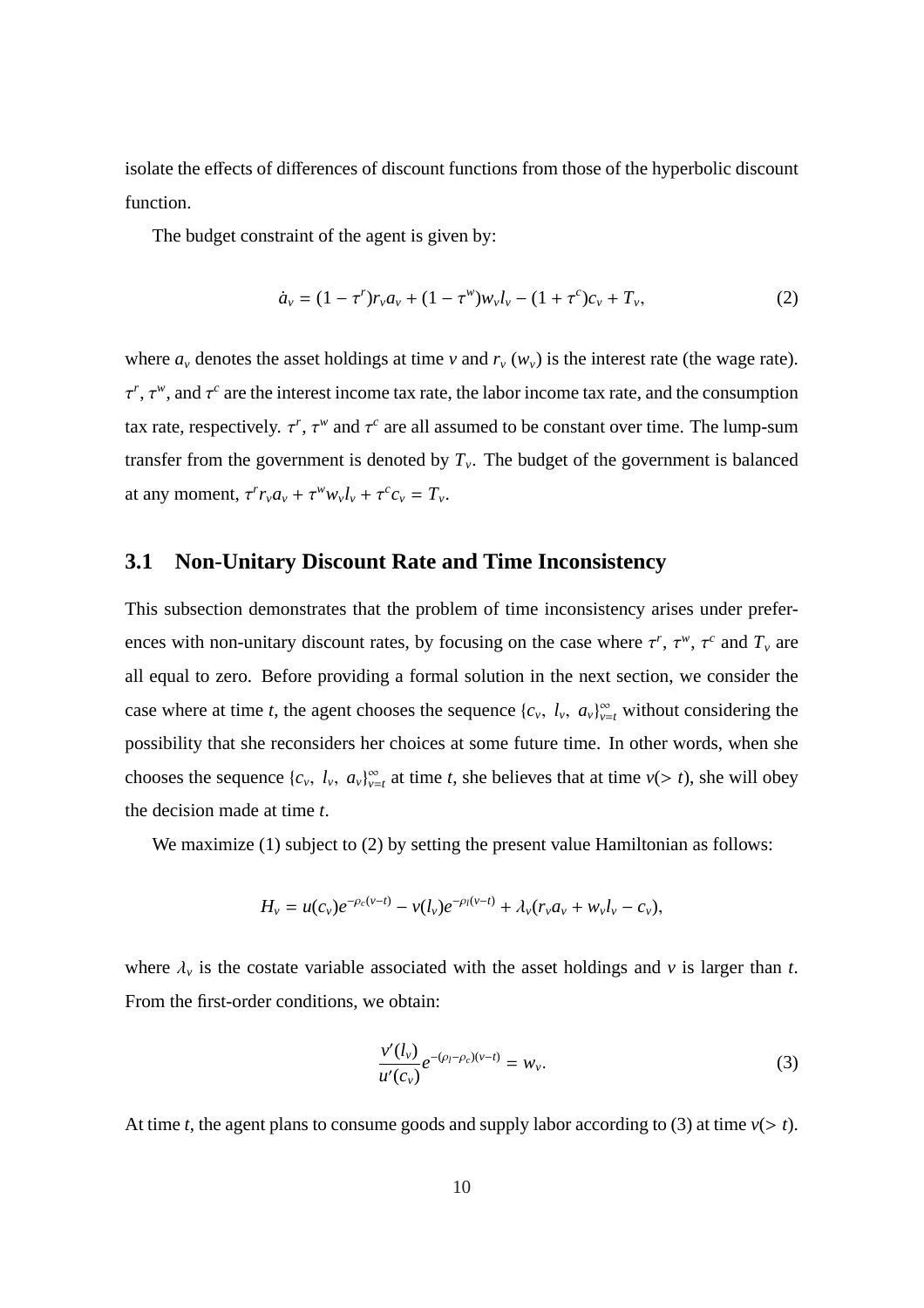If she maximizes her utility once again at time  $v(> t)$ , however, we obtain:

$$
\frac{v'(l_v)}{u'(c_v)} = w_v.
$$
\n<sup>(4)</sup>

In the unitary discount rate case ( $\rho_c = \rho_l$ ), (3) is identical to (4). The decision made at time *v* is consistent with that made at time  $t(< v)$ . In the non-unitary discount rate case ( $\rho_c \neq \rho_l$ ), however, (3) is different from (4). The decisions at different dates are inconsistent. Note that as shown in the left-hand side of (3), in the non-unitary discount rate case, the marginal rate of substitution between consumption and labor supply is no longer time-invariant. The preferences of the agent are time-inconsistent.

#### [Figure 1]

Figure 1 shows graphically the time inconsistency of the non-unitary discount rate case. Figure 1 ignores asset holdings for expositional simplicity. In the next section, we present a formal solution of our model by considering asset holdings. The straight line represents the budget constraint,  $c_v = w_v l_v$ .<sup>10</sup> The curved lines are the indifference curves. Panel (a) shows the case where  $\rho_c$  is larger than  $\rho_l$ . When the agent maximizes her utility at time *t*, the slope of the indifference curve for the time- $v(> t)$  instantaneous utility is given by  $v'(l_v)e^{-(\rho_l-\rho_c)(v-t)}/u'(c_v)$ . At point *A*, (3) holds. At time *t*, the agent plans to consume goods and supply labor at point *A* in a future time  $v(> t)$ . When the agent maximizes her utility again at time *v*, however, the slope of the indifference curve of the time-*v* instantaneous utility is given by  $v'(l_v)/u'(c_v)$ . At point *A*,  $v'(l_v)/u'(c_v)$  becomes smaller than  $v'(l_v)e^{-(\rho_l-\rho_c)(v-t)}/u'(c_v)$  because  $\rho_c$  is larger than  $\rho_l$ . At time  $v(> t)$ , the agent wants to consume goods and supply labor at point *B* where (4) holds, rather than to obey the plan made at time  $t$  (point  $A$ ). The agent likes to consume more and supply more labor at time  $v$  than she planned in a past time  $t(< v)$ . The intuition is as follows: The inequality  $\rho_c > \rho_l$  suggests that the agent is relatively more impatient with decreases in consumption today than increases in labor supply today. Therefore, the agent attempts to consume much today and

 $10P$  Please note that we ignore asset holdings for expositional simplicity. Therefore, the budged constraint is given by  $c_v = w_v l_v$ .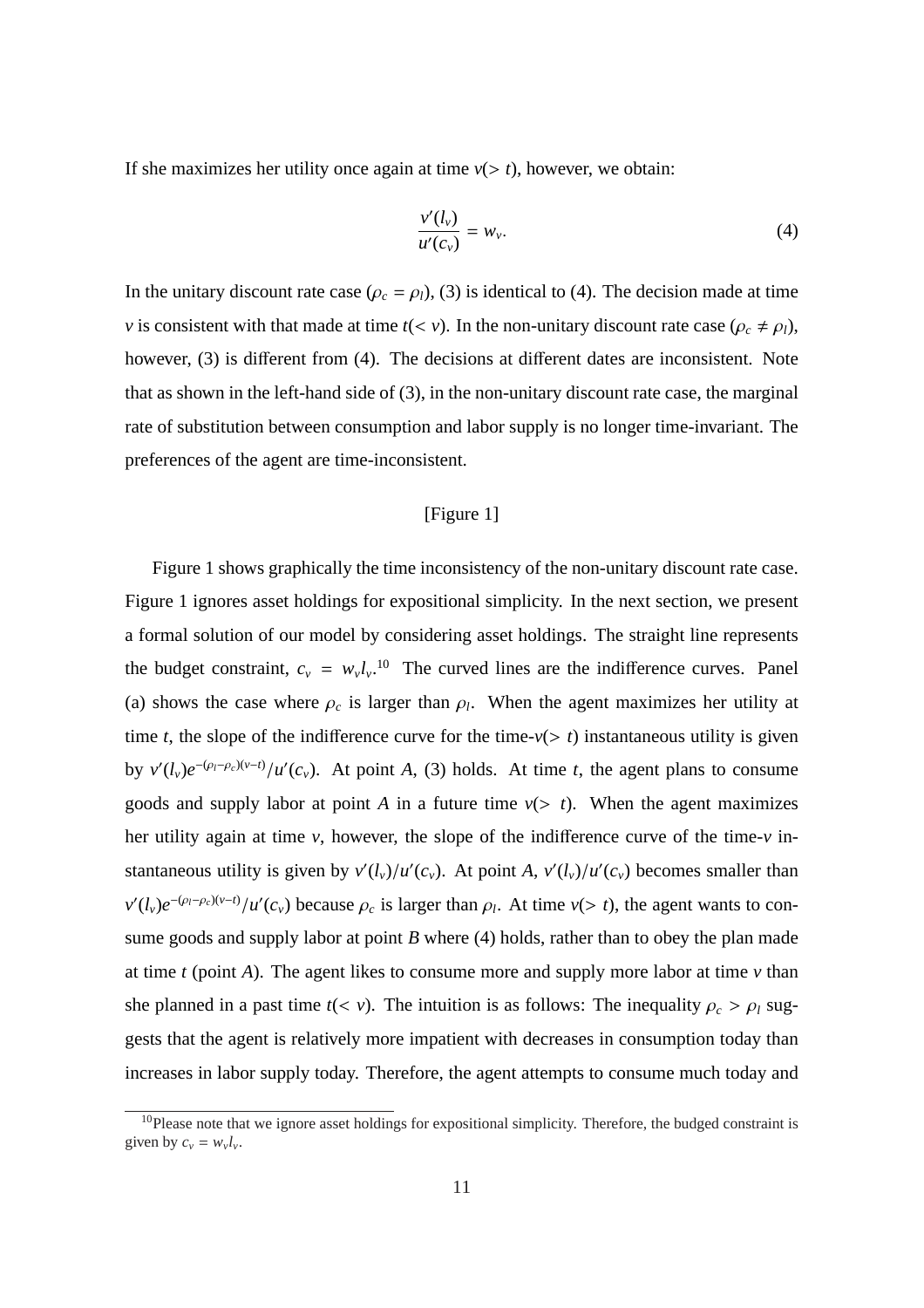cares less about the disutility of labor today. At each point of time, therefore, the agent attempts to consume more today and supply more labor today than she planned in the past.

Panel (b) in Figure 1 presents the case where  $\rho_c$  is smaller than  $\rho_l$ . In this case, the agent is relatively more patient with decreases in consumption today than increases in labor supply today. The agent cares relatively less about decreases in consumption today and attempts to procrastinate about labor supply today. At each point of time, therefore, the agent attempts to consume less today and supply less labor today (point *D*) than she planned in the past (point *C*).

### **3.2 Comparison with a Time Variable Discount Rate Model**

This subsection observes that the source of the time inconsistency in our non-unitary discount rate model is quite different from that of a model with a time variable discount rate. Consider the following utility function:

$$
U_t = \int_t^{+\infty} \{u(c_v) - v(l_v)\} e^{-(\varrho \cdot (v-t) + \phi(v-t))} dv,
$$
 (5)

where  $\rho$  is a positive constant and  $\phi(t)$  is a function of *t*. Following Barro (1999), we assume  $\phi(0) = 0$ ,  $\phi'(t) \ge 0$ ,  $\phi''(t) \le 0$  and  $\lim_{t \to \infty} \phi'(t) = 0$ . In (5), the instantaneous discount rate,  $\rho + \phi'(t)$ , varies with time, and the same instantaneous discount rate applies equally to consumption and labor supply. If  $v(l_v)$  is equal to zero for all  $l_v \in [0, 1]$ , (5) is equivalent to the utility function analyzed by Barro (1999). It is well known that when the discount rate is time variable as in (5), the preferences become time inconsistent. As pointed out by O'Donoghue and Rabin (1999), when the discount rate,  $\rho + \phi'(t)$ , decreases with time, the preferences represented by (5) captures the tendency of the agent to attempt to experience pleasant things immediately and to procrastinate about unpleasant things. More precisely, at each moment of time, the agent endowed with (5) attempts to consume more today and enjoy more leisure today by procrastinating about labor supply than she planned in the past. This present-biased preference is the source of the time inconsistency in a model with a time variable discount rate.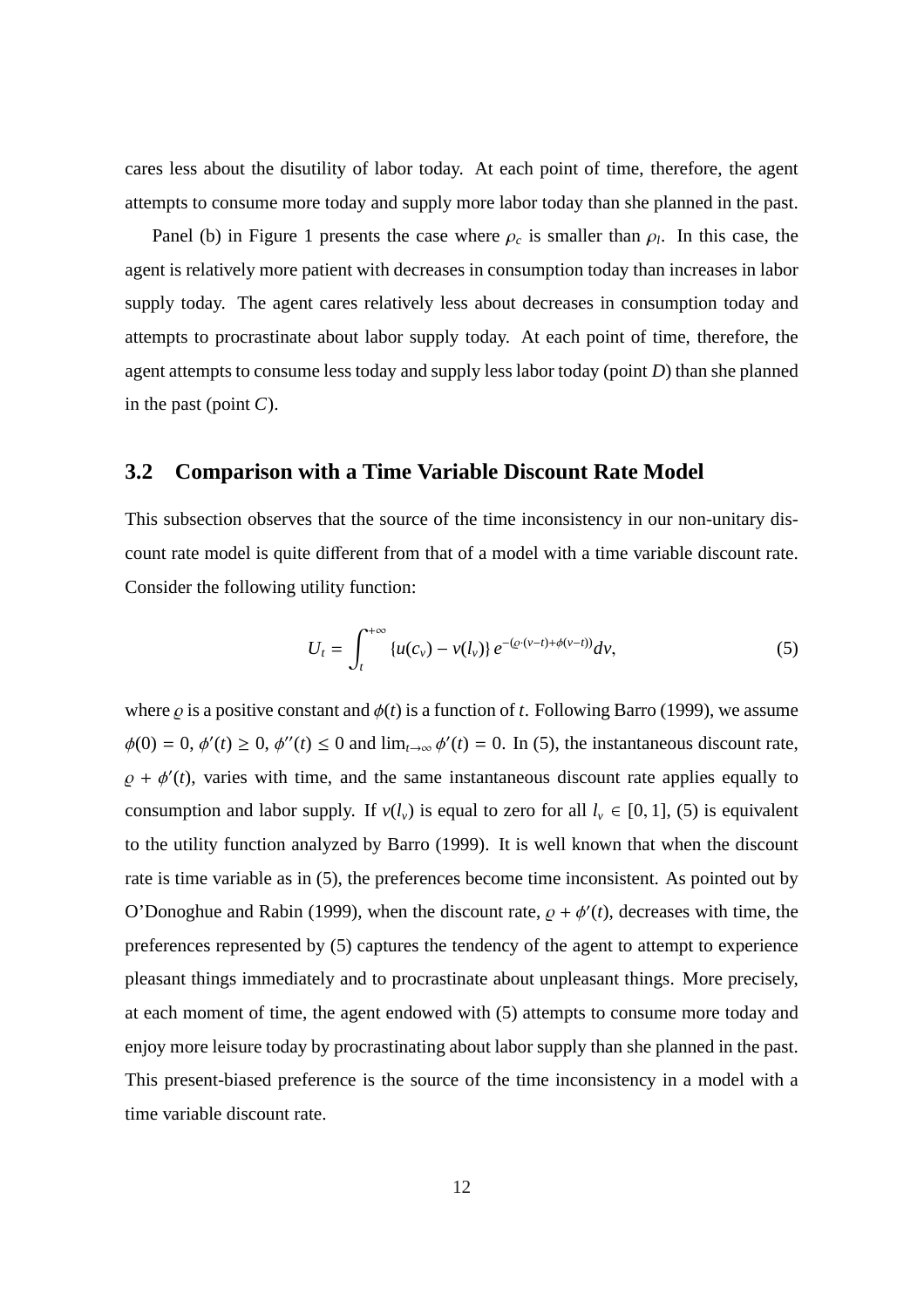In our non-unitary discount rate model, the difference between patience with consumption and labor supply is the source of time inconsistency. Remember that both  $u(c)$  and  $v(l)$ are positively discounted,  $\rho_c > 0$  and  $\rho_l > 0$ . Therefore, the agent is willing to consume much today and to procrastinate about labor supply today. When  $\rho_c > \rho_l$  holds, however, the agent tends to be more willing to consume much today than to procrastinate about labor supply today because she is more impatient with decreases in consumption today than with increases in labor supply today. This difference in the patience is the source of time inconsistency. Our non-unitary discount rate model may be appropriate for describing the situation where there are (more than) two distinct choice variables that the agent attempts to experience immediately (or procrastinate about), however, she is more willing to experience immediately (or procrastinate about) one of them than the other(s).

# **4 Generalized Euler Equation**

This section provides a formal solution of our model by considering asset holdings. Following Peleg and Yaari (1973) and others, we consider the agent as composed of a sequence of autonomous decision makers who are indexed by time *t*. We call the decision maker at time *t* self *t*. As in Pollak (1968) and others, we consider the choices of each self to be the outcome of an intrapersonal game. Following Barro (1999), we solve the intrapersonal game.

In the following analysis, we specify the instantaneous utility functions as:

$$
u(c_v) = \frac{c_v^{1-\sigma}}{1-\sigma}
$$
, and  $v(l_v) = -\frac{\theta(1-l_v)^{1-\gamma}}{1-\gamma}$ ,

where neither  $\sigma > 0$  nor  $\gamma > 0$  are equal to one.<sup>11</sup> When  $\sigma(\gamma)$  is equal to one, we assume the logarithmic utility function  $u(c) = \log c$  ( $v(l) = -\theta \log(1-l)$ ). A large  $\theta$ (> 0) means that agents put relatively large weight on the disutility of labor supply. For analytical simplicity and to focus on the effects of the non-unitary discount rates, we consider the case where  $\gamma$ 

<sup>&</sup>lt;sup>11</sup>The disutility of labor is often specified as  $v(l_v) = \theta l_v^{1+\gamma}/(1+\gamma)$  where  $\gamma \ge 0$ . If we use this specification in our model, however, it becomes difficult to obtain an analytical solution.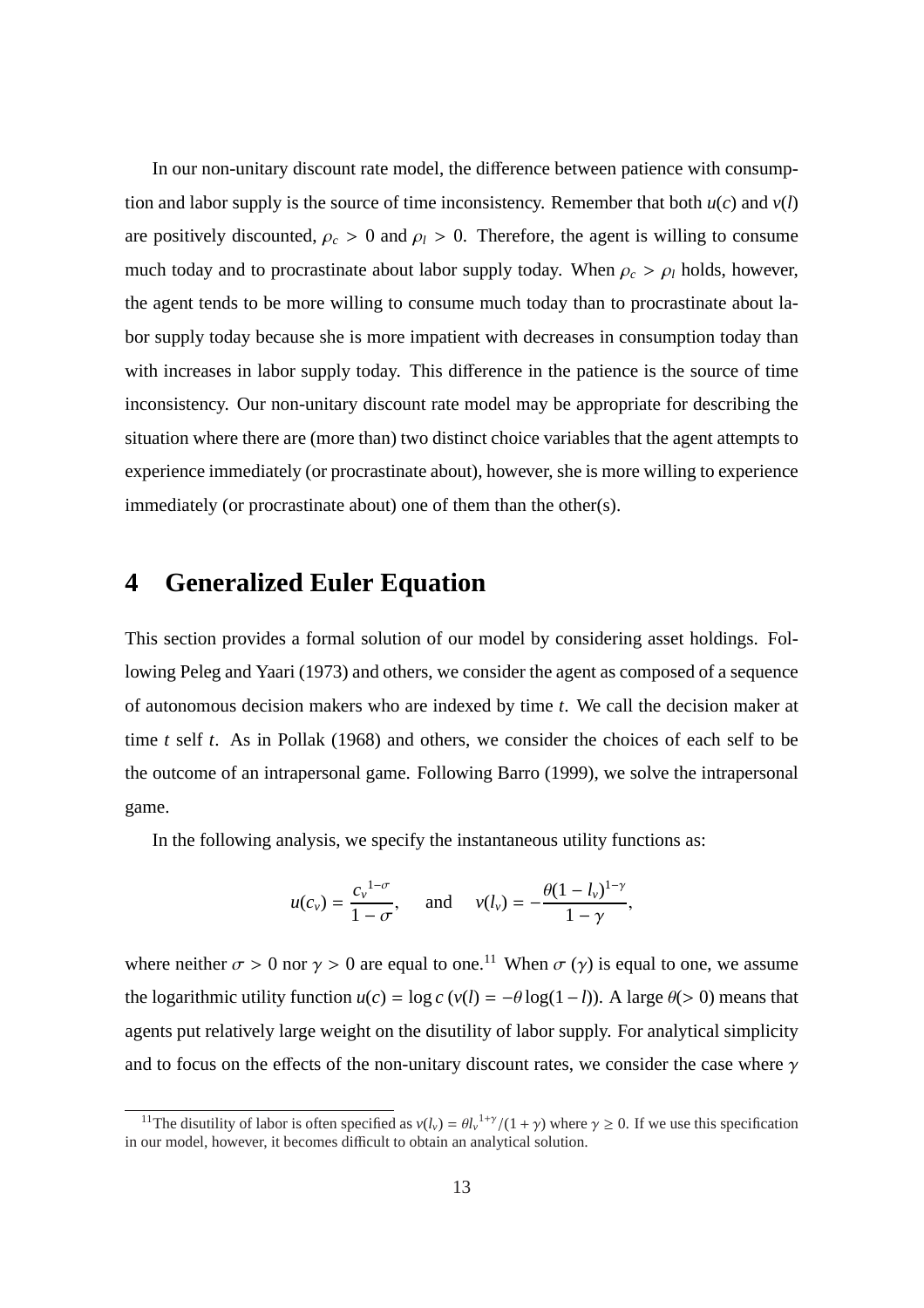is equal to  $\sigma$ . In Appendix C, we examine the general case where  $\gamma$  is different from  $\sigma$ .<sup>12</sup>

Given future selves' behaviors and the sequence of  $\{r_v, w_v\}_{v=t}^{\infty}$ , self *t* chooses  $c_t$  and  $l_t$ that can be considered as constant flows over the infinitesimally short interval  $[t, t + \Delta]$ . The objective of self *t* is then given by:

$$
U_t = \int_t^{t+\Delta} z(v, t)dv + \int_{t+\Delta}^{\infty} z(v, t)dv \approx [u(c_v) - v(l_v)]\Delta + \int_{t+\Delta}^{\infty} z(v, t)dv,
$$
 (6)

where  $z(v, t) \equiv u(c_v)e^{-\rho_c(v-t)} - v(l_v)e^{-\rho_l(v-t)}$ . The approximation comes from setting  $e^{-\rho_c(v-t)}$ and  $e^{-\rho_l(v-t)}$  equal to one in the infinitesimal short interval  $[t, t + \Delta]$ .

Through the choice of  $c_t$  and  $l_t$ , self  $t$  can influence choices of selves  $v(\geq t + \Delta)$  by affecting the asset holdings *at*+∆. To derive the optimal choices of self *t*, we first have to know the effects of  $c_t$  and  $l_t$  on  $a_{t+\Delta}$ , and second have to conjecture the policy functions of selves *v*( $\geq t + \Delta$ ) to know the effects of  $a_{t+\Delta}$  on future selves' choices.

The budget constraint (2) can be approximated as follows:

$$
a_{t+\Delta} \approx \{1 + (1 - \tau^r)r_t\Delta\}a_t + \{(1 - \tau^w)w_t l_t - (1 + \tau^c)c_t + T_t\}\Delta.
$$

In this approximation, we ignore terms involving  $\Delta^2$  and consider  $r_t$  and  $w_t$  to be constant in the infinitesimally short time interval  $[t, t + \Delta]$ . This equation implies that:

$$
\frac{\partial a_{t+\Delta}}{\partial c_t} = -(1+\tau^c)\Delta, \quad \text{and} \quad \frac{\partial a_{t+\Delta}}{\partial l_t} = (1-\tau^w)w_t\Delta. \tag{7}
$$

More consumption (labor supply) today leads to smaller (larger) asset holdings in the future.

We turn to the policy functions of self  $v(\geq t + \Delta)$ . We conjecture that self  $v(\geq t + \Delta)$ chooses  $c_v$  and  $l_v$  so as to satisfy:

$$
1 - l_{\nu} = (\theta \zeta_{\nu})^{\frac{1}{\sigma}} c_{\nu}.
$$
\n
$$
(8)
$$

where we conjecture that  $\zeta$ <sup>*v*</sup> does not depend on the level of asset holdings. This conjecture

<sup>&</sup>lt;sup>12</sup>As Appendix C shows, when  $\gamma$  is not equal to  $\sigma$ , our non-unitary discount rate model cannot be solved without extreme assumptions.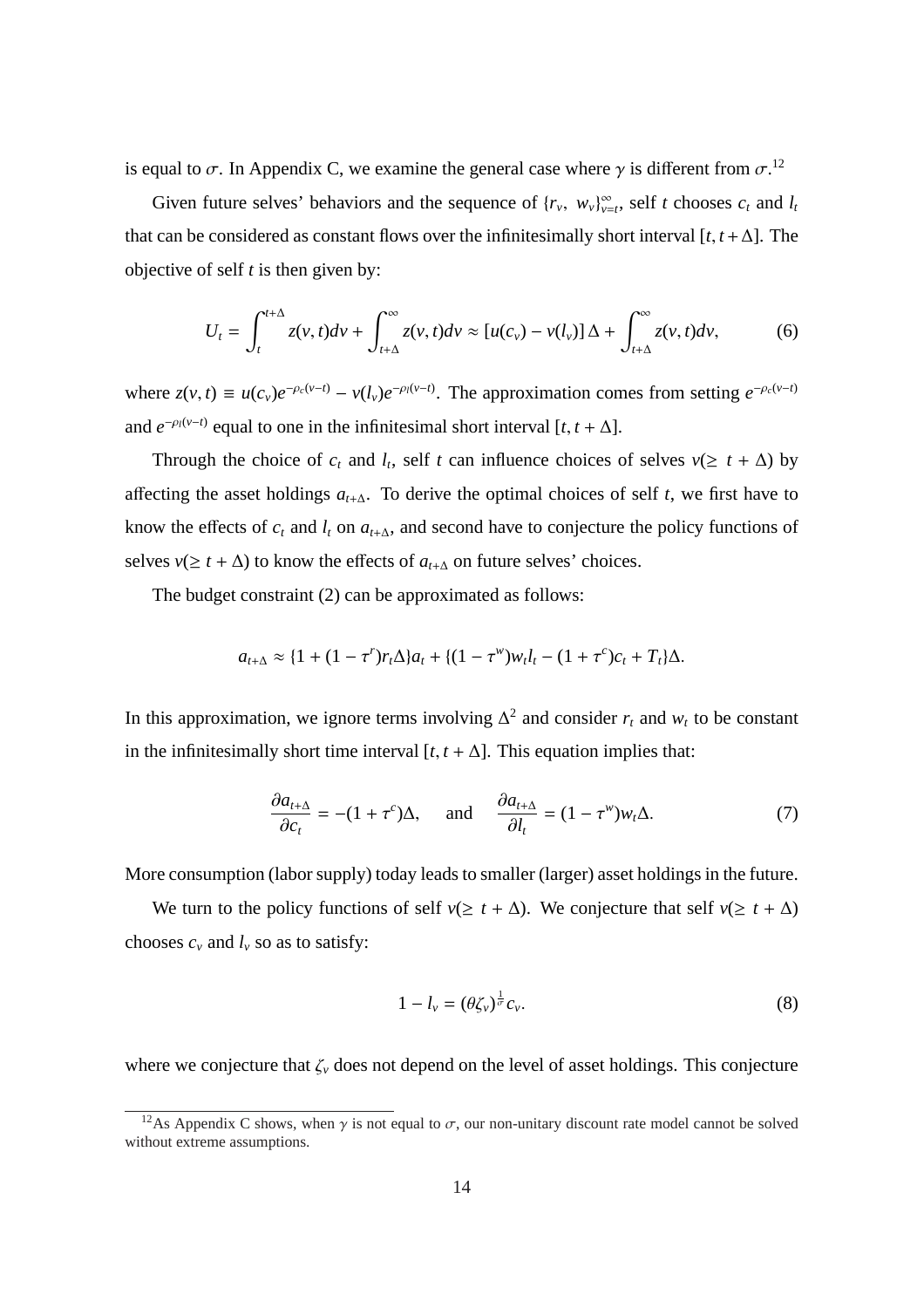turns out to be true. As in Barro (1999), we conjecture that the choices of self *t* affect the levels of future consumption but not the shape of the path of future consumption. We conjecture that the path of future consumption is:

$$
g_{\nu}^{c} \equiv \frac{\dot{c}_{\nu}}{c_{\nu}} = \frac{1}{\sigma} \left\{ (1 - \tau') r_{\nu} - \omega_{\nu} \right\}.
$$
 (9)

This specification allows  $\omega_t$  to vary over time. We conjecture that  $\omega_t$  does not depend on the level of initial assets. We will see that this conjecture also turns out to be true.

By integrating (2) from  $t + \Delta$  to + $\infty$  and using (8) and (9), we obtain  $(\mu_{t+\Delta} + \nu_{t+\Delta})c_{t+\Delta} =$  $a_{t+\Delta}$  +  $W_{t+\Delta}$  where  $W_t \equiv$  $r^{\infty}$  $\int_t^{\infty} \{ (1 - \tau^w) w_v + T_v \} e^{-\int_t^v}$  $\int_t^v (1-\tau^r) r_s ds dv, \mu_t \equiv$  $r^{\infty}$  $\int_t^\infty (1+\tau^c)e^{-\tau^c}$  $\int_0^v$  $\int_t^v \{g_s^c - (1 - \tau^r)r_s\}ds$ *dv* and  $v_t \equiv$  $\int_{0}^{\infty}$  $\int_t^\infty (1-\tau^w) w_\nu(\theta \zeta_\nu)^{\frac{1}{\sigma}} e^{-\tau^w}$  $\mathbf{r}^{\nu}$  $f_t^{\nu} \{ g_s^c - (1 - \tau^r) r_s \} ds d\nu$ . Note that  $a_{t+\Delta}$  has no effect on  $\mu_{t+\Delta}$  and  $\nu_{t+\Delta}$ because we conjecture that both  $\zeta$ <sup>*v*</sup> and  $\omega$ <sup>*v*</sup> do not depend on  $a$ <sub>*t*+∆</sub>. We then have:

$$
\frac{\partial c_{t+\Delta}}{\partial a_{t+\Delta}} = \frac{1}{\mu_{t+\Delta} + \nu_{t+\Delta}}.\tag{10}
$$

By using the policy functions of future selves, (8) and (9), we rewrite the objective function of self  $t$ , (6), as:

$$
U_t = \left[\frac{c_t^{1-\sigma}}{1-\sigma} + \frac{\theta(1-l_t)^{1-\sigma}}{1-\sigma}\right]\Delta + \frac{c_{t+\Delta}^{1-\sigma}}{1-\sigma}e^{-\rho_c\Delta}\Phi_{t+\Delta} + \frac{\theta c_{t+\Delta}^{1-\sigma}}{1-\sigma}e^{-\rho_l\Delta}\Psi_{t+\Delta},
$$

where  $\Phi_t \equiv$  $\mathcal{C}^{\infty}$ *t e*  $\mathbf{r}^{\nu}$  $\int_t^v \{(1-\sigma)g_u^c - \rho_c\}du$  *dv* and  $\Psi_t \equiv \int_t^\infty$ *t*<sup>∞</sup> (θζ<sub>ν</sub>)  $\frac{1-\sigma}{\sigma}$  e  $\mathbf{r}^{\nu}$  $\int_{t}^{\nu} \{(1-\sigma)g_{u}^{c}-\rho_{l}\}du_{v}$ . Self *t* chooses  $c_{t}$ and  $l_t$  so as to maximize this objective function. Note that  $a_{t+\Delta}$  has no effects on  $\Phi_{t+\Delta}$  and  $\Psi$ <sub>*t*+∆</sub> because we conjecture that both  $\zeta$ <sup>*v*</sup> and  $\omega$ <sup>*γ*</sup> do not depend on  $a$ <sub>*t*+∆</sub>. Then, the first-order conditions are given by:

$$
c_t^{-\sigma} = (1 + \tau^c)X_{t+\Delta} \frac{\partial c_{t+\Delta}}{\partial a_{t+\Delta}}, \quad \text{and} \quad \theta (1 - l_t)^{-\sigma} = (1 - \tau^w)W_t X_{t+\Delta} \frac{\partial c_{t+\Delta}}{\partial a_{t+\Delta}},
$$

where  $X_{t+\Delta} \equiv c_{t+\Delta}^{-\sigma} e^{-\rho_c \Delta} \Phi_{t+\Delta} + \theta c_{t+\Delta}^{1-\sigma} e^{-\rho_l \Delta} \Psi_{t+\Delta}$ . In deriving the first-order conditions, we use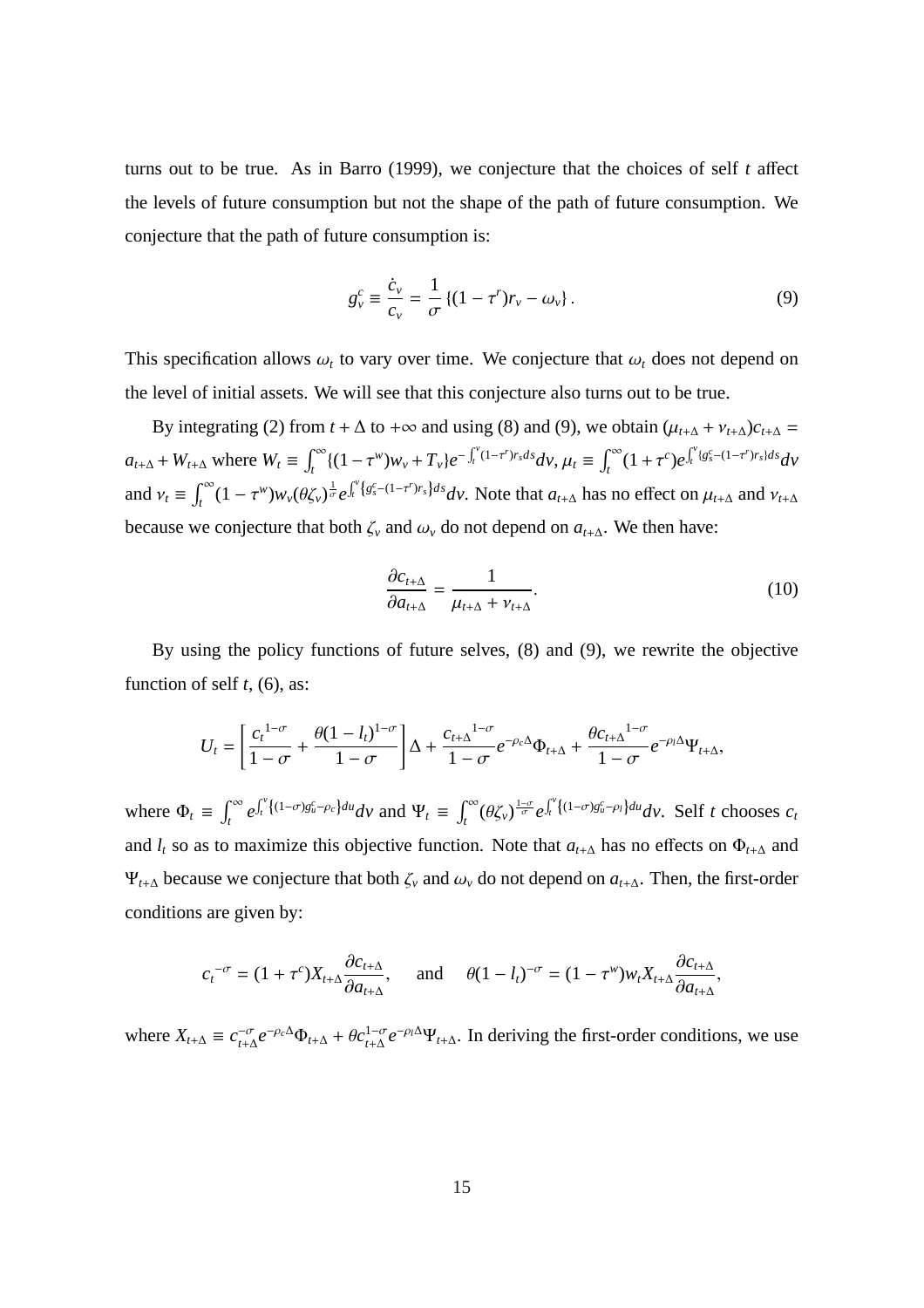(7). As  $\Delta$  approaches zero, the first-order conditions become:

$$
c_t^{-\sigma} = (1 + \tau^c) X_t \frac{\partial c_t}{\partial a_t}, \quad \text{and} \quad \theta (1 - l_t)^{-\sigma} = (1 - \tau^w) w_t X_t \frac{\partial c_t}{\partial a_t}, \tag{11}
$$

where  $X_t = c_t^{-\sigma} \Phi_t + \theta c_t^{-\sigma} \Psi_t$ .

From the two conditions of (11), together with (8), we obtain:

$$
\zeta_t = \frac{(1 + \tau^c)}{(1 - \tau^w) w_t}.
$$
\n(12)

Apparently, ζ*<sup>t</sup>* does not depend on the level of asset holdings. Our conjecture turns out to be true.

The first condition of (11) and (10) implies:

$$
\mu_t + \nu_t = (1 + \tau^c)(\Phi_t + \theta \Psi_t). \tag{13}
$$

This equation holds for all  $t \geq 0$ . We differentiate both sides with respect to *t*, and after some manipulations, $13$  we obtain:

$$
\omega_t = \frac{\rho_c \Phi_t + \rho_l \theta \Psi_t}{\Phi_t + \theta \Psi_t},\tag{14}
$$

where  $\Phi_t \equiv$  $\int_0^\infty$ *t e*  $\mathbf{r}^{\nu}$  $\int_t^v \{(1-\sigma)g^c_u - \rho_c\}du$   $d\mathcal{V}, \Psi_t \equiv \int_t^\infty$ *t*<sup>∞</sup> (θζ<sub>ν</sub>)<sup> $\frac{1-\sigma}{\sigma}$ </sup> e  $\mathbf{r}^{\nu}$  $f_t^{\nu} \{(1-\sigma)g_u^c - \rho_l\}du$   $d\nu, g_u^c \equiv \{(1-\tau^r)r_u - \omega_u\}/\sigma$ and  $\zeta$ <sup>*v*</sup> is given by (12). As we conjectured,  $\omega_t$  does not depend on the level of asset holdings.

The behavior of the agent is summarized by:

$$
\frac{\dot{c}_t}{c_t} = \frac{1}{\sigma} \left\{ (1 - \tau^r) r_t - \frac{\rho_c \Phi_t + \rho_l \theta \Psi_t}{\Phi_t + \theta \Psi_t} \right\} \equiv g_t^c,
$$
\n(15)

$$
1 - l_t = \left\{ \frac{\theta(1 + \tau^c)}{(1 - \tau^w)w_t} \right\}^{\frac{1}{\sigma}} c_t.
$$
 (16)

Also in the unitary discount rate case  $(\rho_c = \rho_l = \rho)$ , the same equation as (16) is derived. We call (15) the generalized Euler equation. In the unitary discount rate case, (15) reduces

 $13$ In Appendix B, we present a derivation of (14).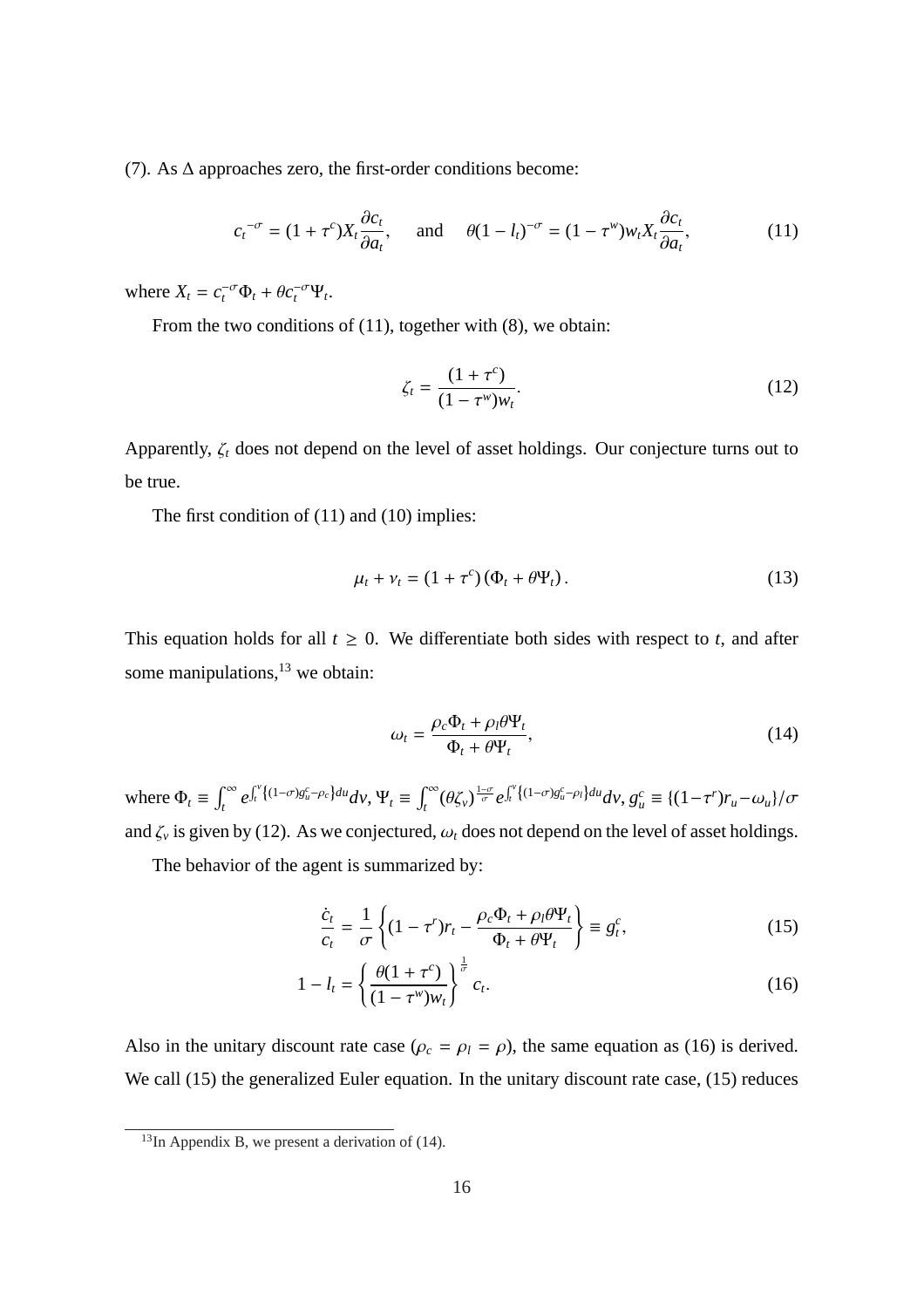to the standard Euler equation:  $\dot{c}_t/c_t = \frac{(1 - \tau^r)r_t - \rho}{\sigma}$ .

In contrast, in the non-unitary discount rate cases ( $\rho_c \neq \rho_l$ ), the generalized Euler equation takes a rather different form. In the log-utility case ( $\sigma = 1$ ), however, the generalized Euler equation takes a simple form. When  $\sigma$  is equal to one, we have  $\Phi = 1/\rho_c$  and  $\Psi = 1/\rho_l$  by definition. The generalized Euler equation reduces to:

$$
\frac{\dot{c}_t}{c_t} = (1 - \tau^r) r_t - \tilde{\rho},
$$

where  $\tilde{\rho} \equiv (1+\theta)\rho_c\rho_l/(\rho_l+\theta\rho_c)$ . We can derive the same Euler equation by maximizing the following unitary discount rate utility function subject to (2):

$$
U_t = \int_t^{\infty} (u(c_v) - v(l_v))e^{-\tilde{\rho}(v-t)}dv.
$$

With logarithmic utility functions, the non-unitary discount rate model is observationally equivalent to a unitary discount rate model in which the discount rate is equal to  $\tilde{\rho}$ .<sup>14</sup> Furthermore, we obtain the following proposition.

#### **Proposition 1**

*Suppose that the instantaneous utility functions have logarithmic forms. Consider two agents, one of which has discount rates,*  $\rho_{c1}$  *and*  $\rho_{l1}$ *. The other has*  $\rho_{c2}$  *and*  $\rho_{l2}$ *. If*  $\rho_{c1}\rho_{l1}/(\rho_{l1} + \rho_{l2})$  $\theta \rho_{c1}$ ) =  $\rho_{c2} \rho_{l2}/(\rho_{l2} + \theta \rho_{c2})$  *holds, the generalized Euler equations become the same for the two agents.*

When the utility functions are not logarithmic, the generalized Euler equation takes a more complex forms. Because the generalized Euler equation includes  $w_v$ ,  $\tau^c$  and  $\tau^w$  ( $v \ge t$ ) through  $\Phi_t$  and  $\Psi_t$ , the consumption-saving behavior at time *t* is influenced by  $w_v$ ,  $\tau^c$  and  $\tau^w$ . Remember that in our non-unitary discount rate model, the problem of time inconsistency arises. Given policy functions of the future selves, self today attempts to affect the future selves' behaviors in a preferable manner for self today by controlling the asset holdings left

<sup>&</sup>lt;sup>14</sup>Using logarithmic utility, Pollak (1968), Barro (1999) and many others obtain similar observational equivalence in models with a time variable discount rate. Karp (2007) considers a more general utility function.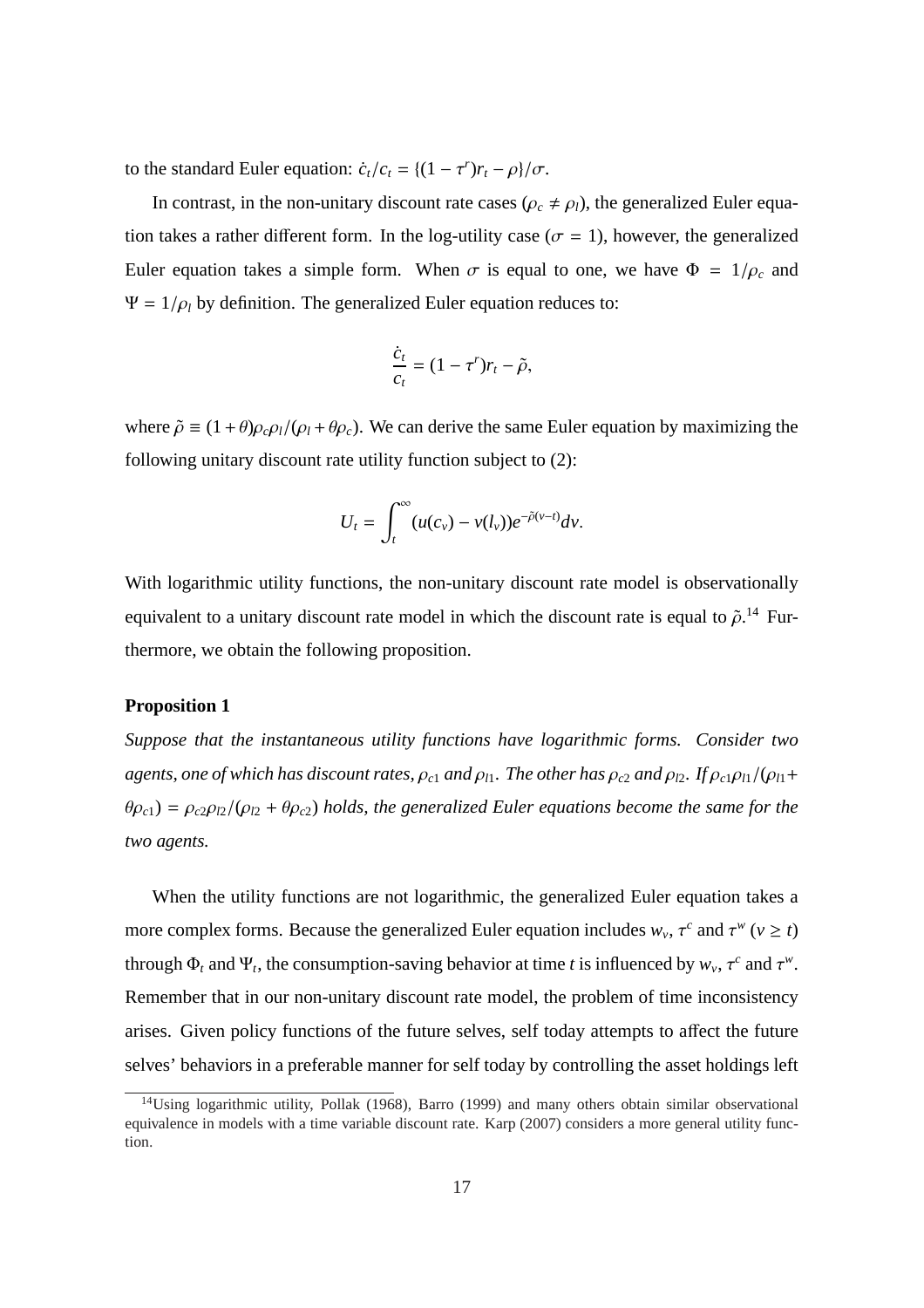to the future selves. Therefore, the saving decision of self today is affected by behaviors of the future selves. Behaviors of the future selves are influenced by  $w_v$ ,  $\tau^c$  and  $\tau^w$  ( $v \ge t$ ). Consequently, the consumption-saving behavior of self today is influenced by  $w_v$ ,  $\tau^c$  and  $\tau^w$ . In the unitary discount rate case, the problem of time inconsistency does not arise. Therefore,  $w_v$ ,  $\tau^c$  and  $\tau^w$  have no influence on the consumption-saving behavior of self today.

### **5 A Simple General Equilibrium Model**

To examine the effects of preference parameters and taxes, we consider a simple general equilibrium model. Consider a competitive economy where there are identical firms. The number of firms is normalized to one. The representative firm produces a final good by using a constant-returns-to-scale technology,  $Y_t = A_l$ , where  $Y_t$  is the output level,  $l_t$  is labor input and *A* is a positive constant. Through profit maximization, the wage rate  $w_t$ becomes equal to *A*.

The population size is normalized to one. We first consider an economy populated by homogeneous agents. Subsection 4.3 examines a case of heterogeneous agents. We assume that the initial asset holdings of the representative agent are zero,  $a_0 = 0$ . Because the agents are identical and there is no capital,  $a_t$  is constant at zero over time. By using (16) and the goods market equilibrium condition,  $c_t = A_l$ , we obtain:

$$
c_E = \frac{A}{1 + A \left(\frac{\theta(1 + \tau^c)}{A(1 - \tau^w)}\right)^{\frac{1}{\sigma}}}, \quad \text{and} \quad l_E = \frac{1}{1 + A \left(\frac{\theta(1 + \tau^c)}{A(1 - \tau^w)}\right)^{\frac{1}{\sigma}}}.
$$
 (17)

Because  $\sigma$  is strictly positive, we have:

$$
\frac{\partial c_E}{\partial \tau^x} < 0, \quad \text{and} \quad \frac{\partial l_E}{\partial \tau^x} = \frac{1}{A} \frac{\partial c_E}{\partial \tau^x} < 0,\tag{18}
$$

where  $x = c$  or *w*. Because  $c_E$  is constant, we have  $\Phi_E = 1/\rho_c$  and  $\Psi_E = {\theta(1 + \tau^c)}/{[A(1 - \tau^w)]}^{\frac{1-\sigma}{\sigma}}/\rho_l$ .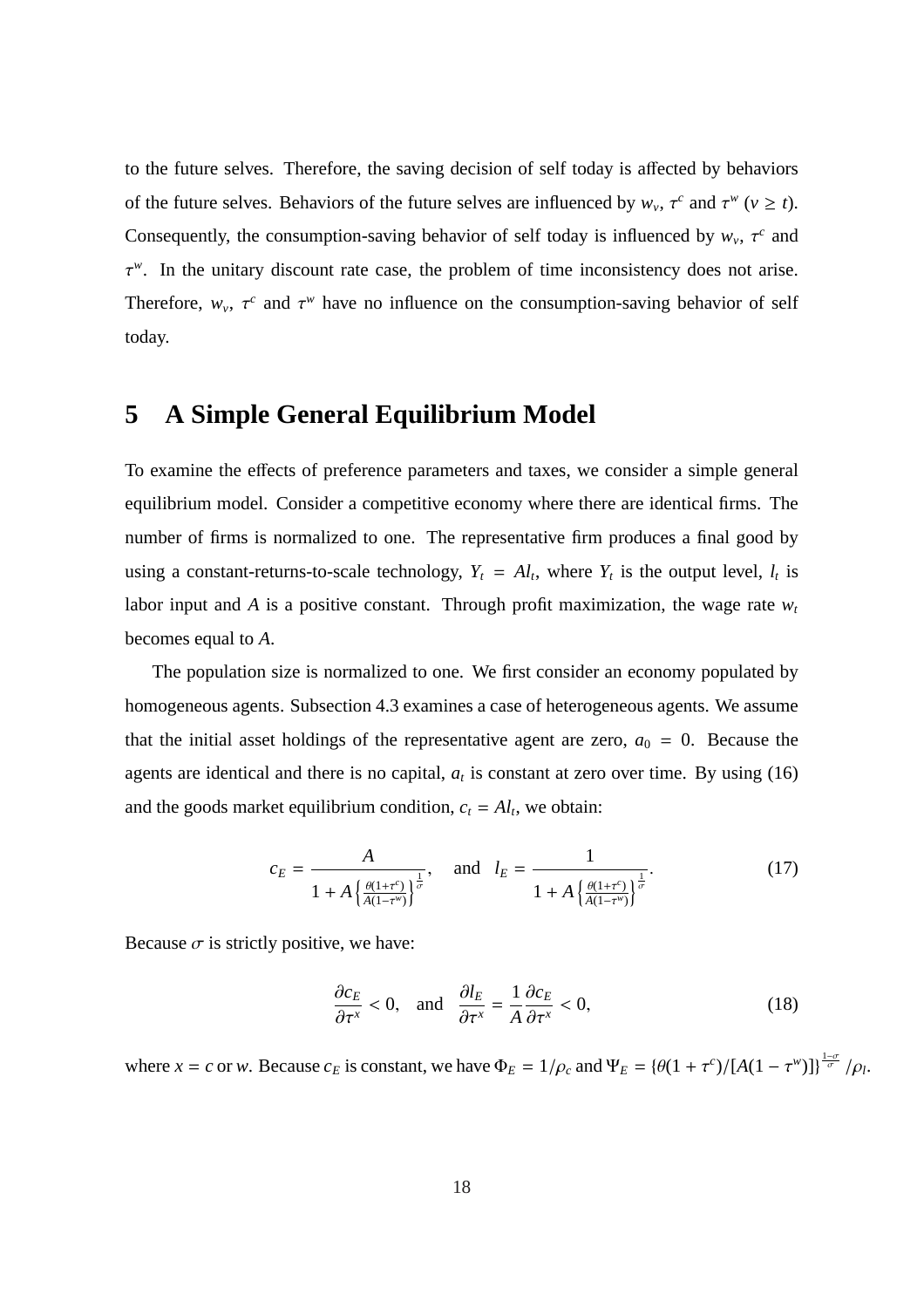From  $(15)$ , we obtain the equilibrium interest rate:

$$
r_E = \frac{1}{1 - \tau^r} \frac{(1 + \theta^{\frac{1}{\sigma}} \zeta^{\frac{1 - \sigma}{\sigma}}) \rho_c \rho_l}{\rho_l + \rho_c \theta^{\frac{1}{\sigma}} \zeta^{\frac{1 - \sigma}{\sigma}}},
$$

where  $\zeta = (1 + \tau^c) / {A(1 - \tau^w)}$ .

#### **5.1 Consumption-Saving Behavior**

By examining the effects on the equilibrium interest rate, we know the effects of the preference parameters and taxes on the consumption-saving behavior. In Figure 2, we depict a savings curve that represents the relationship between savings and the interest rate. The equilibrium interest rate is given by  $r_E$ . Suppose that changes in a parameter strengthen the saving incentives of each self. For any given interest rate, the savings of each self increases, which results in rightward shifts of the savings curve. The equilibrium interest rate must decrease from  $r_E$  to  $r'_F$  $E$ . If a(n) decrease (increase) in the equilibrium interest rate is caused by changes in a parameter, therefore, we can conclude that changes in that parameter positively (negatively) affect the incentive to save.

#### [Figure 2]

The next proposition summarizes the effects of preference parameters on the equilibrium interest rate by assuming  $\tau^c = \tau^w = \tau^r = 0$ .

#### **Proposition 2**

(i) 
$$
\frac{\partial r_E}{\partial \rho_c} = \frac{\rho_l^2 (1 + \theta^{\frac{1}{\sigma}} \zeta^{\frac{1-\sigma}{\sigma}})}{(\rho_l + \rho_c \theta^{\frac{1}{\sigma}} \zeta^{\frac{1-\sigma}{\sigma}})^2} > 0, \quad \text{(ii) } \frac{\partial r_E}{\partial \rho_l} = \frac{\rho_c^2 \theta^{\frac{1}{\sigma}} \zeta^{\frac{1-\sigma}{\sigma}} (1 + \theta^{\frac{1}{\sigma}} \zeta^{\frac{1-\sigma}{\sigma}})}{(\rho_l + \rho_c \theta^{\frac{1}{\sigma}} \zeta^{\frac{1-\sigma}{\sigma}})^2} > 0,
$$
  
(iii) 
$$
\frac{\partial r_E}{\partial \theta} = \frac{\rho_c \rho_l (\theta \zeta)^{\frac{1-\sigma}{\sigma}} (\rho_l - \rho_c)}{\sigma (\rho_l + \rho_c \theta^{\frac{1}{\sigma}} \zeta^{\frac{1-\sigma}{\sigma}})^2} < (=)(>0) \text{ if and only if } \rho_l < (=)(>)\rho_c.
$$

The first and second parts of Proposition 2 indicate that in an economy with relatively large discount rates, saving incentive are relatively weak.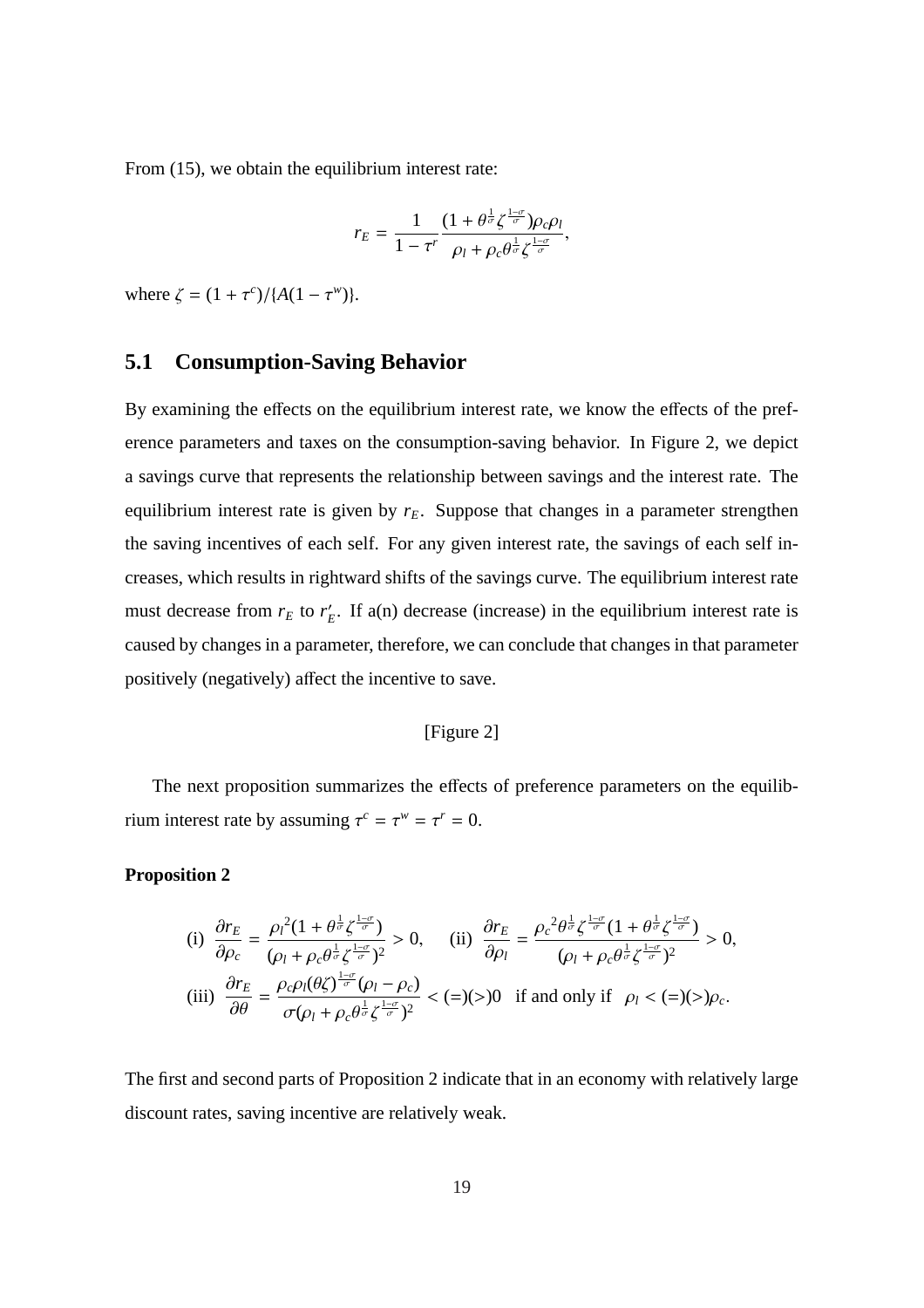The third part shows that in the unitary discount rate case,  $\theta$  is irrelevant to the consumptionsaving behavior. In the non-unitary discount rate cases, however,  $\theta$  affects the consumptionsaving behavior. In the case where  $\rho_c$  is smaller than  $\rho_l$ ,  $\theta$  is negatively related to the incentive to save. An increase in  $\theta$  indicates that the agent place a relatively large weight on the disutility from labor supply. Because  $\rho_c$  is smaller than  $\rho_l$ , each self does not want to supply much labor today while she cares relatively less about the disutility from future labor supply. When  $\theta$  increases, self today attempts to increase labor supply of future selves by reducing the asset holdings left to future selves. Consequently, savings decreases.

The next proposition examines the effects of tax rates and the wage rate ( $w = A$ ).

#### **Proposition 3**

(i) 
$$
\frac{\partial r_E}{\partial \tau^r} > 0
$$
.  
\n(ii)  $\frac{\partial r_E}{\partial \tau^x} < (=(>)(>))0$ , if and only if  $(1 - \sigma)(\rho_l - \rho_c) < (=(>)(>)0$ , where  $x = c$  or w.  
\n(iii)  $\frac{\partial r_E}{\partial A} < (=(>)(>)0$ , if and only if  $(1 - \sigma)(\rho_l - \rho_c) > (=() <)0$ .

(Proof) If we differentiate  $r_E$  with respect to  $\tau^r$ , we obtain  $\partial r_E/\partial \tau^r = r_E/(1 - \tau^r) > 0$ . We next differentiate  $r_E$  with respect to *x* where  $x = \tau^c$ ,  $\tau^w$  or *A*:

$$
\frac{\partial r_E}{\partial x} = \frac{\rho_c \rho_l (\theta \zeta^{1-2\sigma})^{\frac{1}{\sigma}} (1-\sigma) (\rho_l - \rho_c)}{(1-\tau^r) (\rho_l + \rho_c \theta^{\frac{1}{\sigma}} \zeta^{\frac{1-\sigma}{\sigma}})^2} \frac{\partial \zeta}{\partial x}.
$$

where  $\partial \zeta / \partial \tau^c > 0$ ,  $\partial \zeta / \partial \tau^w > 0$  and  $\partial \zeta / \partial A < 0$ .  $\Box$ 

In both the unitary and the non-unitary discount rate cases,  $\tau^r$  has the same qualitative effect on  $r_E$ . In contrast,  $\tau^c$ ,  $\tau^w$  and  $w(= A)$  have different effects on  $r_E$  in the two cases. While  $\tau^c$ ,  $\tau^w$  and  $w (= A)$  have no effect in the unitary discount rate case, these three variables do influence the consumption-saving behavior in the non-unitary discount rate cases.

The intuition of the effects of  $\tau^c$  is as follows. An increase in  $\tau^c$  has two opposing effects. When  $\rho_c$  is larger than  $\rho_l$ , each self attempts to consume much today, compared with future consumption. When  $\tau^c$  increases, therefore, self today does not want to decrease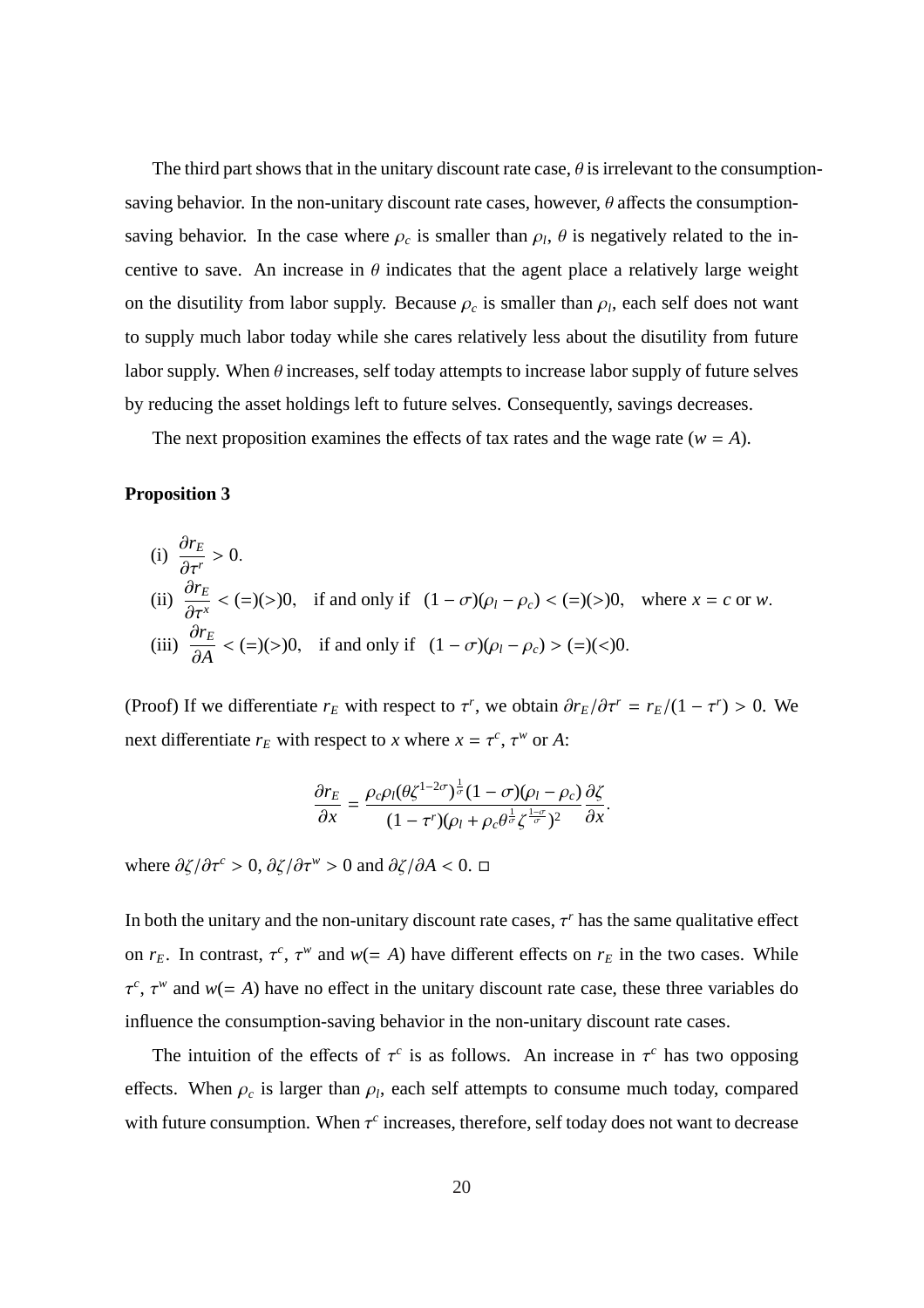consumption today while she cares relatively less about decreases in the future consumption levels. This negatively affects the saving incentives. However, because  $\rho_c$  is larger than  $\rho_l$ , each self cares relatively less about the disutility of labor supply today, compared with the disutility of the future labor supply. Faced with an increase in  $\tau^c$ , self today attempts to decrease future labor supply more than labor supply today by saving more. This positively affects the saving incentives. When  $\sigma$  is larger (smaller) than one, the negative (positive) effects dominate the positive (negative) effects. Consequently, the savings today decrease (increase). When  $\rho_c$  is smaller than  $\rho_l$ , the opposite holds. When  $\sigma$  is smaller (larger) than one, therefore, the savings today decrease (increase).

An increase in  $w$  (a decrease in  $\tau^w$ ) increases the incentive of labor supply, and has a positive effect on consumption. Therefore, an increase in  $w$  (a decrease in  $\tau^w$ ) has effects similar to a decrease in  $\tau^c$ . Then, we can obtain the results in Proposition 3.

### **5.2 The Welfare E**ff**ects of Taxes**

We now examine the effects of taxes on welfare. Because the preferences of the agent are time-inconsistent, the different selves of an agent need not agree on their welfare ranking of the same consumption and labor supply sequences. In this paper, we evaluate welfare from the perspective of all selves following authors such as Laibson  $(1996, 1997)$ .<sup>15</sup> In equilibrium, all selves have the same utility level which is given by:

$$
U_E = u(c_E)/\rho_c - v(l_E)/\rho_l. \tag{19}
$$

The interest income tax  $\tau^r$  has no effects on utility. By using (17), we differentiate  $U_E$  with respect to  $\tau^x$  where  $x = c$  or *w*:

$$
\frac{\partial U_E}{\partial \tau^x} = c_E^{-\sigma} \left( \frac{1}{\rho_c} - \frac{1}{\rho_l} \frac{1 - \tau^w}{1 + \tau^c} \right) \frac{\partial c_E}{\partial \tau^x} < (>)0,
$$

<sup>&</sup>lt;sup>15</sup>As pointed out by O'Donoghue and Rabin (1999) and others, welfare comparisons for agents with timeinconsistent preferences are problematic because an agent's preferences at different times disagree. However, many studies, including Laibson (1996, 1997), Laibson et al. (1998) and İmrohoruğlu et al. (2003), often make welfare comparisons from the perspective of all selves.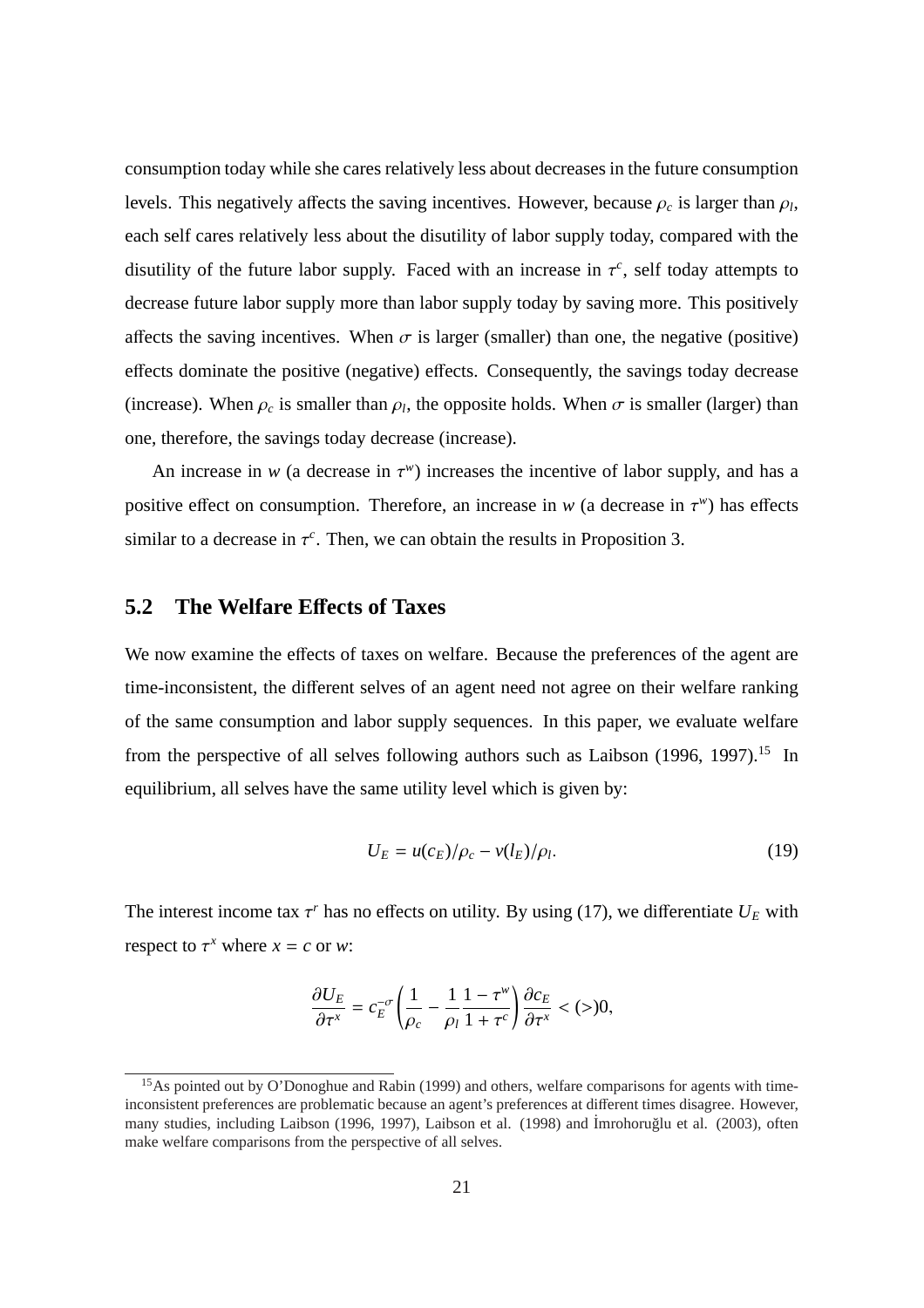if and only if  $(1 - \tau^w)/(1 + \tau^c) < (>\rho_l/\rho_c)$  because  $\partial c_E/\partial \tau^x$  has a negative sign (see (18)). We then obtain the next proposition.

#### **Proposition 4**

*The utility levels of all selves are maximized by setting*  $\tau^c = \rho_c/\rho_l - 1$  ( $\tau^w = 1 - \rho_l/\rho_c$ ) when  $\tau^w$  ( $\tau^c$ ) *is equal to zero.* 

Consider the effects of  $\tau^c$ . In the unitary discount rate case, the consumption tax (or subsidy) decreases the utility level. In contrast, in the non-unitary discount rate cases, the utility levels of all selves are improved by a consumption tax (subsidy),  $\tau^c > 0$  ( $\tau^c < 0$ ), when  $\rho_c$  is larger (smaller) than  $\rho_l$ . As discussed in Subsection 2.1, when  $\rho_c$  is larger than  $\rho_l$ , self  $v(> t)$ consumes more by supplying more labor than self *t* prefers. Faced with a consumption tax, self  $v(> t)$  reduces her own consumption and labor supply. Consequently, the consumption level and labor supply of self  $v(> t)$  become close to those favorable for self *t*. Then, the utility level of self *t* improves. Because all selves have the same utility level in equilibrium, the consumption tax can improve the utility of all selves.

Note that Proposition 4 holds even if the utility functions take logarithmic forms ( $\sigma$  = 1). As shown in Proposition 1, when  $\sigma = 1$  holds, the unitary discount rate economy becomes observationally equivalent to an economy with the non-unitary discount rate. In the economy with logarithmic utility, the government may misperceive the preferences of the agent. If the government believes that the agent is endowed with a unitary discount rate but the agent actually has the non-unitary discount rates, the government cannot implement policy in an appropriate manner because the effects of taxes on the welfare in these two cases are quite different, as shown in Proposition 4.

### **5.3 Heterogeneous Agents**

This subsection briefly considers the case of heterogeneous agents, assuming logarithmic utility functions,  $\sigma = 1$ . The initial asset holdings of all agents are equal to zero. Let  $\rho_c^i$ and  $\rho_l^i$ *l*<sup>*i*</sup> be the subjective discount rates of agent *i*. We assume that  $(1 + \theta)\rho_c^i \rho_l^i$  $\frac{i}{l}/(\rho_l^i + \theta \rho_c^i) =$  $(1+\theta)\rho_c^j\rho_l^j$ *l* /(ρ *j*  $j_l^j + \theta \rho_c^j$ )( $\equiv \tilde{\rho}$ ) holds for all *i* and *j*( $\neq i$ ) and that all agents have the same value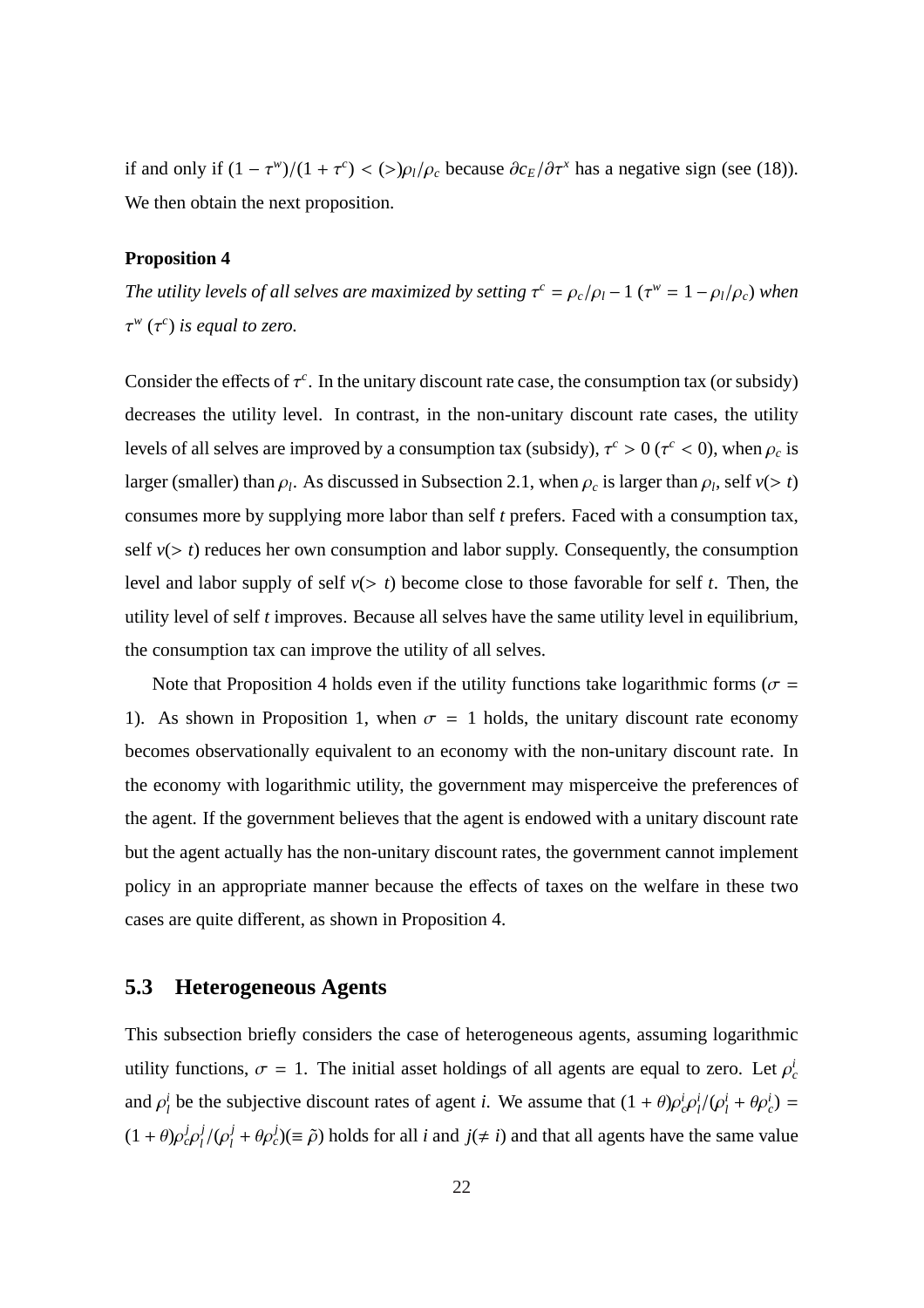of  $\theta$ . Because the behaviors of all agents are observationally equivalent (see Proposition 1) and because the initial asset holdings of all agents are equal to zero, it appears as if the economy is populated by identical agents. The equilibrium consumption level and labor supply of all agents are then given by (17). The equilibrium interest rate is  $\tilde{\rho}$ . The utility level of all selves of agent *i* is:  $U_E^i = u(c_E)/\rho_c^i - v(l_E)/\rho_l^i$ . Assuming  $\tau^w = 0$ , we focus on the effects of  $\tau^c$ . Consider a small increase in  $\tau^c$ . As is clear from Proposition 4, the utility levels of all selves of agents with  $\rho_c^i/\rho_l^i - 1 < (>)\tau_c^c$  decrease (improve). The utility levels of the agents with high  $\rho_c^i/\rho_f^i$ , who are relatively more impatient with decreases in consumption today, is improved by an increase in  $\tau^c$ .

# **6 An Extension: Monetary Economy**

This section extends the basic model by introducing money. As in Section 4, the population size is normalized to one and we assume that the agents are identical. Subsection 5.1 considers the case of heterogeneous agents.

Let us denote the price level as  $p_t$ . We assume that a fraction of the purchase of consumption goods must be financed by cash. More precisely, to purchase  $c_t dt$  units of consumption goods in a time interval of length  $dt$ ,  $\eta p_t c_t dt$  units of cash are needed in the same time interval. The parameter  $\eta \in [0, 1]$  represents the fraction of consumption goods that must be purchased by cash. Let us denote the nominal cash holdings of agents at time *t* as  $M_t$ . When an agent purchases  $c_t$  units of consumption goods at time  $t$ ,  $M_t$  must satisfy  $M_t \ge \eta p_t c_t$ , or equivalently:

$$
m_{\nu} \ge \eta c_{\nu},\tag{20}
$$

where  $m_v \equiv M_v/p_v$ . A larger  $\eta$  means that agents need more cash for purchasing consumption goods.  $\eta$  represents the degree of financial market development. As the financial market develops,  $\eta$  decreases. The budget constraint is given by:

$$
\dot{a}_v = r_v a_v - (r_v + \pi_v) m_v + w_v l_v - c_v + T_v,
$$
\n(21)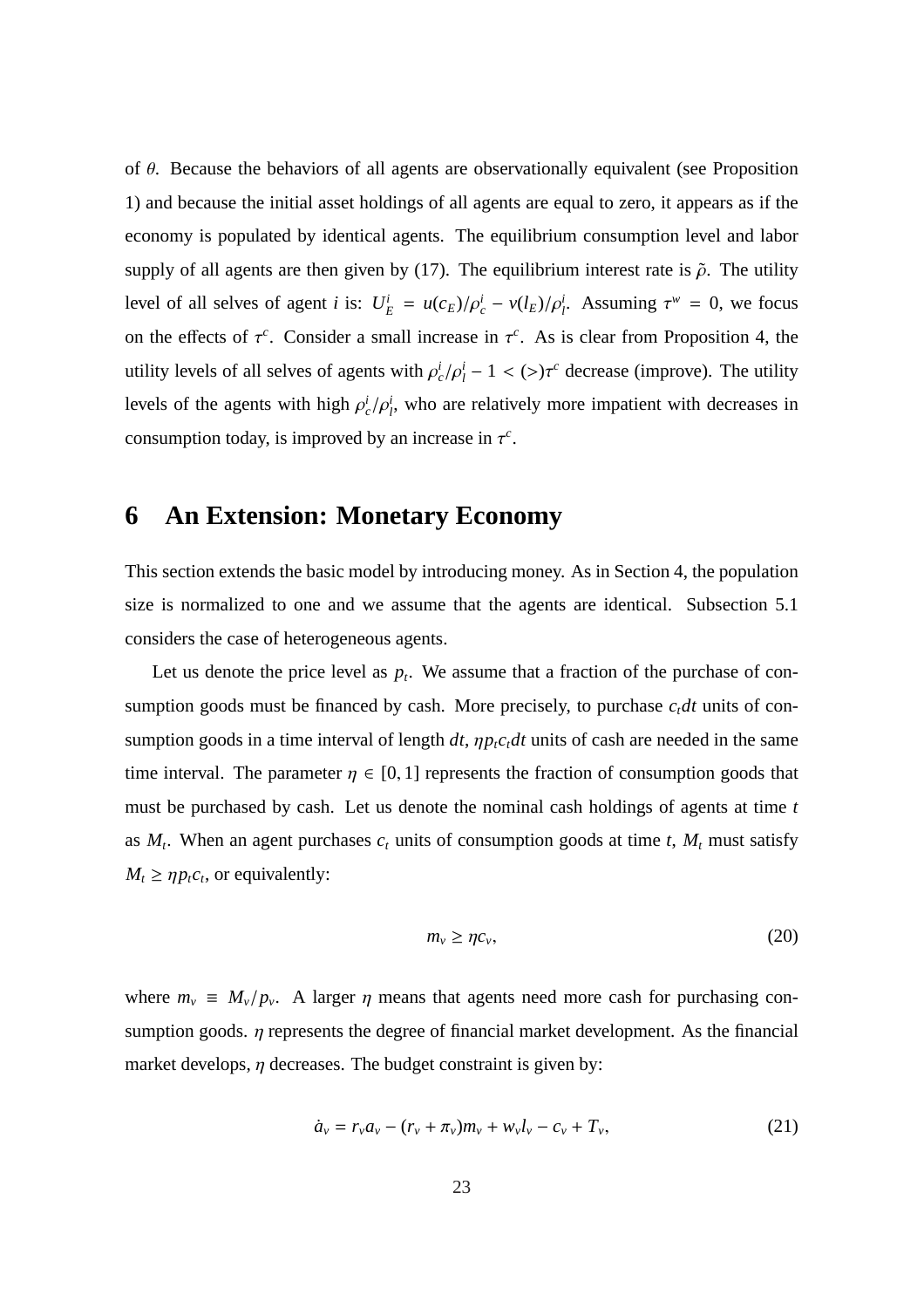where  $\pi_v \equiv \dot{p}_v / p_v$  is the inflation rate, and  $a_t$  is equal to  $z_v + m_v$  where  $z_v$  represents the asset holdings other than cash. We assume that at any moment of time, agents can allocate their portfolio between cash and other assets without any costs.

As for the money-supply behavior of the government, we assume a helicopter drop of money. The monetary authority issues nominal money at a positive and constant growth rate,  $\epsilon \equiv \dot{M}_t / M_t$ . The newly created money is transferred to agents as lump-sum payments. The budget constraint of the government is  $p_t T_t = \epsilon M_t$ .

As in Section 3, we solve the intrapersonal game. We begin with the effects on *at*+∆. The budged constraint (21) can be approximated as  $a_{t+\Delta} \approx (1 + r_t \Delta)a_t + \{w_t l_t - c_t - (r_t + \pi_t)m_t + T_t\}\Delta$ because we can ignore terms involving  $\Delta^2$  and consider  $r_t$ ,  $w_t$ , and  $\pi_t$  to be constant in the infinitesimally short time interval  $[t, t + \Delta]$ . This equation implies that:

$$
\frac{\partial a_{t+\Delta}}{\partial c_t} = -\Delta, \qquad \frac{\partial a_{t+\Delta}}{\partial l_t} = w_t \Delta \qquad \text{and} \qquad \frac{\partial a_{t+\Delta}}{\partial m_t} = -(r_t + \pi_t) \Delta. \tag{22}
$$

If self *t* increases consumption or cash holdings (labor supply), the asset left to self  $t + \Delta$ then decreases (increases).

We turn to the policy functions of self  $v(\geq t + \Delta)$ . As in Section 3, the choices of self  $v(\geq t + \Delta)$  and the path of future consumption are conjectured as follows:

$$
1 - l_{\nu} = (\theta \tilde{\zeta}_{\nu})^{\frac{1}{\sigma}} c_{\nu},\tag{23}
$$

$$
\tilde{g}_{\nu}^{c} \equiv \frac{\dot{c}_{\nu}}{c_{\nu}} = \frac{1}{\sigma} (r_{\nu} - \tilde{\omega}_{\nu}).
$$
\n(24)

As in Section 3, we conjecture that  $\tilde{\zeta}_v$  and  $\tilde{\omega}_v$  do not depend on the level of asset holdings and that  $\tilde{\zeta}_v$  and  $\tilde{\omega}_v$  vary over time. In addition, we conjecture that self  $v(\geq t + \Delta)$  does not hold more cash than needed for purchasing consumption goods, which means that (20) holds with equality for all  $v(\geq t + \Delta)$ . We will see that our conjectures turn out to be true.

From (20) with equality, (21), (23) and (24), we obtain  $(\tilde{\mu}_{t+\Delta} + \tilde{\nu}_{t+\Delta})c_{t+\Delta} = a_{t+\Delta} + W_{t+\Delta}$ where  $\tilde{\mu}_v$  =  $\int_0^\infty$  $\int_{v}^{\infty} \{1 + \eta(r_u + \pi_u)\} e^{-\frac{1}{2}r_u}$  $\int u$  $\int_{v}^{u} (\tilde{g}_{s}^{c} - r_{s}) ds du$  and  $\tilde{v}_{v} \equiv$  $r^{\infty}$  $\int_{v}^{\infty} w_u(\theta \tilde{\zeta}_u)^{\frac{1}{\sigma}} e$  $\int u$  $\int_{v}^{u} (\tilde{g}_{s}^{c} - r_{s}) ds du$ . Note that  $a_{t+\Delta}$  has no effects on  $\tilde{\mu}_{t+\Delta}$  and  $\tilde{\nu}_{t+\Delta}$  because we conjecture that both  $\tilde{\zeta}_v$  and  $\tilde{\omega}_v$  do not depend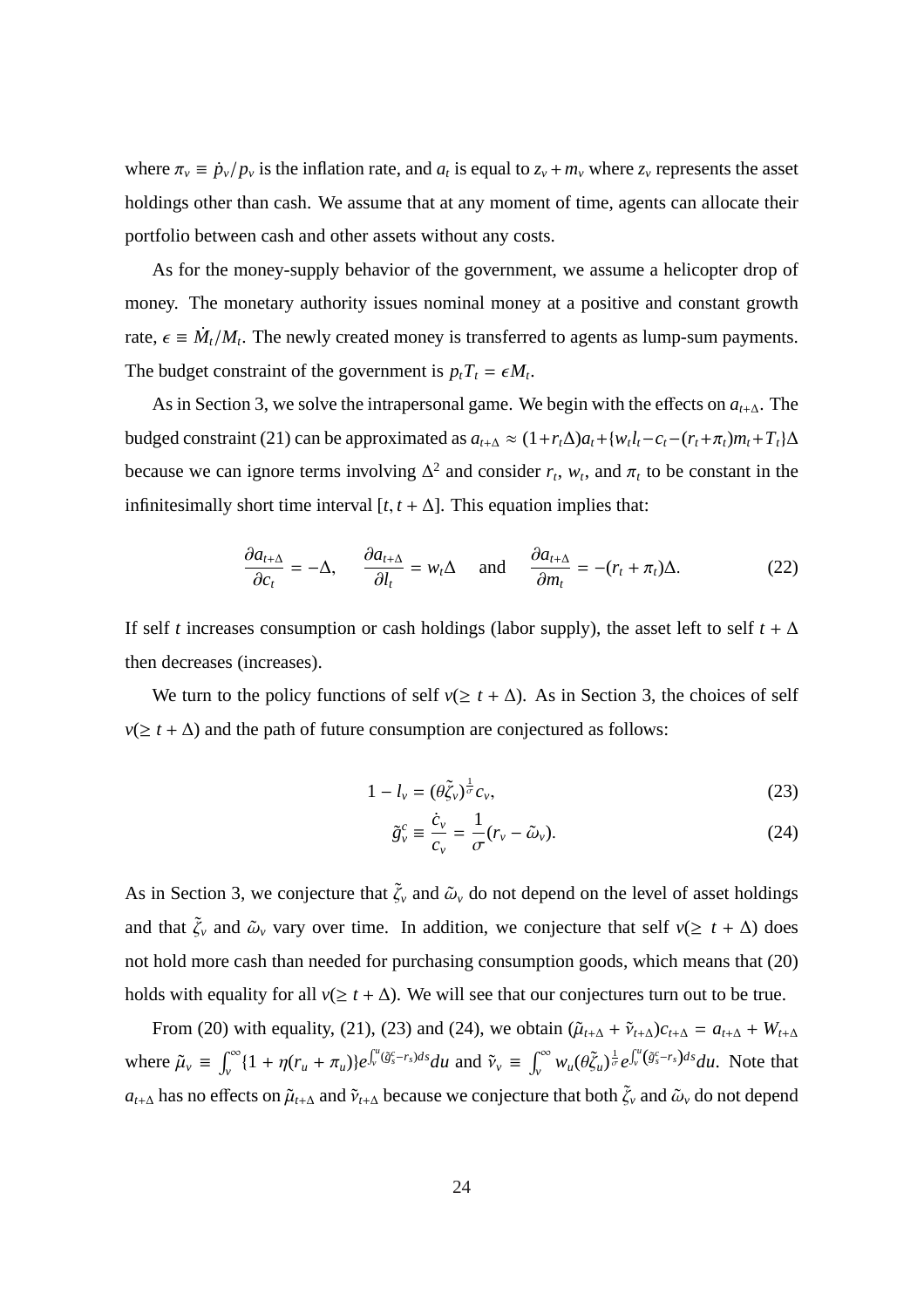on  $a_{t+\Delta}$ . We then have:

$$
\frac{\partial c_{t+\Delta}}{\partial a_{t+\Delta}} = \frac{1}{\tilde{\mu}_{t+\Delta} + \tilde{\nu}_{t+\Delta}}.\tag{25}
$$

The objective function of self *t* is given by:

$$
U_t = \left[\frac{c_t^{1-\sigma}}{1-\sigma} + \frac{\theta(1-l_t)^{1-\sigma}}{1-\sigma}\right]\Delta + \frac{c_{t+\Delta}^{1-\sigma}}{1-\sigma}e^{-\rho_c\Delta}\tilde{\Phi}_{t+\Delta} + \frac{\theta c_{t+\Delta}^{1-\sigma}}{1-\sigma}e^{-\rho_l\Delta}\tilde{\Psi}_{t+\Delta},
$$

where  $\tilde{\Phi}_t \equiv$  $\int_0^\infty$ *t e*  $\mathbf{r}^{\nu}$  $\oint_t^{\nu} \{(1-\sigma)\tilde{g}_u^c - \rho_c\} du \, dv$  and  $\tilde{\Psi}_t \equiv$  $\int_0^\infty$ *t*<sup>∞</sup> (θξ<sub>ν</sub>)  $\frac{1-\sigma}{\sigma}$ e  $\mathbf{r}^{\nu}$ *t*<sup>γ'</sup>{<sup>(1−σ) $\tilde{g}_{u}^{c}$ - $\rho$ <sub>*l</sub>*}*dud*<sub>*v*</sub>. Given the sequence</sup></sub> of  $\{r_v, w_v, p_v, \pi_v\}_{v=t}^{\infty}$ , self *t* maximizes this objective function subject to (22) and  $m_t \geq \eta c_t$ . We set the Lagrangian as follows:  $\mathcal{L}_t = U_t + \lambda_t (m_t - \eta c_t)$  where  $\lambda_t$  is the Lagrangian multiplier. Note that  $a_{t+\Delta}$  has no effect on  $\tilde{\Phi}_{t+\Delta}$  and  $\Psi_{t+\Delta}$  because we conjecture that both  $\tilde{\zeta}_v$ and  $\tilde{\omega}_v$  do not depend on  $a_{t+\Delta}$ . Then, the first-order conditions are given by:

$$
\left(c_t^{-\sigma} - c_{t+\Delta}^{-\sigma} \tilde{X}_{t+\Delta} \frac{\partial c_{t+\Delta}}{\partial a_{t+\Delta}}\right) \Delta = \eta \lambda_t, \tag{26}
$$

$$
\theta (1 - l_t)^{-\sigma} = c_{t + \Delta}^{-\sigma} \tilde{X}_{t + \Delta} \frac{\partial c_{t + \Delta}}{\partial a_{t + \Delta}} w_t,
$$
\n(27)

$$
c_{t+\Delta}^{-\sigma} \tilde{X}_{t+\Delta} \frac{\partial c_{t+\Delta}}{\partial a_{t+\Delta}} (r_t + \pi_t) \Delta = \lambda_t,
$$
\n(28)

where  $\tilde{X}_t = e^{-\rho_c \Delta} \tilde{\Phi}_t + \theta e^{-\rho_l \Delta} \tilde{\Psi}_t$ .

The condition (28) implies  $\lambda_t > 0$ , which means that self *t* does not holds more cash than needed for purchasing consumption goods, or equivalently (20) holds with equality for self *t*. Because this applies to self  $v(\geq t + \Delta)$ , our conjecture that (20) holds with equality for all  $v(\geq t + \Delta)$  turns out to be true. From (26) and (28), we have:

$$
c_t^{-\sigma} = c_{t+\Delta}^{-\sigma} \tilde{X}_{t+\Delta} \frac{\partial c_{t+\Delta}}{\partial a_{t+\Delta}} \{1 + \eta(r_t + \pi_t)\}.
$$
 (29)

By using (23), (27), and (29), we obtain:

$$
\tilde{\zeta}_t = \frac{1 + \eta(r_t + \pi_t)}{w_t}.
$$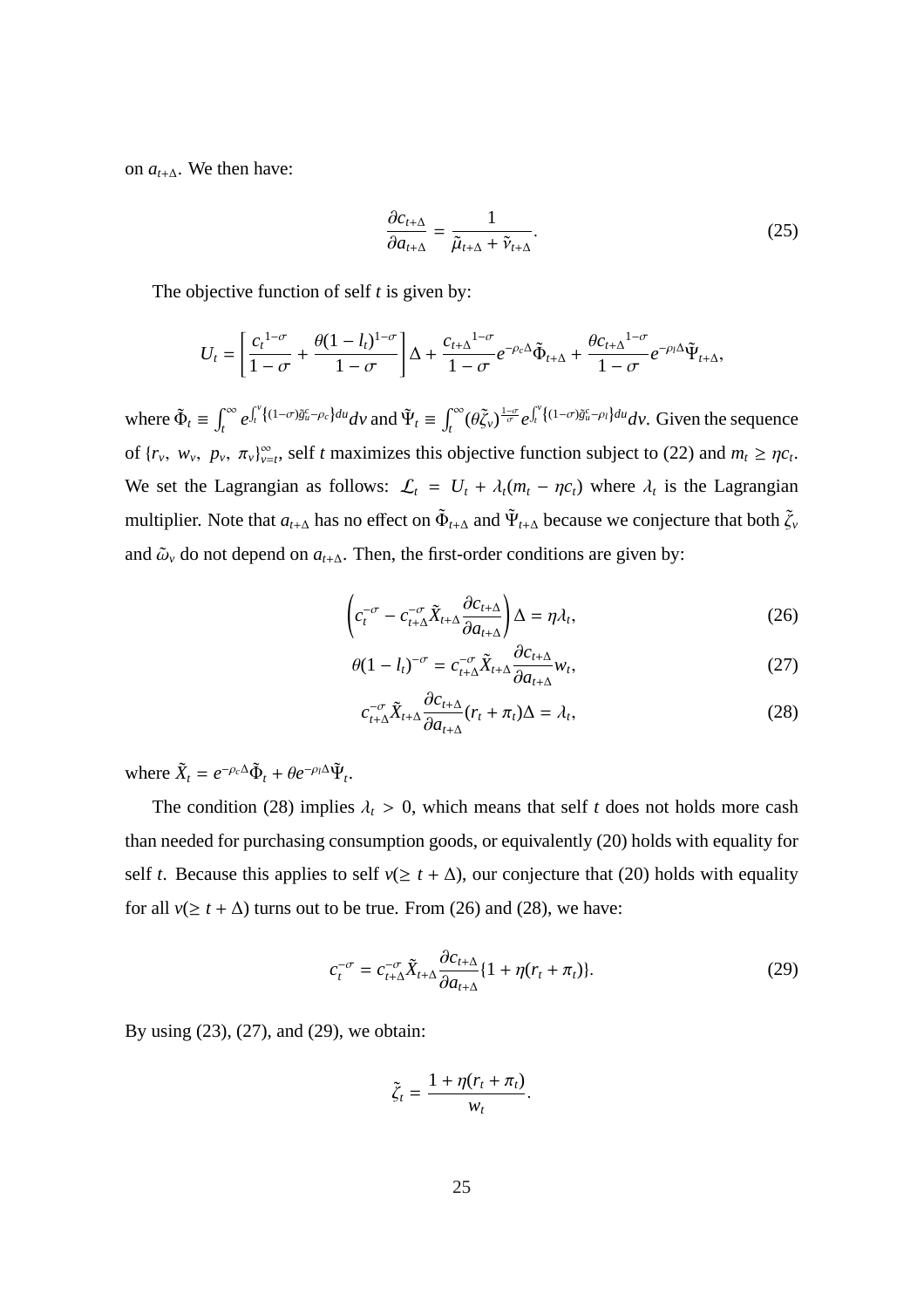As  $\Delta$  approaches zero, we have  $\tilde{\mu}_t + \tilde{\nu}_t = \{1 + \eta(r_t + \pi_t)\}\tilde{\Phi}_t + \theta \tilde{\Psi}_t\}$  from (25) and (29). As in Section 3, by differentiating both sides of this equation with respect to time, we obtain:

$$
\tilde{\omega}_t = \frac{\rho_c \tilde{\Phi}_t + \rho_l \theta \tilde{\Psi}_t}{\tilde{\Phi}_t + \theta \tilde{\Psi}_t} + \frac{\eta (\dot{r}_t + \dot{\pi}_t)}{1 + \eta (r_t + \pi_t)}
$$

As we conjectured,  $\tilde{\zeta}$  and  $\tilde{\omega}$  do not depend on the level of asset holdings.

For analytical simplicity, we proceed by assuming the logarithmic utility functions ( $\sigma$  = 1). If  $\sigma$  is not equal to 1, we can obtain the same qualitative results. Because we have  $\tilde{\Phi}_t = 1/\rho_c$  and  $\tilde{\Psi}_t = 1/\rho_l$  when  $\sigma = 1$  holds, the behavior of self *t* is summarized by:

$$
\frac{\dot{c}_t}{c_t} = r_t - \tilde{\rho} - \frac{\eta(\dot{r}_t + \dot{\pi}_t)}{1 + \eta(r_t + \pi_t)},
$$
\n(30)

.

$$
1 - l_t = \frac{\theta \{1 + \eta (r_t + \pi_t)\}}{w_t} c_t,
$$
\n(31)

where  $\tilde{\rho} \equiv (1 + \theta) \rho_c \rho_l / (\rho_l + \theta \rho_c)$ .

As in Section 4, we consider the simple general equilibrium. The production technology is  $Y_t = A_l$ , where  $Y_t$  is the output level,  $l_t$  is labor input and A is a positive constant. Through profit maximization, the wage rate  $w_t$  becomes equal to  $A$ . Because there is no capital, we have  $a_t = m_t$ . We focus on the steady state equilibrium where  $\dot{c}_t = \dot{r}_t = \dot{\pi}_t = 0$  holds. Equation (30) implies  $r_t = \tilde{\rho}$ . Because  $m_t = \eta c_t$  implies  $\dot{c}_t/c_t = \epsilon - \pi_t$ ,  $\pi_t$  is equal to  $\epsilon$ . Because the nominal interest rate  $\tilde{\rho} + \epsilon$  cannot be negative,  $\epsilon$  must be equal to or larger than  $-\tilde{\rho}$ . By using (31) and  $c_t = A_l$ , we obtain:

$$
c^* = \frac{A}{1 + \theta \{1 + \eta(\tilde{\rho} + \epsilon)\}}, \quad \text{and} \quad 1 - l^* = \frac{\theta \{1 + \eta(\tilde{\rho} + \epsilon)\}}{1 + \theta \{1 + \eta(\tilde{\rho} + \epsilon)\}}.
$$
 (32)

Apparently, we have  $\partial c^* / \partial x < 0$  and  $\partial l^* / \partial x < 0$  where  $x = \epsilon$  or  $\eta$ . The utility levels of all selves are given by  $U^* = (\ln c^*)/\rho_c + (\theta \ln(1 - l^*))/\rho_l$ .

To derive  $\epsilon$  that maximizes  $U^*$  (henceforth,  $\epsilon^*$ ), we differentiate  $U^*$  with respect to  $\epsilon$  by using (32):

$$
\frac{\partial U^*}{\partial \epsilon} = \frac{\theta \eta}{1 + \theta \{1 + \eta(\tilde{\rho} + \epsilon)\}} \left\{ \frac{1}{\rho_l (1 + \eta(\tilde{\rho} + \epsilon))} - \frac{1}{\rho_c} \right\}.
$$
(33)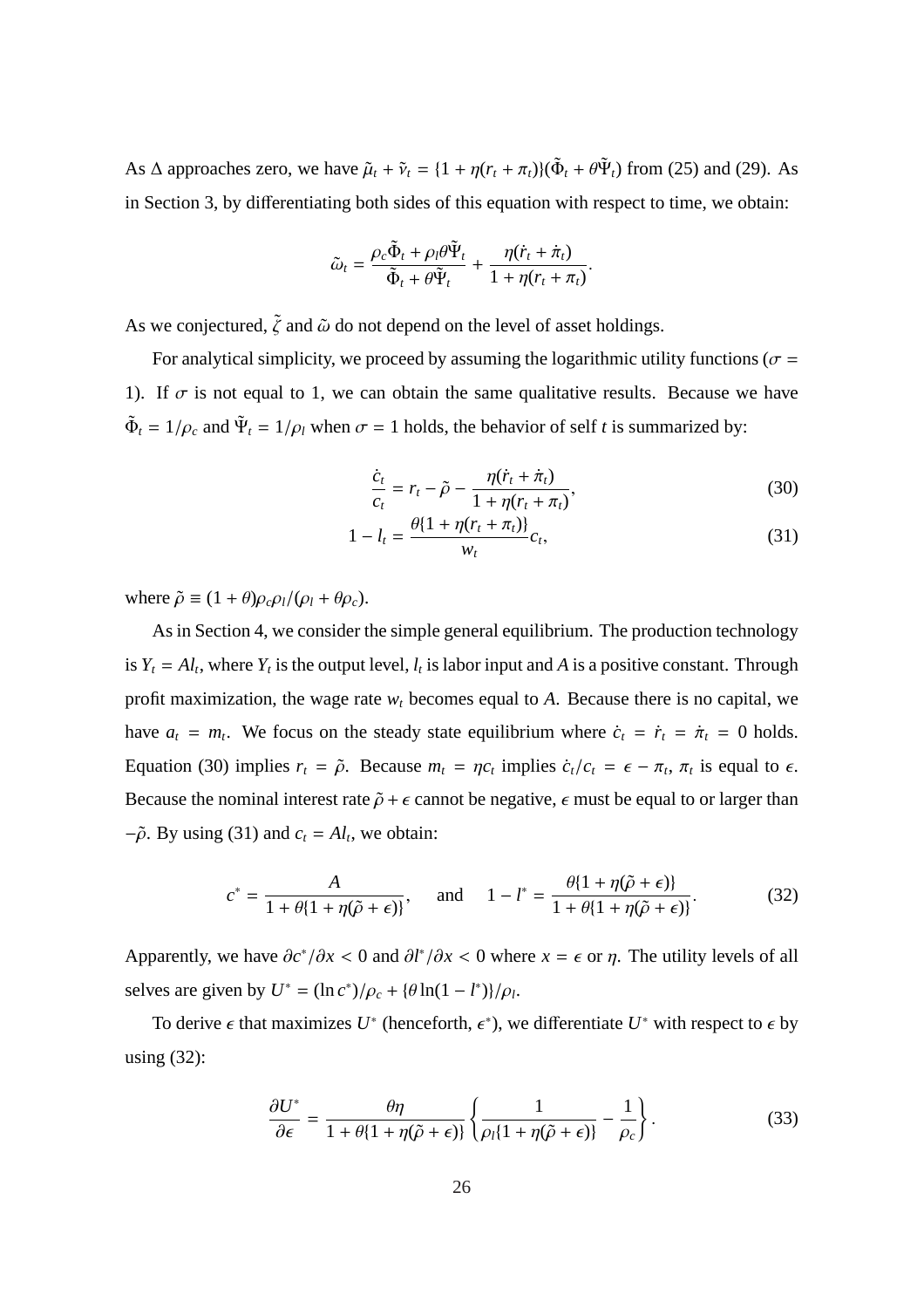By examining the sign of  $\partial U^*/\partial \epsilon$ , we obtain the next proposition.

#### **Proposition 5**

$$
\epsilon^* = \begin{cases} -\tilde{\rho}, & \text{if } \rho_c \leq \rho_l, \\ \frac{1}{\eta} \left( \frac{\rho_c}{\rho_l} - 1 \right) - \tilde{\rho} (> -\tilde{\rho}), & \text{if } \rho_c > \rho_l, \end{cases}
$$

Note that the real interest rate *r* is equal to  $\tilde{\rho}$ . When  $\epsilon^*$  is equal to  $-\tilde{\rho}$ , the nominal interest rate becomes equal to zero. In the unitary discount rate case and in the non-unitary discount rate case where  $\rho_c$  is smaller than  $\rho_l$ , the Friedman rule is optimal. When  $\rho_c$  is larger than  $\rho_l$ ,  $\epsilon^*$  is larger than  $-\tilde{\rho}$ . The Friedman rule is not optimal. When  $\rho_c > \rho_l$  holds, self *v*( $> t$ ) attempts to consume more by supplying more labor than self  $t \leq v$ ) prefers. An increase in  $\epsilon$ reduces the future selves' purchasing power, which causes decreases in *c* ∗ . Furthermore, *l* ∗ also falls because of decreases in final goods production. When  $\epsilon$  increases, consequently, consumption level and labor supply of self  $v(> t)$  become close to those favorable for self *t*. Then, the utility level of all selves improves. When  $\rho_c > \rho_l$  holds, therefore, the monetary authority can improve the utility levels of all selves by setting the nominal interest rate at a strictly positive level.

Because we consider the case where the unitary discount rate economy becomes observationally equivalent to an economy with the non-unitary discount rate, the monetary authority possibly misperceives the preferences of the agent. If the monetary authority believes that the agent is endowed with a unitary discount rate and if  $\rho_c$  is actually larger than  $\rho_l$ , the monetary authority cannot implement policy in an appropriate manner.

We next examine the financial market development (decreases in  $\eta$ ) by keeping  $\epsilon$  constant at some level. Because  $\eta$  disappears from  $U^*$  when  $\epsilon$  is equal to  $-\tilde{\rho}$ , we assume  $\epsilon > -\tilde{\rho}$ . Given  $\epsilon$ (> - $\tilde{\rho}$ ), we differentiate *U*<sup>\*</sup> with respect to  $\eta$  by using (32):

$$
\frac{\partial U^*}{\partial \eta} = \frac{\theta(\tilde{\rho} + \epsilon)}{1 + \theta \{1 + \eta(\tilde{\rho} + \epsilon)\}} \left\{ \frac{1}{\rho_l \{1 + \eta(\tilde{\rho} + \epsilon)\}} - \frac{1}{\rho_c} \right\}.
$$
(34)

When  $\rho_c \le \rho_l$ ,  $\partial U^* / \partial \eta$  has a negative sign. On the other hand, when  $\rho_c > \rho_l$ ,  $\partial U^* / \partial \eta$  has a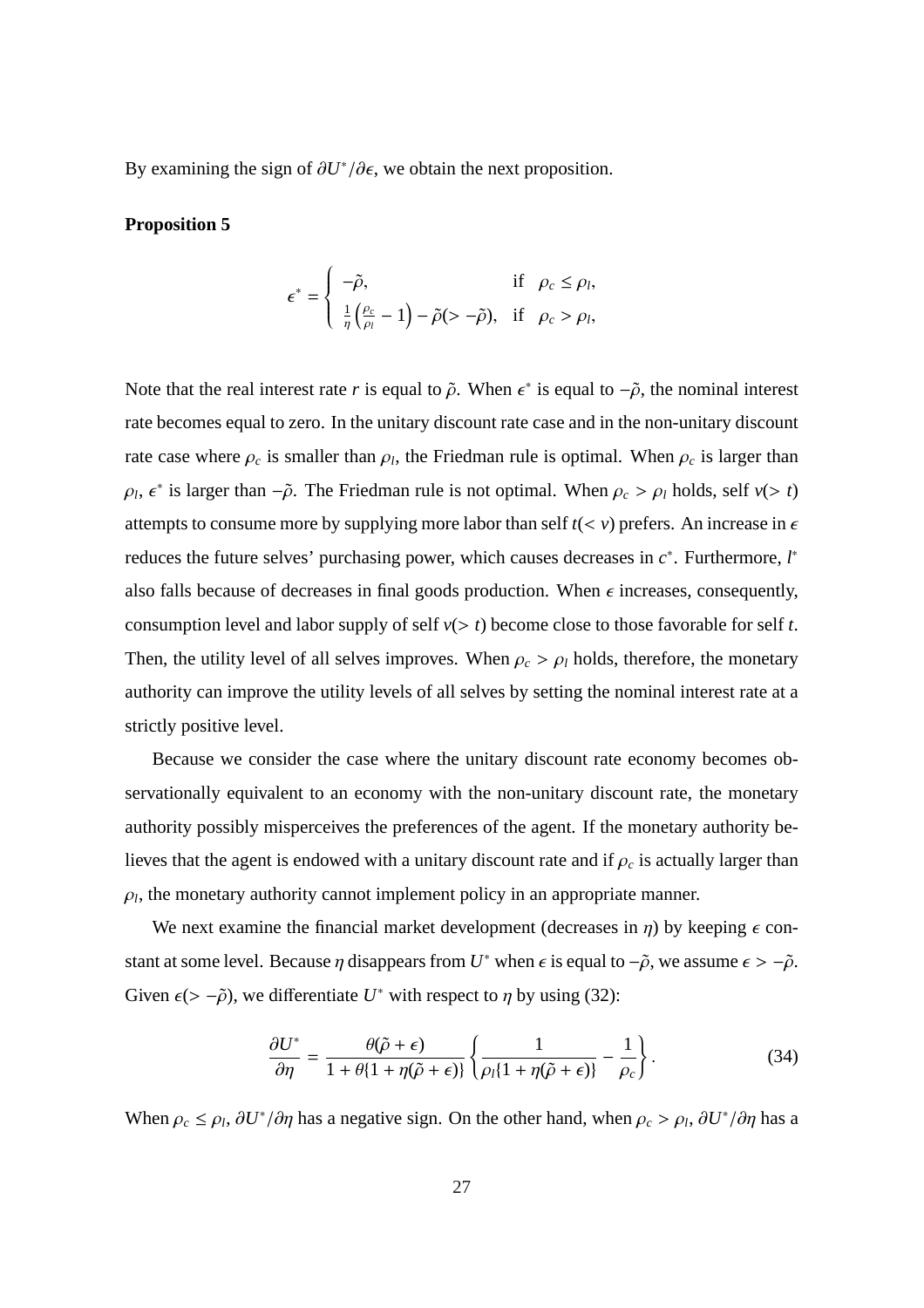positive (negative) sign if and only if  $\eta < (>(\rho_c - \rho_l)/{\rho_l(\tilde{\rho} + \epsilon)} \equiv \overline{\eta}$ . Because decreases in  $\eta$  represent financial market developments, we obtain the next proposition.

#### **Proposition 6**

*As the financial market develops,*

- *1. when*  $\rho_c \leq \rho_l$  *holds, the utility levels of all selves increase;*
- *2. when*  $\rho_c > \rho_l$  *holds, the utility levels of all selves increase if the financial market is less-developed* ( $\eta > \overline{\eta}$ ), while the utility levels of all selves decrease if the financial *market is well-developed (* $\eta < \overline{\eta}$ *).*

As  $\eta$  decreases, the constraint on consumption purchases (20) becomes loose. This has a positive effect on  $U^*$ . Because there exists only this positive effect when  $\rho_c \leq \rho_l$  holds, decreases in  $\eta$  improve the utility levels of all selves. When  $\rho_c > \rho_l$  holds, however, a negative effect is also at work. When  $\rho_c > \rho_l$  holds, self  $v(> t)$  attempts to consume more by supplying more labor than self  $t(*v*)$  prefers. As  $\eta$  decreases, the future selves increase their consumption further, which results in increases in labor supply because of the rise in the final goods production. The differences between consumption levels (labor supplies) of the future selves and those favorable for self  $t(*v*)$  become wider. As a result, a decrease in  $\eta$  negatively affects  $U^*$ . In an economy with a less-developed (well-developed) financial market, the positive (negative) effect dominates the negative (positive) effect. The financial market development improves (diminishes) the utility levels of all selves.

### **6.1 Heterogeneous Agents**

As in Subsection 4.2.1, we assume that  $(1 + \theta)\rho_c^i \rho_l^i$  $i_{l}^{i}/(\rho_{l}^{i} + \theta \rho_{c}^{i}) = (1 + \theta)\rho_{c}^{j}\rho_{l}^{j}$ *l* /(ρ *j*  $\frac{j}{l} + \theta \rho_c^j$  $( \equiv \tilde{\rho})$ holds for all *i* and  $j(\neq i)$  where  $\rho_c^i$  and  $\rho_l^i$  $\frac{i}{l}$  are the subjective discount rates of agent *i* and that the initial asset holdings of all agents are equal to zero. All agents have the same value of  $\theta$  and the utility functions are logarithmic. Because the behaviors of all agents are observationally equivalent (see Proposition 1) and the initial asset holdings of all agents are equal to zero, it looks as if the economy is populated by identical agents. We focus on the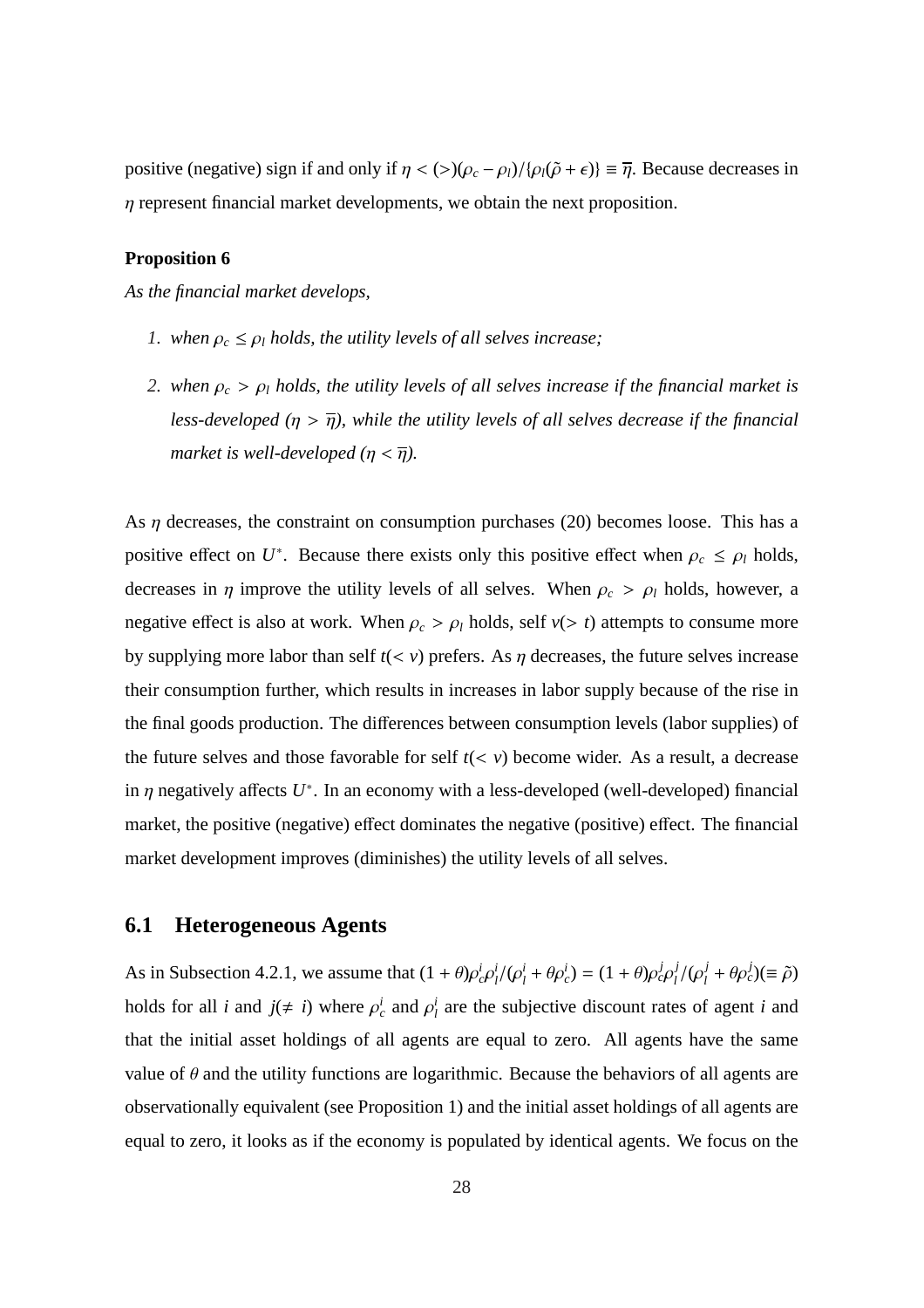steady state equilibrium. The equilibrium consumption level and labor supply of all agents are then given by (32). The equilibrium interest rate is  $\tilde{\rho}$ . The utility level of all selves of agent *i* is given by  $U^{i*} = u(c^*)/\rho_c^i - v(l^*)/\rho_l^i$ . We can use Propositions 5 and 6 to evaluate welfare effects. When  $\epsilon (\ge \tilde{\rho})$  increases, the utility levels of all selves of agents with  $\rho_c^i \le \rho_l^i$ *l* decrease. The utility of all selves of agents with  $\rho_c^i > \rho_l^i$  decreases (increases) if  $\rho_c^i/\rho_l^i <$  (>  $(1 + \eta(\epsilon + \tilde{\rho}))$  holds. As  $\eta$  decreases, the utility levels of all selves with  $\rho_c^i \leq \rho_l^i$  $i_l$  increase. The utility of all selves with  $\rho_c^i > \rho_l^i$  decreases (increases) if  $\eta < (>\eta_l^i \equiv (\rho_c^i - \rho_l^i)$ *l* )/{ρ *i*  $\sum_{l}^{i}(\tilde{\rho}+\epsilon)$ } holds. Note that when  $\tilde{\rho}$  is kept constant,  $\overline{\eta}^i$  increases with  $\rho_c^i/\rho_f^i$ . The utility levels of the agents with high  $\rho_c^i/\rho_l^i$ , who are relatively more impatient with decreases in consumption today, tend to be increased by increases in the inflation rate and to be decreased by the development of the financial market.

### **7 Optimal Policy and a Time Variable Discount Rate**

Propositions 4, 5 and 6 provide important welfare implications. Laibson (1996, 1997) provides results similar to Propositions 4, 5 and 6. For example, Laibson (1997) shows that the development of the financial market may deteriorate welfare in a model with a time variable discount rate where the problem of time inconsistency arises. However, his analysis is based on a partial equilibrium model. To emphasize the importance of our results, we consider a general equilibrium model with a time variable discount rate that is similar to Barro (1999) by assuming that the agents are identical and the population size is one.

Instead of (1), this section assumes (5). Please note that even if the instantaneous utility functions have logarithmic forms, Propositions 4, 5 and 6 hold in the non-unitary discount rate model of the previous sections. For simplicity, we assume the logarithmic utility functions:  $u(c) = \ln c$  and  $v(l) = -\theta \ln(1 - l)$ . When  $\theta$  is equal to zero, (5) becomes exactly the same as the utility function employed in Barro (1999). The budget constraint is:

$$
\dot{a}_v = r_v a_v + w_v l_v - (1 + \tau^c) c_v + T_v. \tag{35}
$$

Because we are interested in the optimal consumption tax, the other taxes are omitted and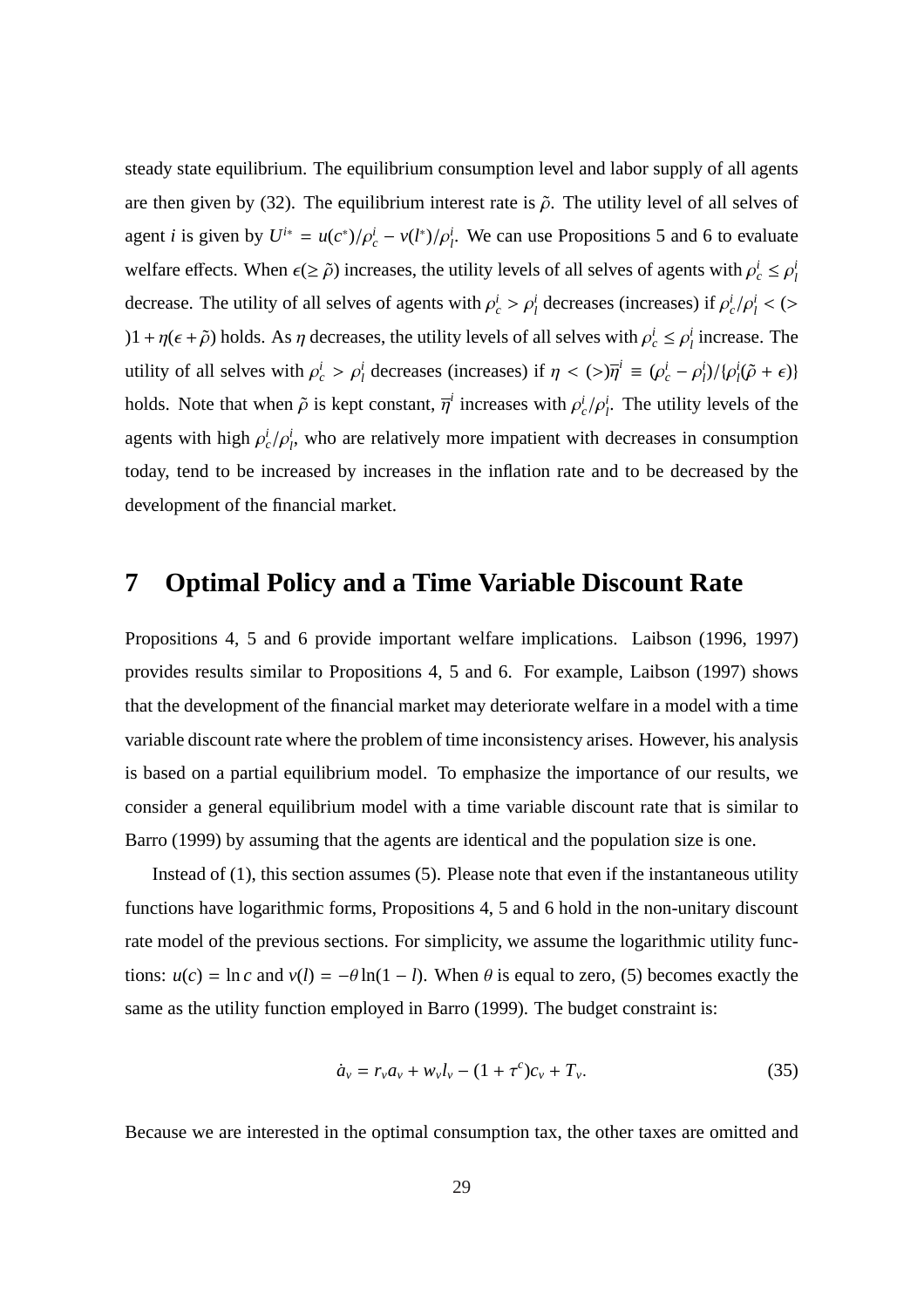money is excluded in this section.

It is well known that when the discount rate varies with time as in (5), the problem of time inconsistency arises. As in Section 3, we consider the agent as composed of a sequence of autonomous decision makers. If we follow the same procedure as in Section 3, we can derive the behavior of self *t*, which is summarized by:

$$
\frac{\dot{c}_t}{c_t} = r_t - \xi,\tag{36}
$$

$$
1 - l_t = \theta \frac{1 + \tau^c}{w_t} c_t,
$$
\n
$$
(37)
$$

where  $\xi \equiv 1/2$  $\int_0^\infty$  $\int_0^\infty \exp\left\{-\left(\varrho t + \phi(t)\right)\right\} dt$ <sup>16</sup> Barro (1999) obtains the same Euler equation as (36). Equation (37) is the same as (16) (if we set  $\tau^w = 0$  in (16)). Note that the model with the time variable discount rate is observationally equivalent to the non-unitary discount rate model if  $\xi$  is equal to  $\tilde{\rho}(\equiv (1 + \theta)\rho_c\rho_l/(\rho_l + \theta\rho_c))$ . The production technology is given by  $Y_t = A_l$ , again. Because (37) is exactly the same as (16), the equilibrium consumption level and labor supply are given by the two equations of (17) again. In equilibrium, all selves have the same utility level:

$$
U_E^{\xi} = (u(c_E) - v(l_E)) / \xi.
$$
 (38)

In equilibrium, the only difference between the non-unitary discount rate model and the model with the time variable discount rate is the difference between  $U_E$  and  $U_F^{\xi}$  $E<sup>5</sup>$ . Let us compare (38) with (19). In the non-unitary discount rate model, the weight on  $u(c_E)$ ,  $1/\rho_c$ , is different from that on  $v(l_E)$ ,  $1/\rho_l$ . By contrast, in the model with the time variable discount rate,  $u(c_E)$  has the same weight as  $v(l_E)$ .

We now derive the optimal consumption tax in the model with the time variable discount rate by differentiating (38) with respect to  $\tau^c$ :

$$
\frac{\partial U_E^{\xi}}{\partial \tau^c} = \frac{1}{c_E \xi} \left( 1 - \frac{1}{1 + \tau^c} \right) \frac{\partial c_E}{\partial \tau^c} = 0.
$$

<sup>&</sup>lt;sup>16</sup>See Appendix D for the derivations of (36) and (37).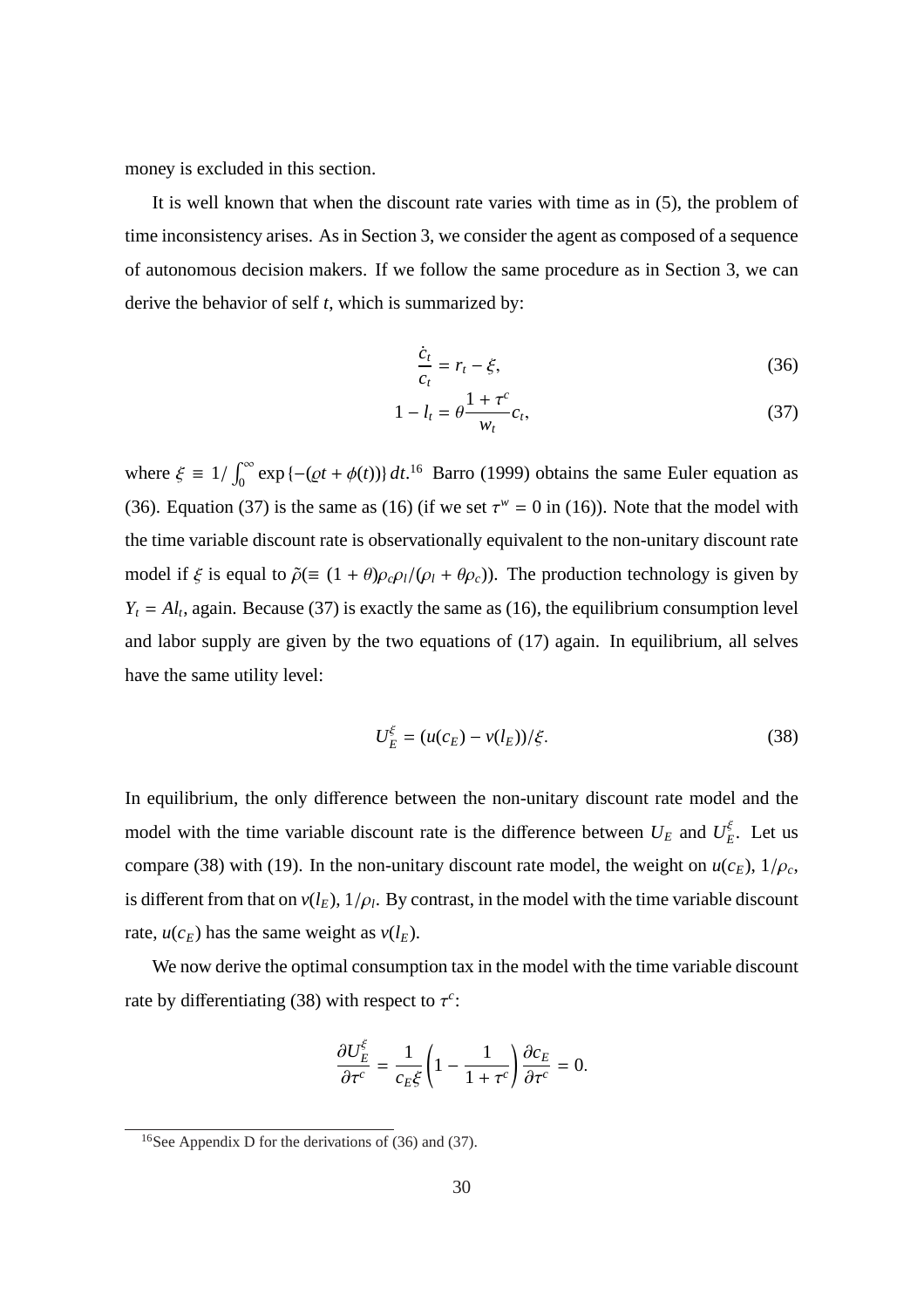Because  $c_E$  is given by the first equation of (17), we have  $\partial c_E/\partial \tau^c < 0$  (see (18)). The above equation implies that by setting  $\tau^c = 0$ , the utility levels of all selves are maximized. This result contrasts with Proposition 4, which shows that in the non-unitary discount rate model, the optimal  $\tau^c = \rho_c/\rho_l - 1$ ) is strictly not equal to zero. This exercise reveals that the strictly nonzero optimal consumption tax is not a common feature of general equilibrium models where the problem of time inconsistency arises.

Note that the equilibrium consumption level and labor supply in the two models are exactly the same, and that in equilibrium, the only difference between the two models is whether the weights on  $u(c_E)$  and  $v(l_E)$  are the same or not. When money is introduced in the same way as in Section 5, we can reasonably conjecture by setting  $\rho_c = \rho_l = \xi$  in (33) and (34) that in the model with the time variable discount rate, the zero nominal interest rate (the Friedman rule) becomes optimal and the development of the financial market (a decrease in  $\eta$ ) improves the utility level of all selves.

The analysis in this section provides important policy implications. Even when the problem of time inconsistency exists in the economy, if it is caused by the time variable discount rate, the policy maker might not need to take the problem of time inconsistency into consideration when setting tax rates. However, if the non-unitary discount rates cause the problem of time inconsistency, the policy maker could not implement policy in an appropriate manner if she does not consider the problem of time inconsistency.

# **8 Conclusion**

The standard DU model assumes that a single discount rate applies equally to discount (dis)utility from all different sources. However, there is some evidence that people might discount (dis)utility from different sources at different rates. This paper provided a simple model where the agent discounts utility from consumption at a different rate from the disutility of supplying labor.

We first showed that in our non-unitary discount rate model, the preferences of agents are time-inconsistent. The difference between patience concerning consumption and labor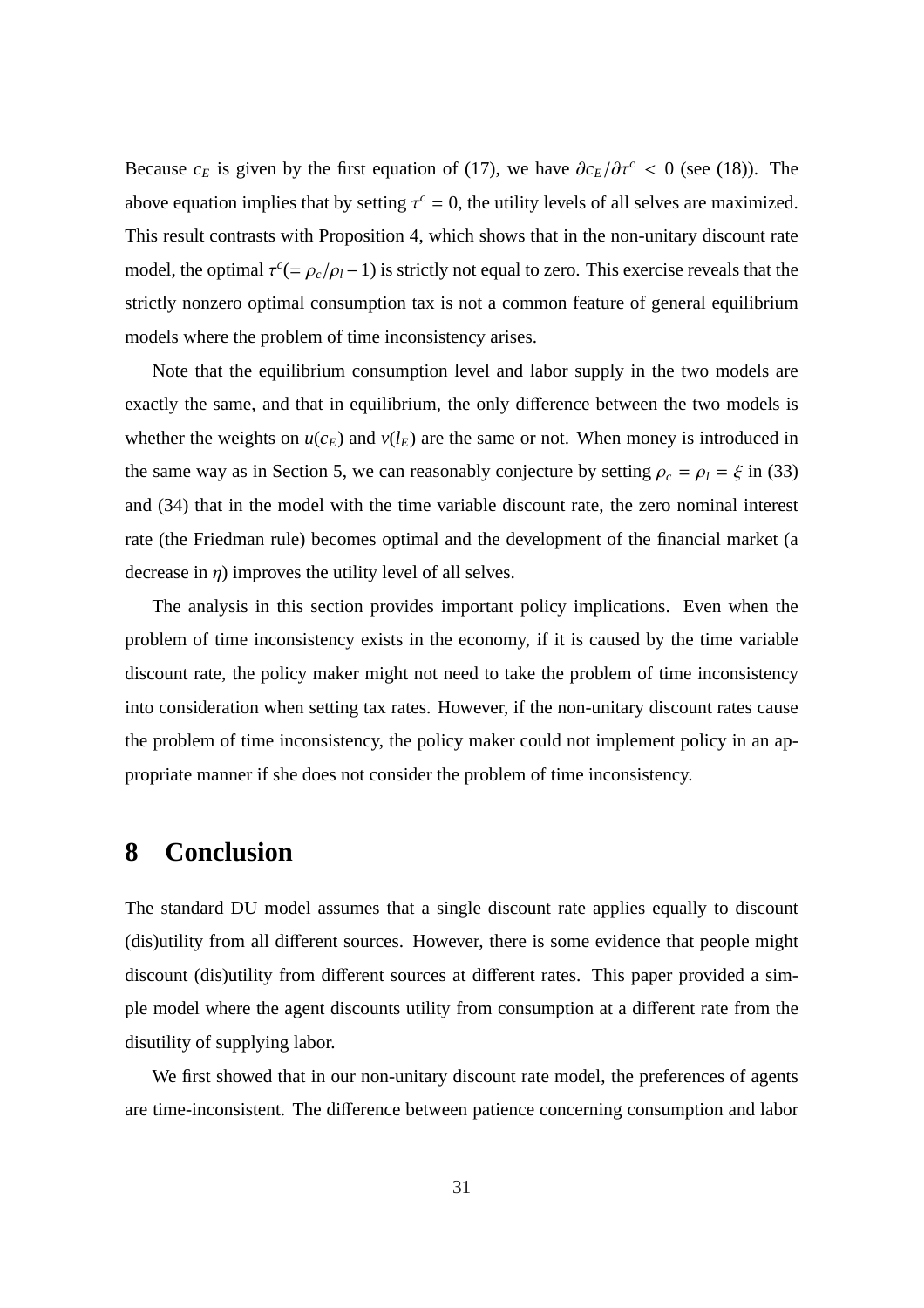is the source of the time inconsistency. Our non-unitary discount rate model may be appropriate for describing the situation where there are (more than) two distinct choice variables that the agent attempts to experience immediately (or procrastinate about), however, she is more willing to experience immediately (or procrastinate about) one of them than the other(s).

In our non-unitary discount rate model, the policy effects on welfare are quite different from the standard models where a single discount rate applies equally to discount (dis)utility from all different sources. For example, when the agent discounts utility from consumption at a higher (lower) rate than the disutility of labor supply, the utility level of agents can improve by a strictly positive consumption tax (a consumption subsidy). We compared our results with those obtained in a time variable discount rate model. Although the preferences are time-inconsistent in both models, the results of welfare analysis are quite different. Our analysis suggested that our results suggests that when the problem of time inconsistency exists in the economy, the optimal policy might be influenced by the sources of time inconsistency.

This paper ignored capital accumulation. The introduction of capital accumulation could affect our results. It is important to examine how our results are affected by the introduction of capital accumulation and to compare our non-unitary discount rate model with a model with a time variable discount rate by considering capital accumulation.

# **Appendix**

### **A.** *Preference and Life Satisfaction Survey*

Table 1 is based on micro data from "Preference and Life Satisfaction Survey" conducted in the Global COE Program entitled "Human Behavior and Socioeconomic Dynamics" which is supported by the Ministry of Education, Culture, Sports, Science and Technology in Japan. This survey is a drop-off style survey that was conducted in February and March 2009. The target populations are individuals who are over 20 years old. Sample in the United States was selected randomly from households participating in the managed access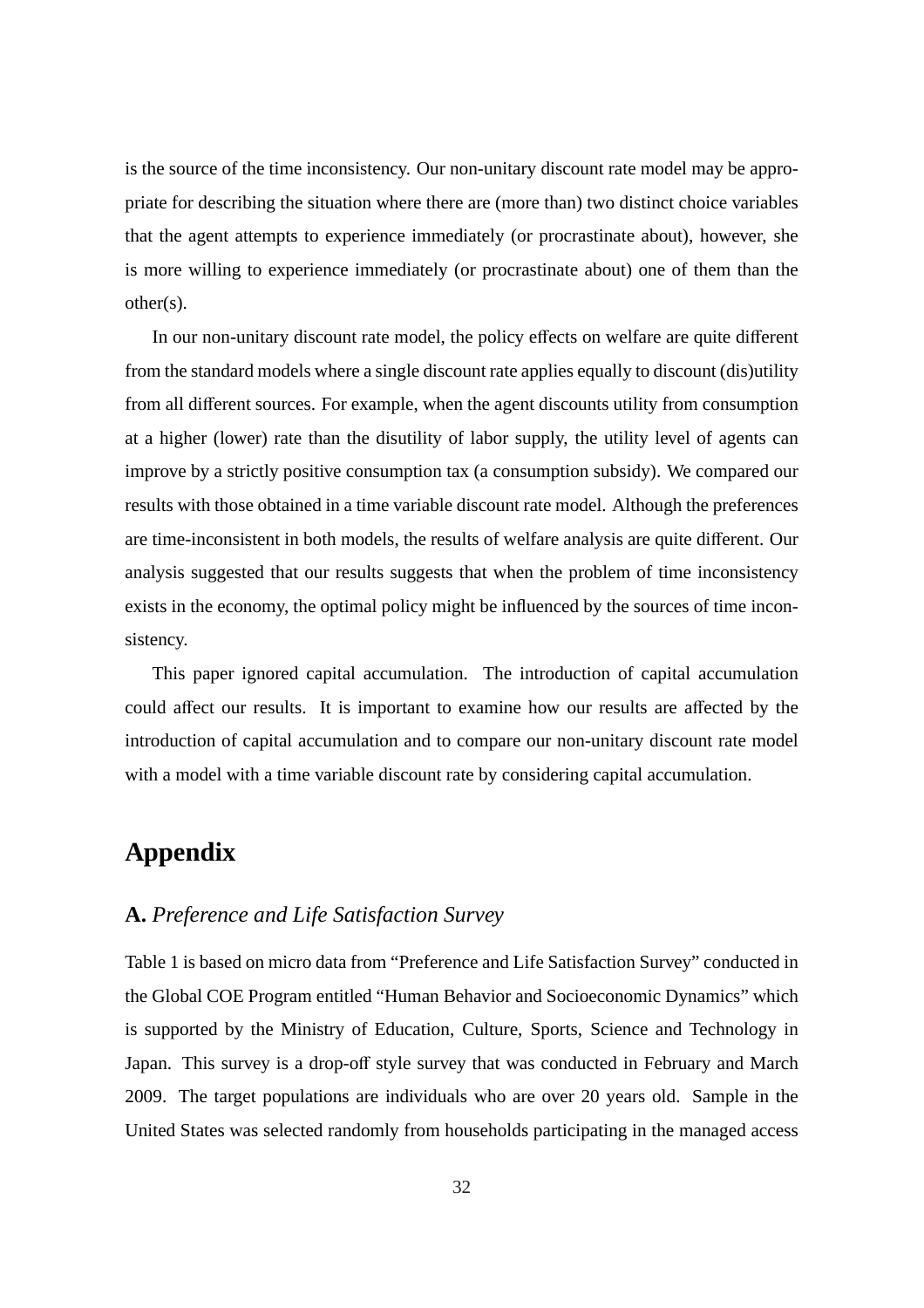panel of TNS (a formerly National Family Opinion), a global market research company. Sample in Japan was selected randomly from all over Japan using the Basic Residents Registration System. Cares were take to ensure that the resulting samples were representative of the total population in both the United State and Japan. Households in samples were mailed questionnaires and were asked to mail them back. The resulting number of respondents were 10708 in the United States and 6181 in Japan.

The question about the money-related discount rate is "Would you choose to receive \$100 in two days or to receive a different amount of money in nine days?" If a respondent prefers the receipt of \$100 in two days to the receipt of (more than) \$100 in nine days, we determine that her money-related discount rate is positive. The question about the laborrelated discount rate is "Would you choose to do 60 minutes of labor this Sunday or to do a different minutes of labor next Sunday?" If a respondent prefers doing 60 minutes labor this Sunday to doing (less than) 60 minutes of labor next Sunday, we determine that her laborrelated discount rate is negative. If a respondent gave an answer such as he or she prefers 60 minutes of labor this Sunday to 40 minutes of labor next Sunday, which implies that his or her labor-related discount rate is negative, but prefers 80 minutes of labor next Sunday to 60 minutes of labor this Sunday, which implies that his or her labor-related discount rate is positive, we drop him or her from the data because we cannot determine the sign of his or her labor-related discount rate. This also applies to the money-related discount rate. We can determine the signs of both the money- and labor-related discount rates of 6719 (4942) respondents in the United States (Japan). In the United States (Japan), 6202 (4644) respondents, which amounts to about 92% (94%) of 6719 (4942) respondents, were found to discount money-related utility at positive rates. Panels (a) and (b) of Table 1 are based on the data from these 6202 and 4644 respondents, respectively. Table 1 shows that in the United States (Japan), among the 6202 (4644) respondents who discount money-related utility at positive rates, about 70% (74%) of them were found to use negative discount rates to discount the disutility of labor.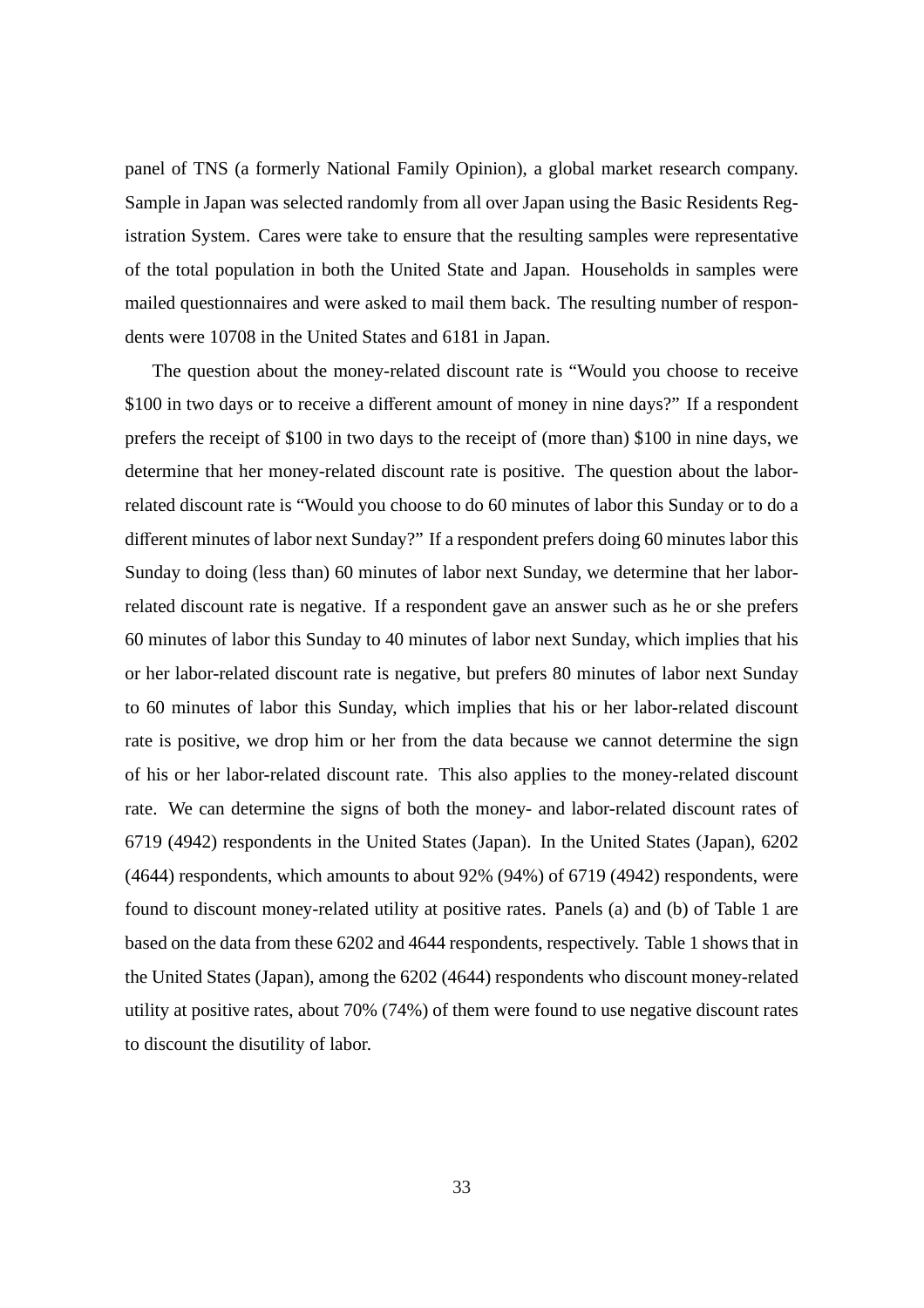### **B.** *Derivation of* (14)

By definition, we have:

$$
\dot{\mu}_t = \{ (1 - \tau^r) r_t - g_t^c \} \mu_t - (1 + \tau^c),
$$
\n
$$
\dot{v}_t = \{ (1 - \tau^r) r_t - g_t^c \} v_t - \theta (1 + \tau^c) (\theta \zeta_t)^{\frac{1 - \gamma}{\gamma}},
$$
\n
$$
\dot{\Phi}_t = \{ \rho_c + (\sigma - 1) g_t^c \} \Phi_t - 1,
$$
\n
$$
\dot{\Psi}_t = \{ \rho_l + (\sigma - 1) g_t^c \} \Phi_t - (\theta \zeta_t)^{\frac{1 - \sigma}{\sigma}}.
$$

By differentiating both sides of (13) and using the above four equations, we have:

$$
\sigma(1+\tau^c)(\Phi_t+\theta\Psi_t)g_t^c=(1-\tau^r)r_t(\mu_t+\nu_t)-(1+\tau^c)(\rho_c\Phi_t+\rho_t\theta\Psi_t).
$$

In deriving this equation, we use (13). By using (13), we divide the both sides of the above equation by  $\sigma(1 + \tau^c)(\Phi_t + \theta \Psi_t)$ :

$$
g_t^c = \frac{1}{\sigma} \left\{ (1 - \tau^r) r_t - \frac{\rho_c \Phi_t + \rho_l \theta \Psi_t}{\Phi_t + \theta \Psi_t} \right\}.
$$

From this equation and (9), we obtain (14).

### **C.** *General Case:*  $\sigma \neq \gamma$

This appendix discusses difficulties that arise when  $\gamma$  is not equal to  $\sigma$ . For simplicity, we assume that  $\tau^c$ ,  $\tau^w$  and  $\tau^r$  are equal to zero.

The objective of self *t* and the effects of self *t*'s choices on  $a_{t+\Delta}$  are again given by (6) and (7), respectively. As in Section 3, we conjecture that self  $v(\geq t + \Delta)$  chooses  $c_v$  and  $l_v$ so as to satisfy:

$$
1 - l_{\nu} = (\theta \hat{\zeta}_{\nu})^{\frac{1}{\gamma}} c_{\nu}^{\ \frac{\sigma}{\gamma}}.
$$

We conjecture that  $\hat{\zeta}_v$  does not depend on the level of asset holdings.

The difficult part of the problem arises from the conjecture as to the effects of  $a_{t+\Delta}$  on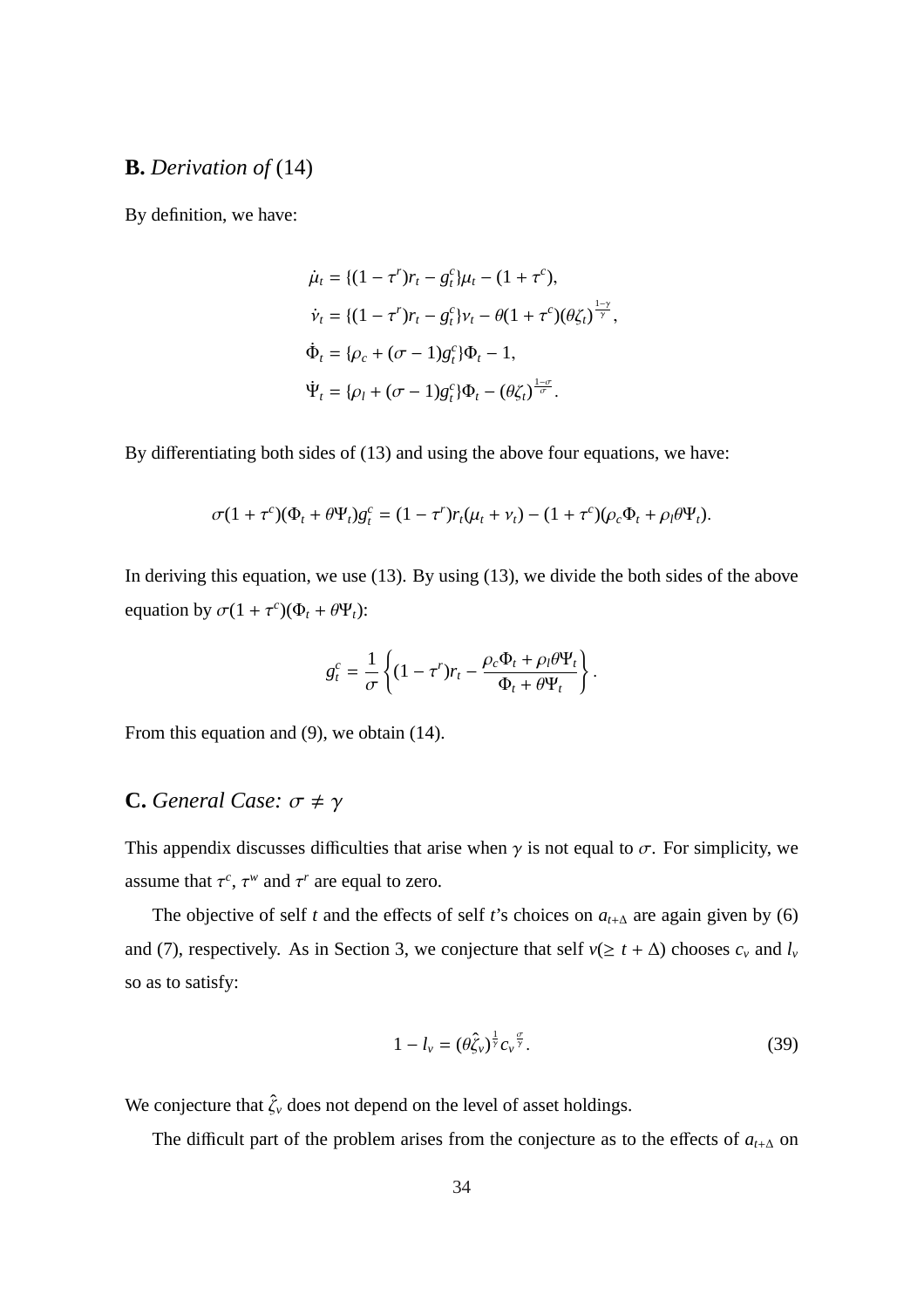$c<sub>v</sub>$  where  $v \ge t + \Delta$ . We assume that each self has incorrect beliefs about the future selves' behavior. More precisely, we assume that self *t* does not know the effects of her choices on the shape of the path of future consumption. This may be a restrictive assumption. By proceeding with this assumption, however, we can illustrate the difficulties that arise when  $\gamma$  is not equal to  $\sigma$ . Self *t*, however, is assumed to know the effects of her choices on the level of *ct*+∆. We conjecture that the path of future consumption is:

$$
\hat{g}_{\nu}^{c} \equiv \frac{\dot{c}_{\nu}}{c_{\nu}} = \frac{1}{\sigma} (r_{\nu} - \hat{\omega}_{\nu}), \tag{40}
$$

As we will see later,  $\hat{\omega}_v$  does depend on the level of asset holdings in this general case. Our assumption, however, means that self *t* does not perceive the effects of the level of asset holdings on  $\hat{\omega}_v$ .

By using (2), (39) and (40), we obtain the effects of  $a_{t+\Delta}$  on  $c_{t+\Delta}$ :

$$
\frac{\partial c_{t+\Delta}}{\partial a_{t+\Delta}} = \frac{1}{\hat{\mu}_{t+\Delta} + \frac{\sigma}{\gamma} \hat{\nu}_{t+\Delta} c_{t+\Delta}^{\frac{\sigma}{\gamma}-1}},\tag{41}
$$

where  $\hat{\mu}_t \equiv$  $\mathcal{C}^{\infty}$ *t e*  $\mathbf{r}^{\nu}$  $\hat{v}_t^{\nu}$ <sup>*(g*°<sub>s</sub>-*r*<sub>*s*</sub>)*dsdv* and  $\hat{v}_t$  ≡</sup>  $\mathcal{C}^{\infty}$  $\int_t^\infty w_\nu(\theta \hat{\zeta}_\nu)^{\frac{1}{\gamma}} e^{-\frac{1}{2}\theta}$  $\mathbf{r}^{\nu}$ *t*  $\left\{\frac{\sigma}{\gamma}\hat{g}_{s}^{c}-r_{s}\right\}ds$  *dv*. Note that self *t* does not perceive the effects of  $a_{t+\Delta}$  on  $\hat{\mu}_{t+\Delta}$  and  $\hat{\nu}_{t+\Delta}$  because  $\hat{\zeta}_v$  does not depend on  $a_{t+\Delta}$  and because self *t* does not perceive the effects of  $a_{t+\Delta}$  on  $\omega_{\nu}$ . Therefore, the above equation does not include  $\partial \hat{\mu}_{t+\Delta}/\partial a_{t+\Delta}$  and  $\partial \hat{v}_{t+\Delta}/\partial a_{t+\Delta}$ .

By using the policy functions of future selves, (39) and (40), we rewrite the objective function of self *t*, (6), as:

$$
U_t = \left[\frac{c_t^{1-\sigma}}{1-\sigma} + \frac{\theta(1-l_t)^{1-\gamma}}{1-\gamma}\right]\Delta + \frac{c_{t+\Delta}^{1-\sigma}}{1-\sigma}e^{-\rho_c\Delta}\hat{\Phi}_{t+\Delta} + \frac{\theta c_{t+\Delta}^{\frac{\sigma(1-\gamma)}{\gamma}}}{1-\gamma}e^{-\rho_l\Delta}\hat{\Psi}_{t+\Delta},
$$

where  $\hat{\Phi}_t \equiv$  $r^{\infty}$ *t e*  $\mathbf{r}^{\nu}$  $\oint_t^v \{(1-\sigma)\hat{g}_u^c - \rho_c\} du \, dv$  and  $\hat{\Psi}_t \equiv$  $\int_0^\infty$ *t*<sup>∞</sup> (θξ<sub>ν</sub>)  $\frac{1-\gamma}{\gamma}e$  $\mathbf{r}^{\nu}$ *t*  $\left\{\frac{\sigma(1-\gamma)}{\gamma}\hat{g}_u^c - \rho_l\right\}du$  *dv.* Self *t* chooses  $c_t$ and  $l_t$  so as to maximize this objective function. Note that self  $t$  does not perceive the effects of  $a_{t+\Delta}$  on  $\hat{\Phi}_{t+\Delta}$  and  $\hat{\Psi}_{t+\Delta}$  because  $\hat{\zeta}_v$  does not depend on  $a_{t+\Delta}$  and because self *t* does not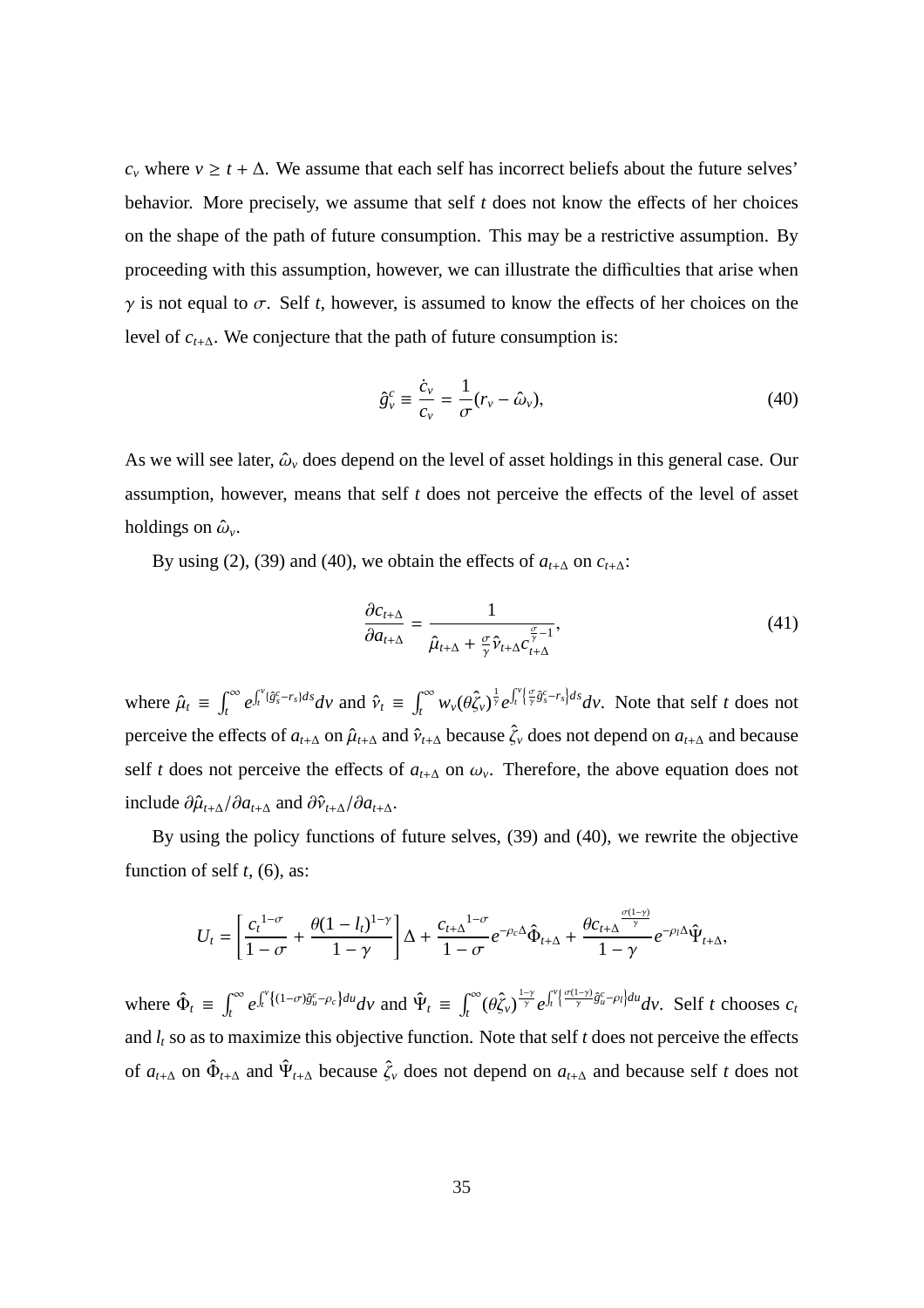perceive the effects of  $a_{t+\Delta}$  on  $\omega_{v}$ . As  $\Delta$  approaches zero, the first-order conditions become:

$$
c_t^{-\sigma} = \hat{X}_t \frac{\partial c_t}{\partial a_t}, \quad \text{and} \quad \theta (1 - l_t)^{-\gamma} = w_t \hat{X}_t \frac{\partial c_t}{\partial a_t}, \tag{42}
$$

where  $\hat{X}_t = c_t^{-\sigma} \hat{\Phi}_t + \frac{\theta \sigma}{\gamma}$  $\frac{\partial \sigma}{\gamma} c_t \frac{\sigma(1-\gamma)}{\gamma} - 1 \hat{\Psi}_t.$ 

By following the procedure that we described in Section 3, we obtain:

$$
\hat{\zeta}_t = \frac{1}{w_t}, \quad \text{and} \quad \hat{\omega}_t = \frac{\rho_c c_t \hat{\Phi}_t + \rho_l \frac{\theta \sigma}{\gamma} c_t^{\frac{\sigma}{\gamma}} \hat{\Psi}_t}{c_t \hat{\Phi}_t + \frac{\theta \sigma}{\gamma} c_t^{\frac{\sigma}{\gamma}} \hat{\Psi}_t}.
$$

When  $\gamma$  is equal to  $\sigma$ ,  $\hat{\omega}_\nu$  corresponds to (14). When  $\gamma$  is not equal to  $\sigma$ ,  $\hat{\omega}_t$  includes  $c_t$ . Because  $c_t$  does depend on  $a_t$ ,  $\hat{\omega}_t$  actually depends on the level of asset holdings. In this section, however, we assume that self *t* does not know the effects of  $a_{t+\Delta}$  on  $\hat{\omega}_v$ . Therefore, under our assumption, there exist intertemporal external effects.

If self *t* does perceive the dependence of  $\hat{\omega}_v$  on  $a_{t+\Delta}$  ( $v \ge t + \Delta$ ), we have the following difficulties: The first difficulty arises from the effects of  $a_{t+\Delta}$  on  $c_{t+\Delta}$ . Note that both  $\hat{\mu}_{t+\Delta}$ and  $\hat{v}_{t+\Delta}$  depend on  $\hat{\omega}_v$ , hence on  $a_{t+\Delta}$ , through  $\hat{g}_v^c = (r_v - \hat{\omega}_v)/\sigma$  ( $v \ge t + \Delta$ ). The effects of  $a_{t+\Delta}$  on  $c_{t+\Delta}$  through  $\hat{\mu}_{t+\Delta}$  and  $\hat{\nu}_{t+\Delta}$  are not included in (41). The next difficulty is caused by the dependence of  $\hat{\Phi}_{t+\Delta}$  and  $\hat{\Psi}_{t+\Delta}$  on  $a_{t+\Delta}$ . It is apparent that  $\hat{\Phi}_{t+\Delta}$  and  $\hat{\Psi}_{t+\Delta}$  depend on  $a_{t+\Delta}$  because  $\hat{\Phi}_{t+\Delta}$  and  $\Psi_{t+\Delta}$  include  $\hat{\omega}_{v}$  ( $v \ge t + \Delta$ ). If self *t* does perceive the dependence of  $\hat{\omega}_v$  on  $a_{t+\Delta}$  ( $v \ge t + \Delta$ ), we have to consider the effects of  $a_{t+\Delta}$  on  $\hat{\Phi}_{t+\Delta}$  and  $\hat{\Psi}_{t+\Delta}$  when maximizing  $U_t$ . The first-order conditions are no longer given by  $(42)$ . Because of these difficulties, the problem becomes intractable.

### **D.** *Derivations of* (36) *and* (37)

Using the same procedure as in Section 3, we derive (36) and (37). Again, the effects of  $c<sub>t</sub>$ and  $l_t$  on  $a_{t+\Delta}$  are given by the two equations of (7) if we set  $\tau^w = 0$  in (7). As in Section 3,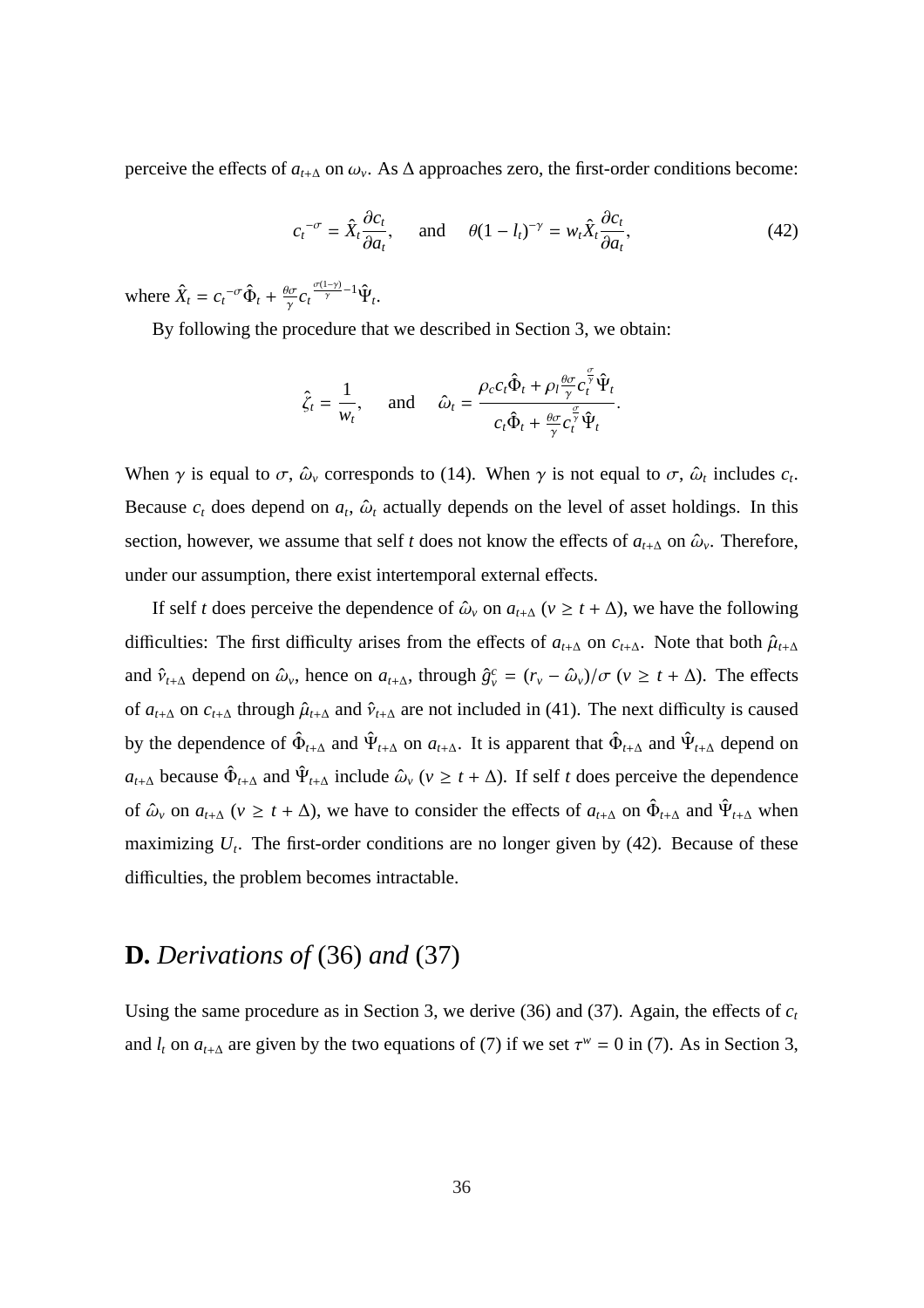the choices of self  $v(\geq t + \Delta)$  and the path of future consumption are conjectured as:

$$
1 - l_v = (\theta \chi_v)^{\frac{1}{\sigma}} c_v
$$
 and  $\overline{g}_v^c \equiv \frac{\dot{c}_v}{c_v} = r_v - \xi$ .

As in Section 3, we conjecture that  $\chi_v$  and  $\xi$  do not depend on the level of asset holdings. Because of the logarithmic utility function, we assume that  $\xi$  is constant over time. The effects of  $a_{t+\Delta}$  on  $c_{t+\Delta}$  are given by:

$$
\frac{\partial c_{t+\Delta}}{\partial a_{t+\Delta}} = \frac{1}{\overline{\mu}_{t+\Delta} + \overline{\nu}_{t+\Delta}},
$$

where  $\overline{\mu}_t \equiv$  $\int_0^\infty$  $\int_t^\infty (1+\tau^c)e^{-\tau^c}$  $\mathbf{r}^{\nu}$  $\int_t^v \{\overline{g}_s^c - r_s\} ds dV$  and  $\overline{\nu}_t \equiv$  $\int_0^\infty$  $\int_t^\infty w_\nu(\theta \chi_\nu)^{\frac{1}{\sigma}} e^{-\frac{1}{2}\chi_\nu^2}$  $\mathbf{r}^{\nu}$ *t* {*g c <sup>s</sup>*−*rs*}*dsdv*.

The objective function of self *t* is given by:

$$
U_t = [\ln c_t + \theta \ln(1 - l_t)] \Delta + (1 + \theta) \Omega_{t+\Delta} \ln c_{t+\Delta},
$$

where  $\Omega_t \equiv$  $\int_0^\infty$  $\int_{t}^{\infty} \exp \{-[\varrho \cdot (\nu - t) + \varphi(\nu - t)]\} d\nu$ . Given the sequence of  $\{r_{\nu}, w_{\nu}\}_{\nu=t}^{\infty}$ , self *t* chooses  $c_t$  and  $l_t$  so as to maximize this objective function.

Using the first-order conditions and limiting  $\Delta$  to zero, we obtain  $\chi_t = (1 + \tau^c)/w_t$  and  $\xi = 1/$  $\tilde{r}^{\infty}$  $\int_{0}^{\infty} \exp \{- (\varrho t + \phi(t)) \} dt$ . Then, (36) and (37) are derived.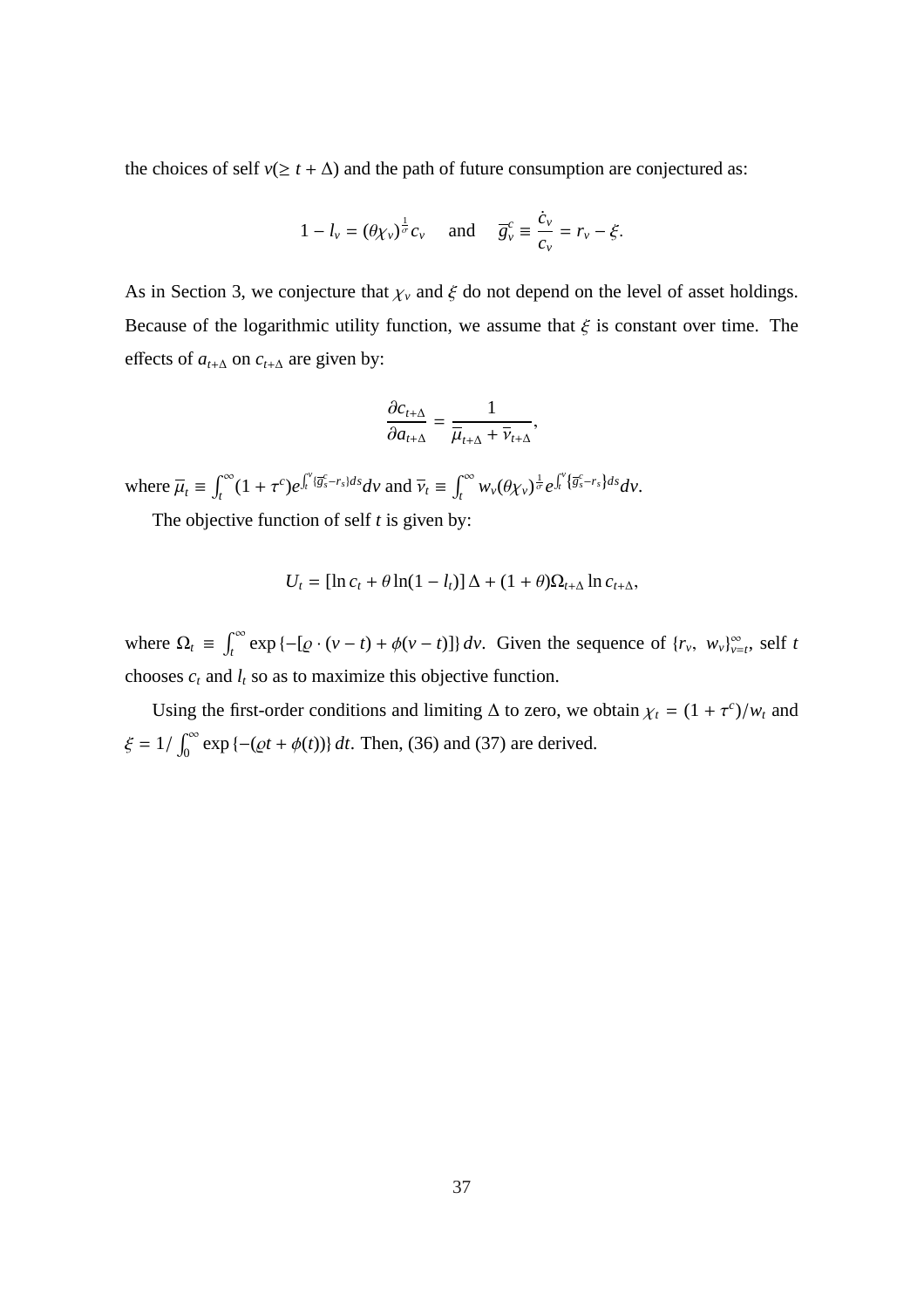# **References**

- Abdellaoui, Mohammed., Arthur E. Attema. and Han Bleichrodt. (2009) "Intertemporal Tradeoffs for Gains and Losses: An Experimental Measurement of Discounted Utility", forthcoming in the *Economic Journal*.
- Benzion, Uri., Amnon Rapoport and Joseph Yagil. (1989) "Discount Rates Inferred from Decisions: An Experimental Study", *Management Science*, 35, 270–284.
- Baker, Forest., Matthew W. Johnson. and Warren K. Bickel. (2003) "Delay Discounting in Current and Never-Before Cigarette Smokers: Similarities and Differences Across Commodity, Sign, and Magnitude", *Journal of Abnormal Psychology*, 112, 382-392.
- Barro, Robert J. (1999) "Ramsey Meets Laibson in the Neoclassical Growth Model", *Quarterly Journal of Economics*, 114, 1125–1152.
- Chapman, Gretchen B. (1996) "Temporal Discounting and Utility for Health and Money", *Journal of Experimental Psychology: Learning, Memory, and Cognition*, 22, 771–791.
- Chapman, Gretchen B. and Arthur S. Elstein. (1995) "Valuing the Future: Temporal Discounting of Health and Money", *Medical Decision Making*, 15, 373–386.
- Chapman, Gretchen B., Richard Nelson and Daniel B. Hier. (1999) "Familiarity and Time Preferences: Decision Making About Treatments for Migraine Headaches and Crohn's Disease", *Journal of Experimental Psychology: Applied*, 5, 17–34.
- Frederick, Shane., George Loewenstein. and Ted O'Donoghue. (2002) "Time Discounting and Time Preference: A Critical Review", *Journal of Economic Literature*, 40, 351–401.
- Fuchs, Victor R. (1982) "Time Preferences and Health: An Exploratory Study", in *Economic Aspects of Health.* Victor Fuchs, ed. Chicago: University Chicago Press, 93–120.
- Goldman, Steven M. (1980) "Consistent Plans", *Review of Economic Studies*, 47, 533–537.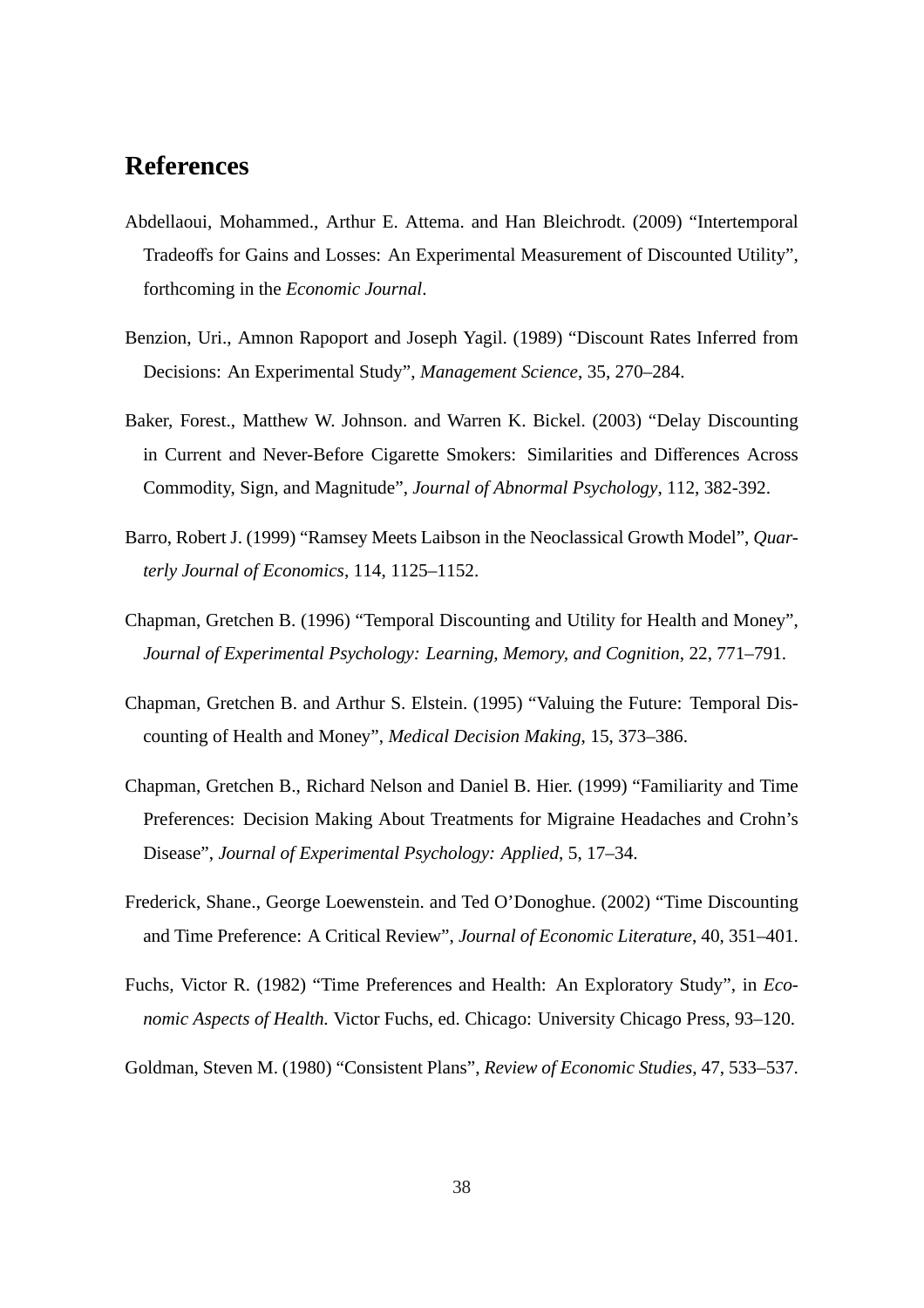- Green, Leonard., Nathanael Fristoe. and Joel Myerson. (1994) "Temporal Discounting and Preference Reversals in Choice between Delayed Outcomes", *Psychonomic Bulletin* & *Review*, 1, 383–389.
- Green, Leonard., Joel Myerson. and Edward McFadden. (1997) "Rate of Temporal Discounting Decreases with Amount of Reward", *Memory* & *Cognition*, 25, 715–723.
- Harris, C. and David Laibson. (2001) "Dynamic Choices of Hyperbolic Consumers", *Econometrica*, 69, 935–957.
- İmrohoroğlu, Ayşe., Selahattin İmrohoroğlu., and Douglas H. Joines. (2003) "Time-Inconsistent Preferences and Social Security", *Quarterly Journal of Economics*, 118, 745–784.
- Karp, Larry. (2007) "Non-Constant Discounting in Continuous Time", *Journal of Economic Theory*, 132, 557–568.
- Kirby, Kris N. (1997) "Bidding on the Future: Evidence Against Normative Discounting of Delayed Rewards", *Journal of Experimental Psychology: General*, 126, 54–70.
- Laibson, David. (1996) "Hyperbolic Discount Functions, Undersaving, and Savings Policy", NBER working paper No. 5635.
- $-$  (1997) "Golden Eggs and Hyperbolic Discounting", *Quarterly Journal of Economics*, 112, 443–478.
- ———– (1998) "Life-cycle Consumption and Hyperbolic Discount Functions", *European Economic Review*, 42, 861–871.
- Laibson, David., Andrea Repetto. and Jeremy Tobacman. (1998) "Self-Control and Saving for Retirement", *Brookings Paper on Economic Activity*, 1, 91–196.
- Lazaro, Angelina., Ramon Barberan. and Encarnacion Rubio. (2001) "Private and Social Time Preferences for Health and Money: An Empirical Estimation", *Health Economics Letters*, 10, 351–356.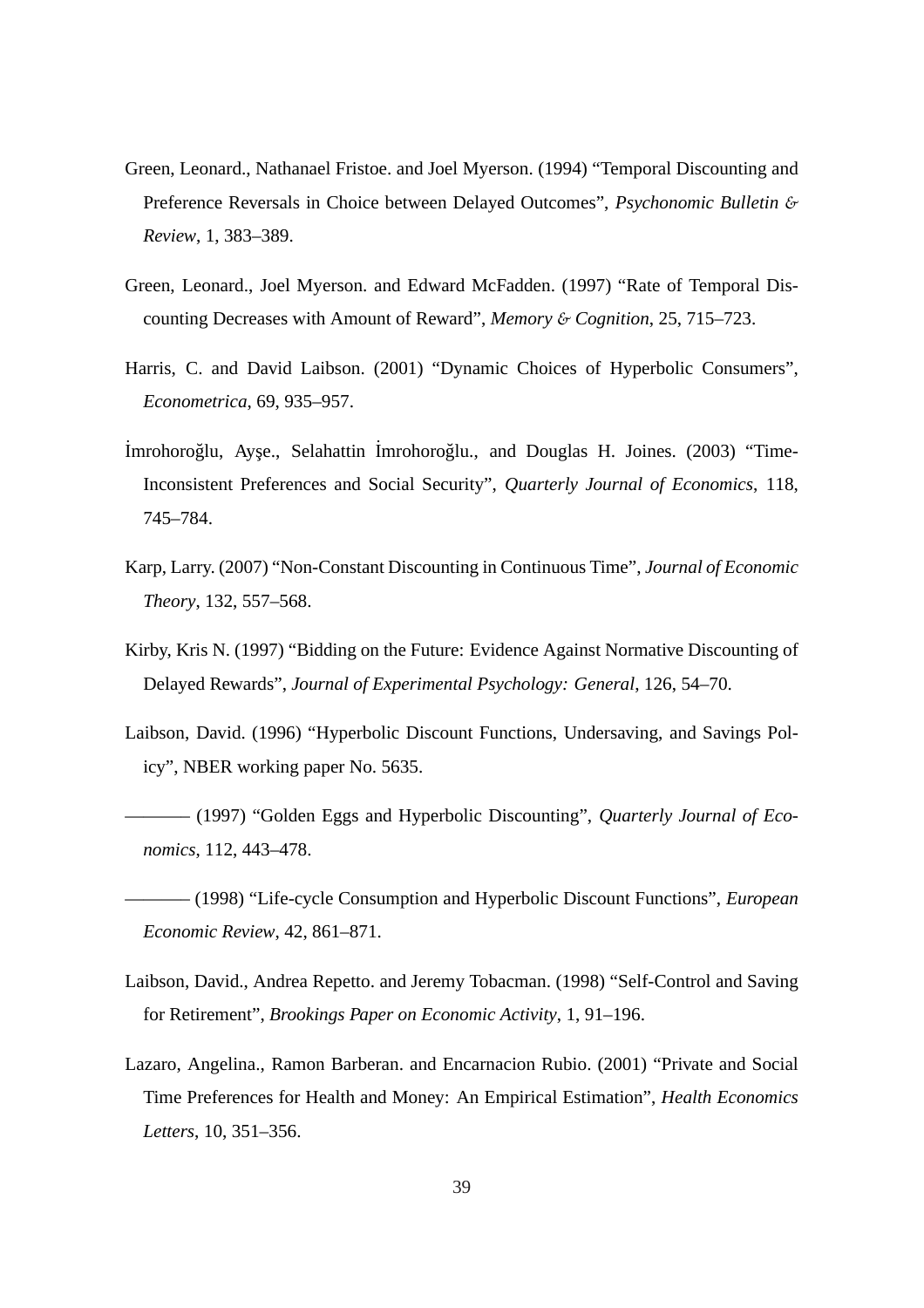- Leclerc, France., Bernd H. Schmitt. and Laurette Dubé. (1995) "Waiting Time and Decision Making: Is Time like Money?", *Journal of Consumer Research*, 22, 110–119.
- Loewenstein, George. (1987) "Anticipation and the Valuation of Delayed Consumption", *Economic Journal*, 97, 666–684.
- Luttmer, Erzo G. J. and Thomas Mariotti. (2003) "Subjective Discounting in an Exchange Economy", *Journal of Political Economy*, 111, 959–989.
- Myerson, Joel. and Leonard Green. (1995) "Discounting of Delayed Rewards: Models of Individual Choice", *Journal of the Experimental Analysis of Behavior*, 64, 263–276.
- O'Donoghue, Ted. and Matthew Rabin. (1999) "Doing It Now or Later", *American Economic Review*, 89, 103–124.
- Peleg, Bezalel. and Menahem Yaari. (1973) "On the Existence of a Consistent Course of Action when Tastes are Changing", *Review of Economic Studies*, 40, 391–401.
- Pesendorfer, Wolfgang. (2006) "Behavioral Economics Comes of Age: A Review Essay on Advances in Behavioral Economics", *Journal of Economic Literature*, 44, 712–721.
- Phelps, E. S. and R. A. Pollak. (1968) "On Second-Best National Saving and Game-Equilibrium Growth", *Review of Economic Studies*, 35, 185–199.
- Pollak, R. A. (1968) "Consistent Planning", *Review of Economic Studies*, 35, 201–208.
- Rabin, Mathew. (1998) "Psychology and Economics", *Journal of Economic Literature*, 36, 11–46.
- ———– (2002) "A Perspective on Psychology and Economics", *European Economic Review*, 46, 657–685.
- Raineri, Andres. and Howard Rachlin. (1993) "The Effects of Temporal Constraints on the Value of Money and Other Commodities", *Journal of Behavioral Decision Making*, 6, 77–94.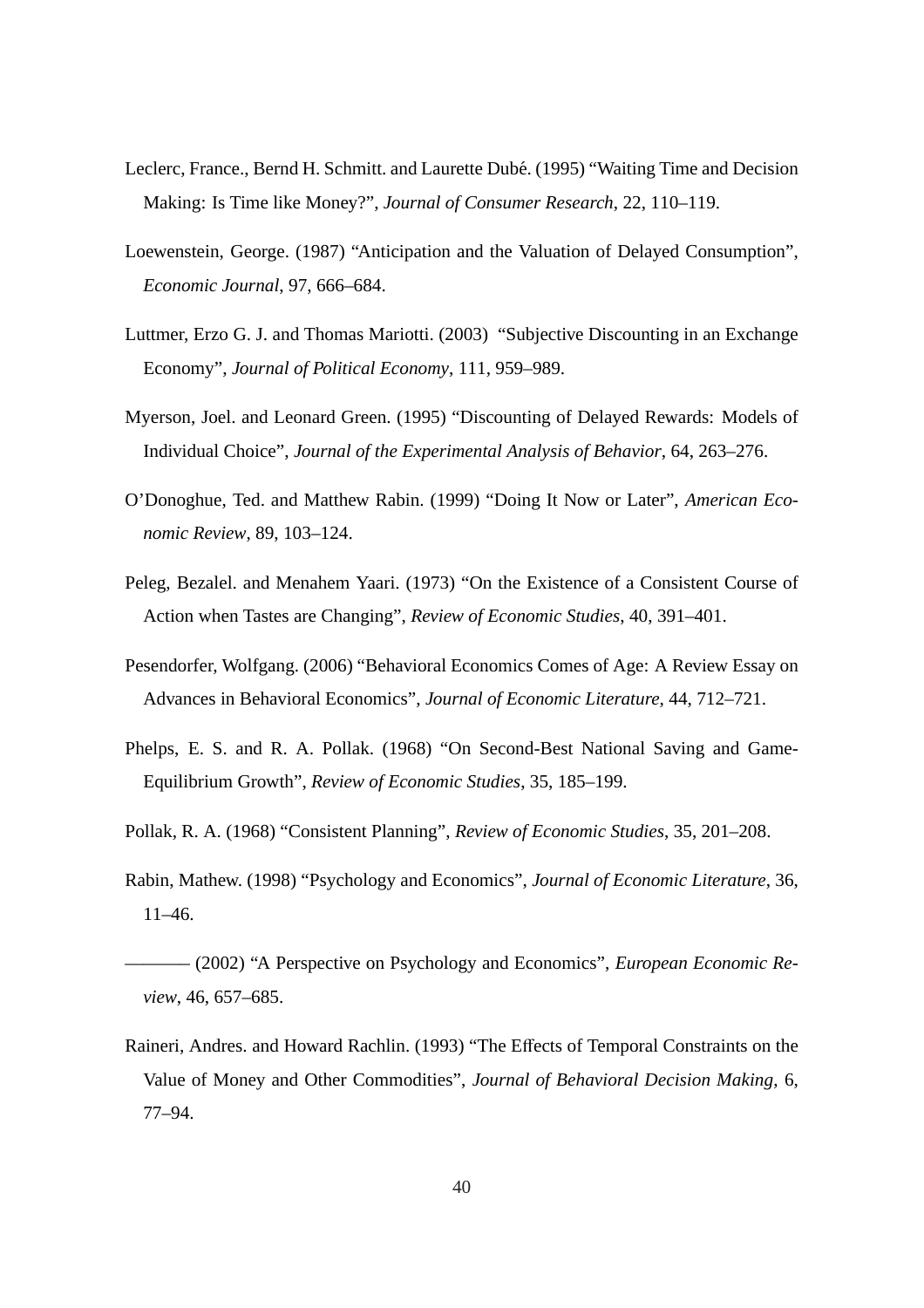- Samuelson, Paul. (1937) "A Note on Measurement of Utility", *Review of Economic Studies,* 4, 155–161.
- Schoenfelder, Thomas E. and Donald A. Hantula. (2003) "A Job with a Future? Delay Discounting, Magnitude Effects and Domain Independence of Utility for Career Decisions", *Journal of Vocational Behavior*, 62, 43–55.
- Soman, Dilip. (1998) "The Illusion of Delayed Incentives: Evaluating Future Effort-Money Transactions", *Journal of Marketing Research*, 35, 427–437.
- Soman, Dilip. (2004) "The Effect of Time Delay on Multi-Attribute Choice", *Journal of Economic Psychology*, 25, 153–175.
- Soman, Dilip., George Ainslie., Shane Frederick., Xiuping Li., John Lynch., Page Moreau., Andrew Mitchell., Daniel Read., Alan Sawyer., Yaacov Trope., Klaus Wertenbroch. and Gal Zauberman. (2005) "The Psychology of Intertemporal Discounting: Why are Distant Events Valued Differently from Proximal Ones?", *Marketing Letters*, 16, 347–360.
- Strotz, Robert H. (1955) "Myopia and Inconsistency in Dynamic Utility Maximization", *Review of Economic Studies*, 23, 165–180.
- Thaler, Richard. (1981) "Some Empirical Evidence on Dynamic Inconsistency", *Economic Letters*, 8, 201–207.
- Zauberman, Gal. and John G. Lynch, Jr. (2005) "Resource Slack and Propensity to Discount Delayed Investments of Time versus Money", *Journal of Experimental Psychology: General*, 134, 23–37.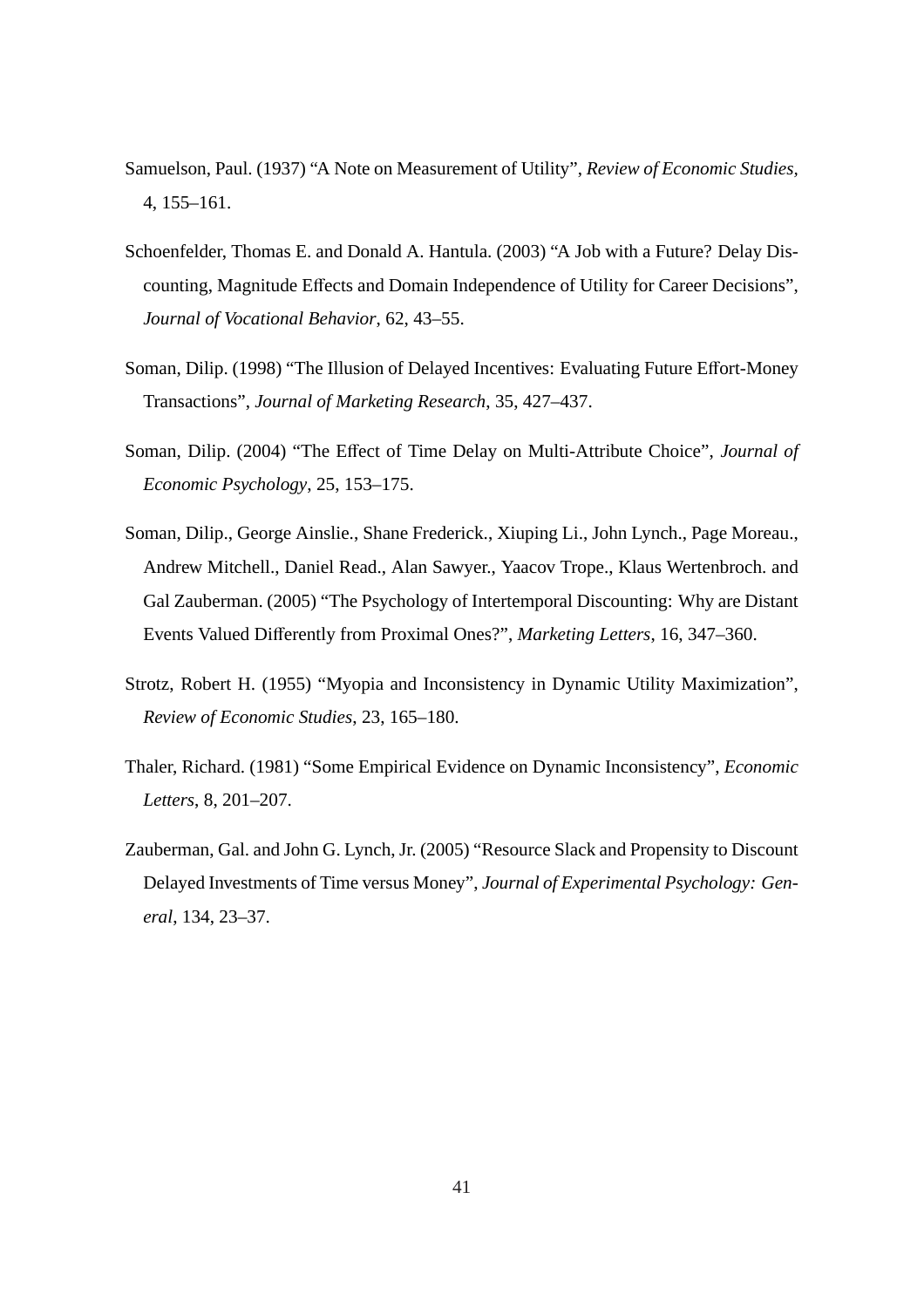### (a) United States

| (a) United States                 |                             |          |  |
|-----------------------------------|-----------------------------|----------|--|
|                                   | Labor-related discount rate |          |  |
|                                   | negative                    | positive |  |
| Money-related discount rate $(+)$ | 4317                        | 1885     |  |
|                                   | (70%)                       | $(30\%)$ |  |

### (b) Japan

|                                   | Labor-related discount rate |          |
|-----------------------------------|-----------------------------|----------|
|                                   | negative                    | positive |
| Money-related discount rate $(+)$ | 3426                        | 1218     |
|                                   | (74%)                       | $(26\%)$ |

<u> 1989 - Johann Barn, mars ann an t-Amhain Aonaich an t-Aonaich an t-Aonaich ann an t-Aonaich ann an t-Aonaich</u>

Table 1. Differences in Discount Rates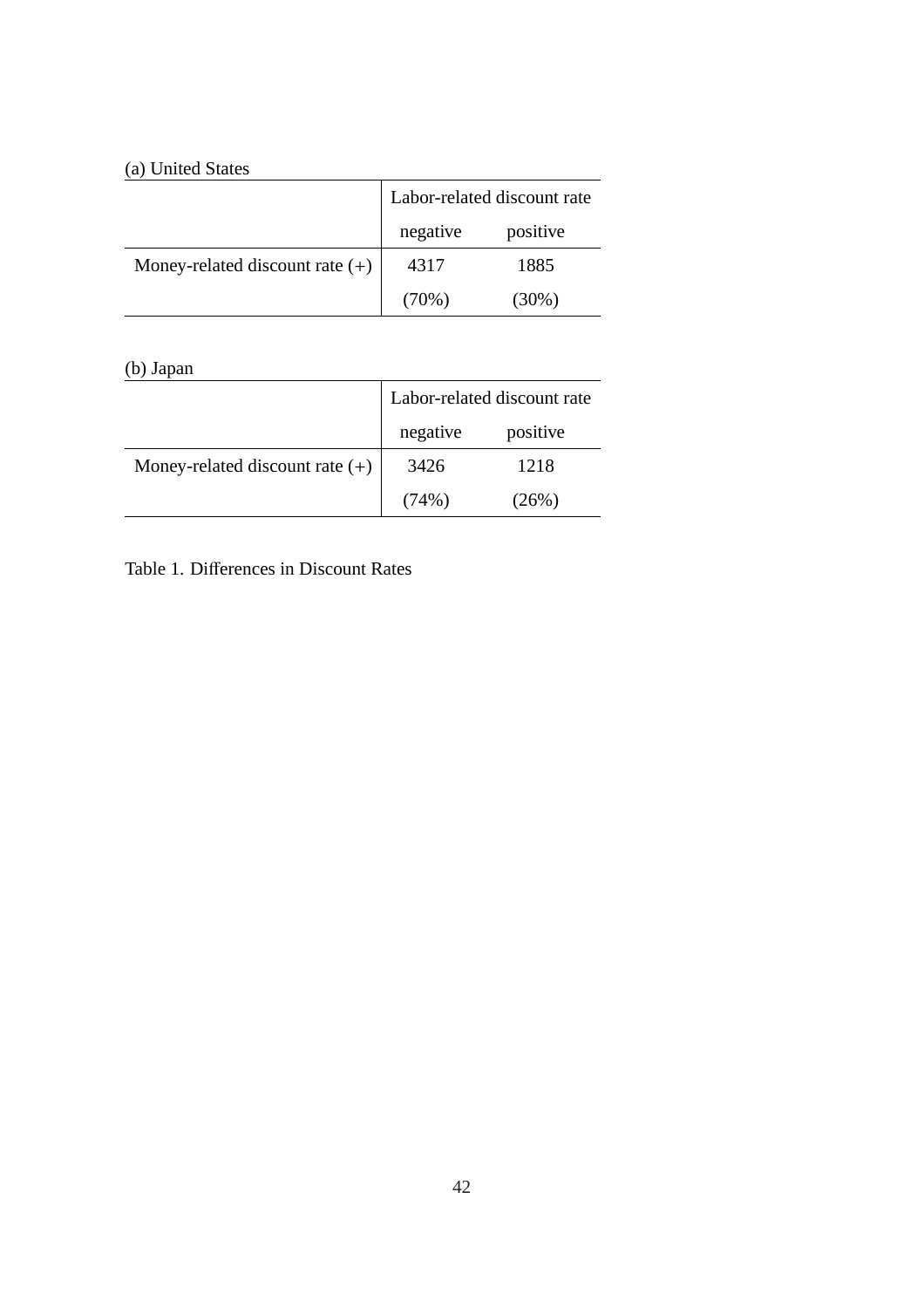

Figure 1. Time Inconsistency of Household's Behavior